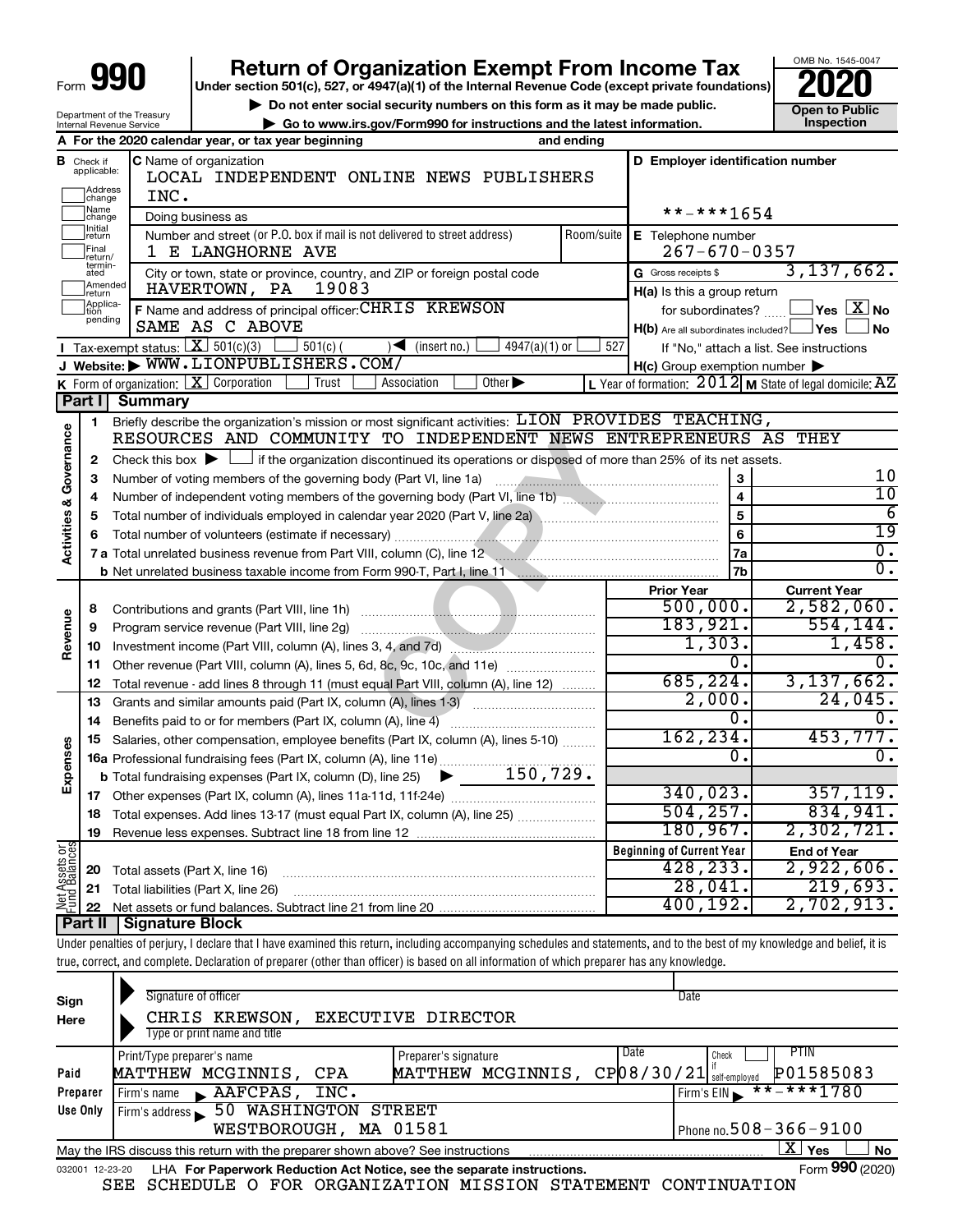|              | LOCAL INDEPENDENT ONLINE NEWS PUBLISHERS                                                                                                                        |
|--------------|-----------------------------------------------------------------------------------------------------------------------------------------------------------------|
|              | **-***1654<br>INC.<br>Form 990 (2020)<br>Page 2                                                                                                                 |
|              | Part III   Statement of Program Service Accomplishments                                                                                                         |
|              |                                                                                                                                                                 |
| $\mathbf{1}$ | Briefly describe the organization's mission:<br>LION PROVIDES TEACHING, RESOURCES AND COMMUNITY TO INDEPENDENT NEWS                                             |
|              | ENTREPRENEURS AS THEY BUILD AND DEVELOP SUSTAINABLE BUSINESSES.                                                                                                 |
|              |                                                                                                                                                                 |
|              |                                                                                                                                                                 |
| $\mathbf{2}$ | Did the organization undertake any significant program services during the year which were not listed on the                                                    |
|              | $\Box$ Yes $\boxed{\text{X}}$ No<br>prior Form 990 or 990-EZ?                                                                                                   |
|              | If "Yes," describe these new services on Schedule O.                                                                                                            |
| 3            | $\boxed{\phantom{1}}$ Yes $\boxed{\text{X}}$ No<br>Did the organization cease conducting, or make significant changes in how it conducts, any program services? |
|              | If "Yes," describe these changes on Schedule O.                                                                                                                 |
| 4            | Describe the organization's program service accomplishments for each of its three largest program services, as measured by expenses.                            |
|              | Section 501(c)(3) and 501(c)(4) organizations are required to report the amount of grants and allocations to others, the total expenses, and                    |
|              | revenue, if any, for each program service reported.<br>554, 144.                                                                                                |
| 4a           | 509, 468. including grants of \$24, 045. ) (Revenue \$<br>(Expenses \$<br>(Code:<br>IN 2020, LION PILOTED A REMOTE LEARNING EXPERIENCE CALLED THE               |
|              | ENTREPRENEUR SKILLS SERIES; OVER THE COURSE OF FOUR WEEKS, MEMBERS                                                                                              |
|              | ATTENDED FOUR LECTURES AND FOUR OFFICE HOURS ABOUT A SPECIFIC SKILL SET                                                                                         |
|              | NEEDED TO RUN A NEWS BUSINESS. WE CREATED LION LESSONS TO ENCOURAGE                                                                                             |
|              | PEER LEARNING, AND THE MAJORITY OF THESE 1-HOUR SESSIONS WERE RUN BY                                                                                            |
|              | MEMBERS. MORE THAN 300 MEMBERS SIGNED UP TO ATTEND THEM.<br><b>WE LAUNCHED</b>                                                                                  |
|              | THE LION EXPERT NETWORK, A PUBLIC DATABASE OF INDEPENDENT NEWS                                                                                                  |
|              | CONSULTANTS, AND FUNDED THE WORK OF 29 CONSULTANTS WITH 25 NEWSROOMS TO                                                                                         |
|              | BOOK OVER 70 SESSIONS. FINALLY, WE PRODUCED THE SECOND-EVER LION                                                                                                |
|              | AWARDS, DOUBLING THE ENTRIES FROM LAST YEAR WITH A VIRTUAL CEREMONY                                                                                             |
|              | ATTENDED BY MORE THAN 130 PEOPLE.                                                                                                                               |
|              |                                                                                                                                                                 |
| 4b           | $\left($ Revenue \$<br>$\int (Code: ) (Expenses \$<br>including grants of \$                                                                                    |
|              |                                                                                                                                                                 |
|              |                                                                                                                                                                 |
|              |                                                                                                                                                                 |
|              |                                                                                                                                                                 |
|              |                                                                                                                                                                 |
|              |                                                                                                                                                                 |
|              |                                                                                                                                                                 |
|              |                                                                                                                                                                 |
|              |                                                                                                                                                                 |
|              |                                                                                                                                                                 |
|              |                                                                                                                                                                 |
| 4c           | ) (Expenses \$<br>) (Revenue \$<br>(Code:<br>including grants of \$                                                                                             |
|              |                                                                                                                                                                 |
|              |                                                                                                                                                                 |
|              |                                                                                                                                                                 |
|              |                                                                                                                                                                 |
|              |                                                                                                                                                                 |
|              |                                                                                                                                                                 |
|              |                                                                                                                                                                 |
|              |                                                                                                                                                                 |
|              |                                                                                                                                                                 |
|              |                                                                                                                                                                 |
|              |                                                                                                                                                                 |
| 4d           | Other program services (Describe on Schedule O.)<br>(Expenses \$<br>including grants of \$<br>(Revenue \$                                                       |
| 4е           | 509,468.<br>Total program service expenses                                                                                                                      |
|              |                                                                                                                                                                 |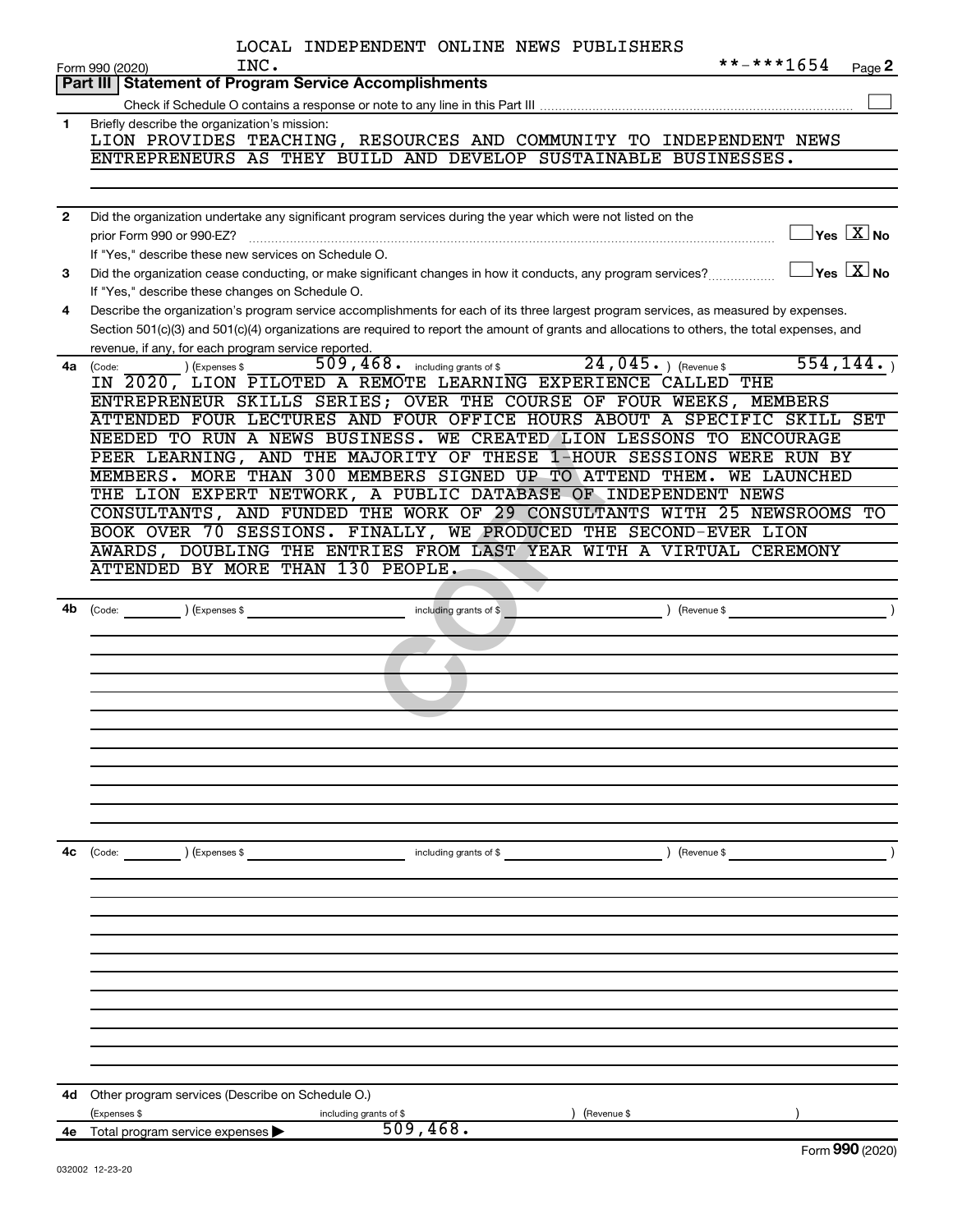Form 990 (2020) Page **3** INC.  $***-1654$ 

|     | Part IV   Checklist of Required Schedules                                                                                                                                                                                                              |                 |                         |                              |
|-----|--------------------------------------------------------------------------------------------------------------------------------------------------------------------------------------------------------------------------------------------------------|-----------------|-------------------------|------------------------------|
|     |                                                                                                                                                                                                                                                        |                 | Yes                     | No                           |
| 1.  | Is the organization described in section $501(c)(3)$ or $4947(a)(1)$ (other than a private foundation)?                                                                                                                                                |                 |                         |                              |
|     | If "Yes," complete Schedule A                                                                                                                                                                                                                          | 1               | х                       |                              |
| 2   | Is the organization required to complete Schedule B, Schedule of Contributors? [11] [12] the organization required to complete Schedule B, Schedule of Contributors?                                                                                   | $\overline{2}$  | $\overline{\mathtt{x}}$ |                              |
| 3   | Did the organization engage in direct or indirect political campaign activities on behalf of or in opposition to candidates for                                                                                                                        |                 |                         |                              |
|     |                                                                                                                                                                                                                                                        | 3               |                         | х                            |
| 4   | Section 501(c)(3) organizations. Did the organization engage in lobbying activities, or have a section 501(h) election in effect                                                                                                                       |                 |                         |                              |
|     |                                                                                                                                                                                                                                                        | 4               |                         | x                            |
| 5   | Is the organization a section 501(c)(4), 501(c)(5), or 501(c)(6) organization that receives membership dues, assessments, or                                                                                                                           |                 |                         |                              |
|     |                                                                                                                                                                                                                                                        |                 |                         | x                            |
| 6   | Did the organization maintain any donor advised funds or any similar funds or accounts for which donors have the right to                                                                                                                              | 5               |                         |                              |
|     | provide advice on the distribution or investment of amounts in such funds or accounts? If "Yes," complete Schedule D, Part I                                                                                                                           | 6               |                         | х                            |
| 7   | Did the organization receive or hold a conservation easement, including easements to preserve open space,                                                                                                                                              |                 |                         |                              |
|     | the environment, historic land areas, or historic structures? If "Yes," complete Schedule D, Part II                                                                                                                                                   | $\overline{7}$  |                         | x                            |
| 8   | Did the organization maintain collections of works of art, historical treasures, or other similar assets? If "Yes," complete                                                                                                                           |                 |                         |                              |
|     |                                                                                                                                                                                                                                                        | 8               |                         | x                            |
| 9   | Schedule D, Part III <b>Entertainment and Constantino Constructs</b> of the Constantino Construction and Construction<br>Did the organization report an amount in Part X, line 21, for escrow or custodial account liability, serve as a custodian for |                 |                         |                              |
|     | amounts not listed in Part X; or provide credit counseling, debt management, credit repair, or debt negotiation services?                                                                                                                              |                 |                         |                              |
|     |                                                                                                                                                                                                                                                        | 9               |                         | х                            |
| 10  | Did the organization, directly or through a related organization, hold assets in donor-restricted endowments                                                                                                                                           |                 |                         |                              |
|     |                                                                                                                                                                                                                                                        | 10              |                         | x                            |
|     |                                                                                                                                                                                                                                                        |                 |                         |                              |
| 11  | If the organization's answer to any of the following questions is "Yes," then complete Schedule D, Parts VI, VII, VIII, IX, or X                                                                                                                       |                 |                         |                              |
|     | as applicable.                                                                                                                                                                                                                                         |                 |                         |                              |
| а   | Did the organization report an amount for land, buildings, and equipment in Part X, line 10? If "Yes," complete Schedule D,                                                                                                                            |                 |                         | x                            |
|     | Part VI                                                                                                                                                                                                                                                | 11a             |                         |                              |
| b   | Did the organization report an amount for investments - other securities in Part X, line 12, that is 5% or more of its total                                                                                                                           |                 |                         | х                            |
|     | assets reported in Part X, line 16? If "Yes," complete Schedule D, Part VII                                                                                                                                                                            | 11b             |                         |                              |
| с   | Did the organization report an amount for investments - program related in Part X, line 13, that is 5% or more of its total                                                                                                                            |                 |                         | х                            |
|     | assets reported in Part X, line 16? If "Yes," complete Schedule D, Part VIII                                                                                                                                                                           | 11c             |                         |                              |
| d   | Did the organization report an amount for other assets in Part X, line 15, that is 5% or more of its total assets reported in                                                                                                                          |                 |                         |                              |
|     |                                                                                                                                                                                                                                                        | 11d             |                         | x<br>$\overline{\texttt{x}}$ |
|     | Did the organization report an amount for other liabilities in Part X, line 25? If "Yes," complete Schedule D, Part X                                                                                                                                  | 11e             |                         |                              |
| f   | Did the organization's separate or consolidated financial statements for the tax year include a footnote that addresses                                                                                                                                |                 |                         |                              |
|     | the organization's liability for uncertain tax positions under FIN 48 (ASC 740)? If "Yes," complete Schedule D, Part X                                                                                                                                 | 11f             | х                       |                              |
|     | 12a Did the organization obtain separate, independent audited financial statements for the tax year? If "Yes," complete                                                                                                                                |                 |                         |                              |
|     |                                                                                                                                                                                                                                                        | 12a             | х                       |                              |
|     | Was the organization included in consolidated, independent audited financial statements for the tax year?                                                                                                                                              |                 |                         |                              |
|     | If "Yes," and if the organization answered "No" to line 12a, then completing Schedule D, Parts XI and XII is optional                                                                                                                                  | 12b             |                         | х                            |
| 13  |                                                                                                                                                                                                                                                        | 13              |                         | $\overline{\textbf{x}}$      |
| 14a | Did the organization maintain an office, employees, or agents outside of the United States?                                                                                                                                                            | 14a             |                         | $\overline{\text{X}}$        |
| b   | Did the organization have aggregate revenues or expenses of more than \$10,000 from grantmaking, fundraising, business,                                                                                                                                |                 |                         |                              |
|     | investment, and program service activities outside the United States, or aggregate foreign investments valued at \$100,000                                                                                                                             |                 |                         |                              |
|     |                                                                                                                                                                                                                                                        | 14b             |                         | x                            |
| 15  | Did the organization report on Part IX, column (A), line 3, more than \$5,000 of grants or other assistance to or for any                                                                                                                              |                 |                         |                              |
|     |                                                                                                                                                                                                                                                        | 15              |                         | x                            |
| 16  | Did the organization report on Part IX, column (A), line 3, more than \$5,000 of aggregate grants or other assistance to                                                                                                                               |                 |                         |                              |
|     |                                                                                                                                                                                                                                                        | 16              |                         | x                            |
| 17  | Did the organization report a total of more than \$15,000 of expenses for professional fundraising services on Part IX,                                                                                                                                |                 |                         |                              |
|     |                                                                                                                                                                                                                                                        | 17              |                         | x                            |
| 18  | Did the organization report more than \$15,000 total of fundraising event gross income and contributions on Part VIII, lines                                                                                                                           |                 |                         |                              |
|     |                                                                                                                                                                                                                                                        | 18              |                         | x                            |
| 19  | Did the organization report more than \$15,000 of gross income from gaming activities on Part VIII, line 9a? If "Yes,"                                                                                                                                 |                 |                         |                              |
|     |                                                                                                                                                                                                                                                        | 19              |                         | x                            |
| 20a |                                                                                                                                                                                                                                                        | 20a             |                         | $\overline{\texttt{x}}$      |
| b   |                                                                                                                                                                                                                                                        | 20 <sub>b</sub> |                         |                              |
| 21  | Did the organization report more than \$5,000 of grants or other assistance to any domestic organization or                                                                                                                                            |                 |                         |                              |
|     | domestic government on Part IX, column (A), line 1? If "Yes," complete Schedule I, Parts I and II                                                                                                                                                      | 21              |                         | X.                           |

Form (2020) **990**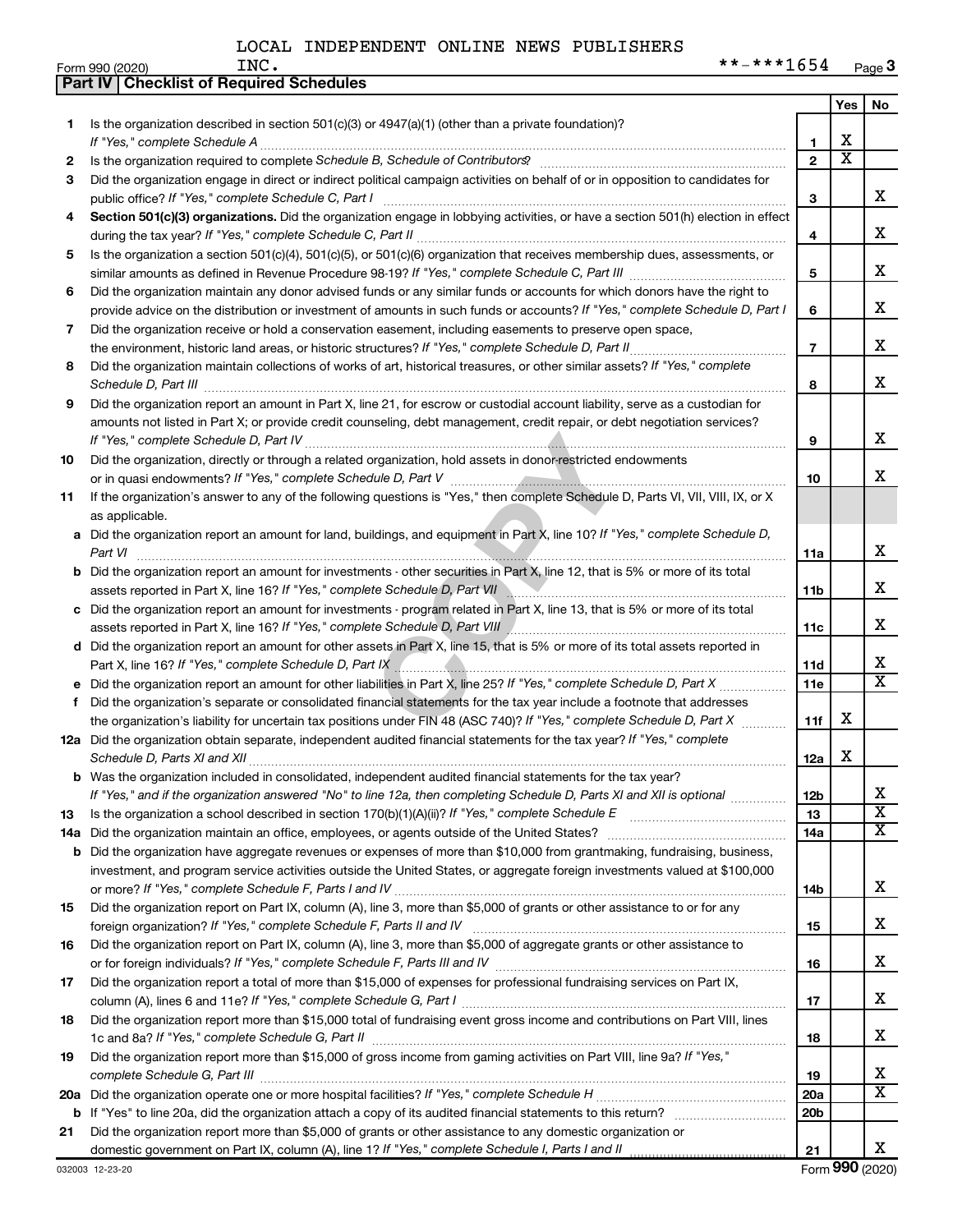|               |                                                                                                                                     |                 | Yes | No.                     |
|---------------|-------------------------------------------------------------------------------------------------------------------------------------|-----------------|-----|-------------------------|
| 22            | Did the organization report more than \$5,000 of grants or other assistance to or for domestic individuals on                       |                 |     |                         |
|               |                                                                                                                                     | 22              | X   |                         |
| 23            | Did the organization answer "Yes" to Part VII, Section A, line 3, 4, or 5 about compensation of the organization's current          |                 |     |                         |
|               | and former officers, directors, trustees, key employees, and highest compensated employees? If "Yes," complete                      |                 |     |                         |
|               | Schedule J <b>Execute Schedule Schedule Schedule Schedule</b> J <b>Execute Schedule J Execute Schedule J</b>                        | 23              |     | x                       |
|               | 24a Did the organization have a tax-exempt bond issue with an outstanding principal amount of more than \$100,000 as of the         |                 |     |                         |
|               | last day of the year, that was issued after December 31, 2002? If "Yes," answer lines 24b through 24d and complete                  |                 |     |                         |
|               |                                                                                                                                     | 24a             |     | х                       |
|               |                                                                                                                                     | 24 <sub>b</sub> |     |                         |
|               | c Did the organization maintain an escrow account other than a refunding escrow at any time during the year to defease              |                 |     |                         |
|               |                                                                                                                                     | 24c             |     |                         |
|               |                                                                                                                                     | 24d             |     |                         |
|               | 25a Section 501(c)(3), 501(c)(4), and 501(c)(29) organizations. Did the organization engage in an excess benefit                    |                 |     |                         |
|               |                                                                                                                                     | 25a             |     | x                       |
|               | <b>b</b> Is the organization aware that it engaged in an excess benefit transaction with a disqualified person in a prior year, and |                 |     |                         |
|               | that the transaction has not been reported on any of the organization's prior Forms 990 or 990-EZ? If "Yes," complete               |                 |     |                         |
|               | Schedule L, Part I                                                                                                                  | 25b             |     | х                       |
| 26            | Did the organization report any amount on Part X, line 5 or 22, for receivables from or payables to any current                     |                 |     |                         |
|               | or former officer, director, trustee, key employee, creator or founder, substantial contributor, or 35%                             |                 |     |                         |
|               |                                                                                                                                     | 26              |     | х                       |
| 27            | Did the organization provide a grant or other assistance to any current or former officer, director, trustee, key employee,         |                 |     |                         |
|               | creator or founder, substantial contributor or employee thereof, a grant selection committee member, or to a 35% controlled         |                 |     |                         |
|               | entity (including an employee thereof) or family member of any of these persons? If "Yes," complete Schedule L, Part III            | 27              |     | x                       |
| 28            | Was the organization a party to a business transaction with one of the following parties (see Schedule L, Part IV                   |                 |     |                         |
|               | instructions, for applicable filing thresholds, conditions, and exceptions):                                                        |                 |     |                         |
| а             | A current or former officer, director, trustee, key employee, creator or founder, or substantial contributor? If                    |                 |     | х                       |
|               |                                                                                                                                     | 28a             |     | $\overline{\text{X}}$   |
|               | c A 35% controlled entity of one or more individuals and/or organizations described in lines 28a or 28b?/f                          | 28b             |     |                         |
|               |                                                                                                                                     | 28c             |     | х                       |
| 29            |                                                                                                                                     | 29              |     | $\overline{\text{x}}$   |
| 30            | Did the organization receive contributions of art, historical treasures, or other similar assets, or qualified conservation         |                 |     |                         |
|               |                                                                                                                                     | 30              |     | х                       |
| 31            | Did the organization liquidate, terminate, or dissolve and cease operations? If "Yes," complete Schedule N, Part I                  | 31              |     | X                       |
| 32            | Did the organization sell, exchange, dispose of, or transfer more than 25% of its net assets? If "Yes," complete                    |                 |     |                         |
|               | Schedule N, Part II <b>Markov Markov Alexander Alexander Alexander Alexander Alexander Alexander Alexander Alexander</b>            | 32              |     | х                       |
| 33            | Did the organization own 100% of an entity disregarded as separate from the organization under Regulations                          |                 |     |                         |
|               |                                                                                                                                     | 33              |     | x                       |
| 34            | Was the organization related to any tax-exempt or taxable entity? If "Yes," complete Schedule R, Part II, III, or IV, and           |                 |     |                         |
|               | Part V, line 1                                                                                                                      | 34              |     | х                       |
|               | 35a Did the organization have a controlled entity within the meaning of section 512(b)(13)?                                         | 35a             |     | $\overline{\textbf{X}}$ |
|               | b If "Yes" to line 35a, did the organization receive any payment from or engage in any transaction with a controlled entity         |                 |     |                         |
|               |                                                                                                                                     | 35 <sub>b</sub> |     |                         |
| 36            | Section 501(c)(3) organizations. Did the organization make any transfers to an exempt non-charitable related organization?          |                 |     |                         |
|               |                                                                                                                                     | 36              |     | x                       |
| 37            | Did the organization conduct more than 5% of its activities through an entity that is not a related organization                    |                 |     |                         |
|               |                                                                                                                                     | 37              |     | x                       |
| 38            | Did the organization complete Schedule O and provide explanations in Schedule O for Part VI, lines 11b and 19?                      |                 |     |                         |
|               |                                                                                                                                     | 38              | х   |                         |
| <b>Part V</b> |                                                                                                                                     |                 |     |                         |
|               |                                                                                                                                     |                 |     |                         |
|               |                                                                                                                                     |                 | Yes | No                      |
|               | 36<br>1a                                                                                                                            |                 |     |                         |
|               | b Enter the number of Forms W-2G included in line 1a. Enter -0- if not applicable<br>1b                                             |                 |     |                         |
|               | c Did the organization comply with backup withholding rules for reportable payments to vendors and reportable gaming                |                 |     |                         |

(gambling) winnings to prize winners?

**1c**

*(continued)* **Part IV Checklist of Required Schedules**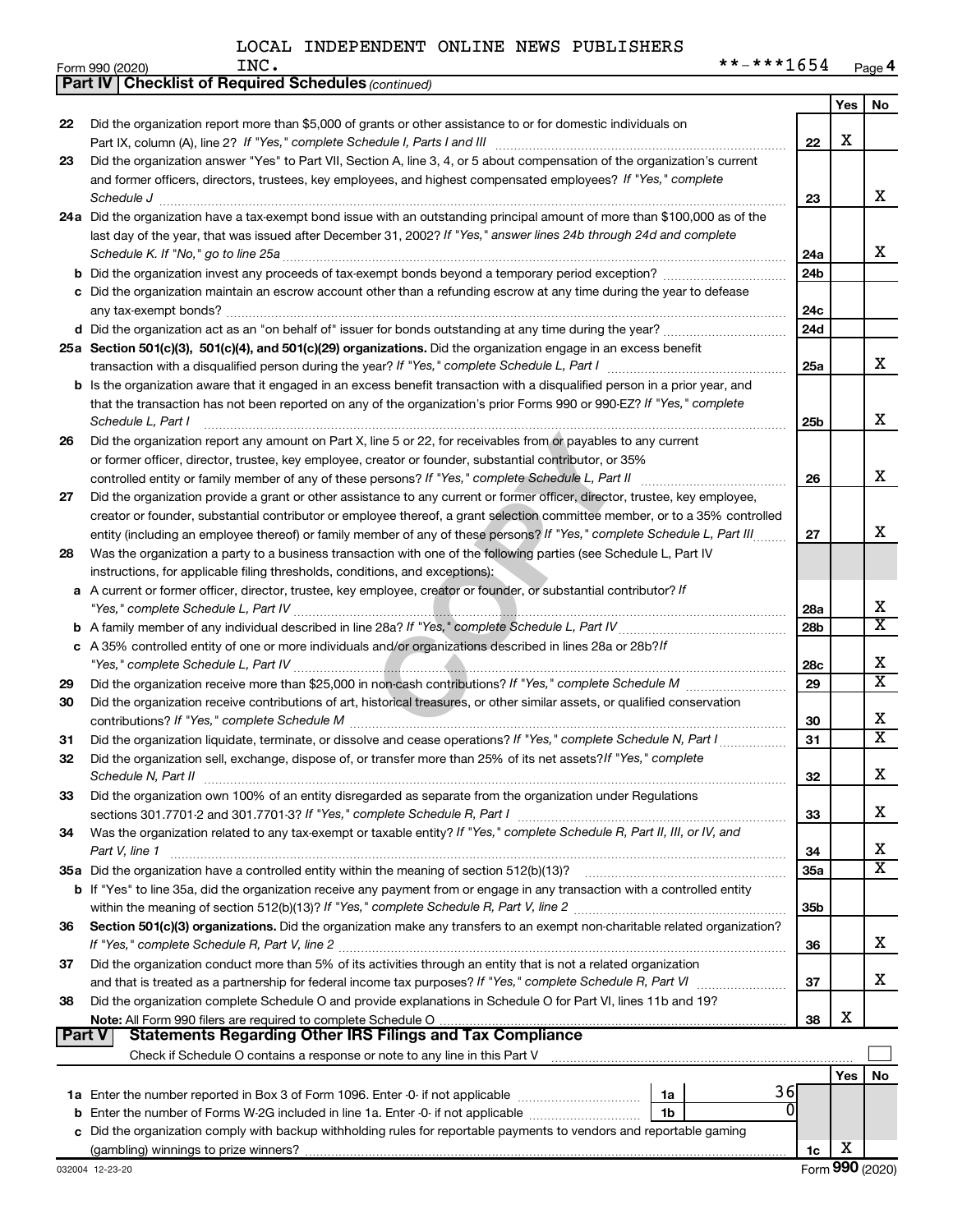|  |  |  |  | **-***1654 |  | Page 5 |
|--|--|--|--|------------|--|--------|
|--|--|--|--|------------|--|--------|

|               | **-***1654<br>INC.<br>Form 990 (2020)                                                                                                           |                |     | $Page$ 5                |
|---------------|-------------------------------------------------------------------------------------------------------------------------------------------------|----------------|-----|-------------------------|
| <b>Part V</b> | Statements Regarding Other IRS Filings and Tax Compliance (continued)                                                                           |                |     |                         |
|               |                                                                                                                                                 |                | Yes | No                      |
|               | 2a Enter the number of employees reported on Form W-3, Transmittal of Wage and Tax Statements,                                                  |                |     |                         |
|               | filed for the calendar year ending with or within the year covered by this return<br>2a                                                         | $6 \mid$       |     |                         |
| b             |                                                                                                                                                 | 2 <sub>b</sub> | Х   |                         |
|               |                                                                                                                                                 |                |     |                         |
|               | Did the organization have unrelated business gross income of \$1,000 or more during the year?                                                   | За             |     | х                       |
| За            |                                                                                                                                                 | 3b             |     |                         |
| b             |                                                                                                                                                 |                |     |                         |
|               | 4a At any time during the calendar year, did the organization have an interest in, or a signature or other authority over, a                    |                |     | X                       |
|               | financial account in a foreign country (such as a bank account, securities account, or other financial account)?                                | 4a             |     |                         |
|               | <b>b</b> If "Yes," enter the name of the foreign country $\blacktriangleright$                                                                  |                |     |                         |
|               | See instructions for filing requirements for FinCEN Form 114, Report of Foreign Bank and Financial Accounts (FBAR).                             |                |     |                         |
| 5a            |                                                                                                                                                 | 5a             |     | х                       |
| b             |                                                                                                                                                 | 5 <sub>b</sub> |     | $\overline{\texttt{X}}$ |
| с             |                                                                                                                                                 | 5c             |     |                         |
|               | 6a Does the organization have annual gross receipts that are normally greater than \$100,000, and did the organization solicit                  |                |     |                         |
|               |                                                                                                                                                 | 6a             |     | х                       |
| b             | If "Yes," did the organization include with every solicitation an express statement that such contributions or gifts                            |                |     |                         |
|               | were not tax deductible?                                                                                                                        | 6b             |     |                         |
| 7             | Organizations that may receive deductible contributions under section 170(c).                                                                   |                |     |                         |
| a             | Did the organization receive a payment in excess of \$75 made partly as a contribution and partly for goods and services provided to the payor? | 7a             |     | x                       |
| b             |                                                                                                                                                 | 7b             |     |                         |
| с             | Did the organization sell, exchange, or otherwise dispose of tangible personal property for which it was required                               |                |     |                         |
|               |                                                                                                                                                 | 7c             |     | х                       |
| d             | 7d                                                                                                                                              |                |     |                         |
| е             | Did the organization receive any funds, directly or indirectly, to pay premiums on a personal benefit contract?                                 | 7e             |     | х                       |
| Ť             | Did the organization, during the year, pay premiums, directly or indirectly, on a personal benefit contract?                                    | 7f             |     | x                       |
| g             | If the organization received a contribution of qualified intellectual property, did the organization file Form 8899 as required?                | 7g             |     |                         |
| h             | If the organization received a contribution of cars, boats, airplanes, or other vehicles, did the organization file a Form 1098-C?              | 7h             |     |                         |
| 8             | Sponsoring organizations maintaining donor advised funds. Did a donor advised fund maintained by the                                            |                |     |                         |
|               | sponsoring organization have excess business holdings at any time during the year?                                                              | 8              |     |                         |
| 9             | Sponsoring organizations maintaining donor advised funds.                                                                                       |                |     |                         |
| а             | Did the sponsoring organization make any taxable distributions under section 4966?                                                              | 9а             |     |                         |
| b             |                                                                                                                                                 | 9b             |     |                         |
| 10            | Section 501(c)(7) organizations. Enter:                                                                                                         |                |     |                         |
|               | 10a<br>Initiation fees and capital contributions included on Part VIII, line 12 [111] [11] [12] [11] [12] [11] [12] [                           |                |     |                         |
|               | 10 <sub>b</sub><br>Gross receipts, included on Form 990, Part VIII, line 12, for public use of club facilities                                  |                |     |                         |
|               |                                                                                                                                                 |                |     |                         |
| 11            | Section 501(c)(12) organizations. Enter:                                                                                                        |                |     |                         |
| а             | 11a                                                                                                                                             |                |     |                         |
| b             | Gross income from other sources (Do not net amounts due or paid to other sources against                                                        |                |     |                         |
|               | 11b                                                                                                                                             |                |     |                         |
|               | 12a Section 4947(a)(1) non-exempt charitable trusts. Is the organization filing Form 990 in lieu of Form 1041?                                  | 12a            |     |                         |
|               | 12b<br><b>b</b> If "Yes," enter the amount of tax-exempt interest received or accrued during the year                                           |                |     |                         |
| 13            | Section 501(c)(29) qualified nonprofit health insurance issuers.                                                                                |                |     |                         |
| а             | Is the organization licensed to issue qualified health plans in more than one state?                                                            | 13a            |     |                         |
|               | Note: See the instructions for additional information the organization must report on Schedule O.                                               |                |     |                         |
| b             | Enter the amount of reserves the organization is required to maintain by the states in which the                                                |                |     |                         |
|               | 13 <sub>b</sub>                                                                                                                                 |                |     |                         |
| с             | 13 <sub>c</sub>                                                                                                                                 |                |     |                         |
| 14a           | Did the organization receive any payments for indoor tanning services during the tax year?                                                      | 14a            |     | x                       |
|               | <b>b</b> If "Yes," has it filed a Form 720 to report these payments? If "No," provide an explanation on Schedule O                              | 14b            |     |                         |
| 15            | Is the organization subject to the section 4960 tax on payment(s) of more than \$1,000,000 in remuneration or                                   |                |     |                         |
|               | excess parachute payment(s) during the year?                                                                                                    | 15             |     | x                       |
|               | If "Yes," see instructions and file Form 4720, Schedule N.                                                                                      |                |     |                         |
| 16            | Is the organization an educational institution subject to the section 4968 excise tax on net investment income?                                 | 16             |     | х                       |
|               | If "Yes," complete Form 4720, Schedule O.                                                                                                       |                |     |                         |

Form (2020) **990**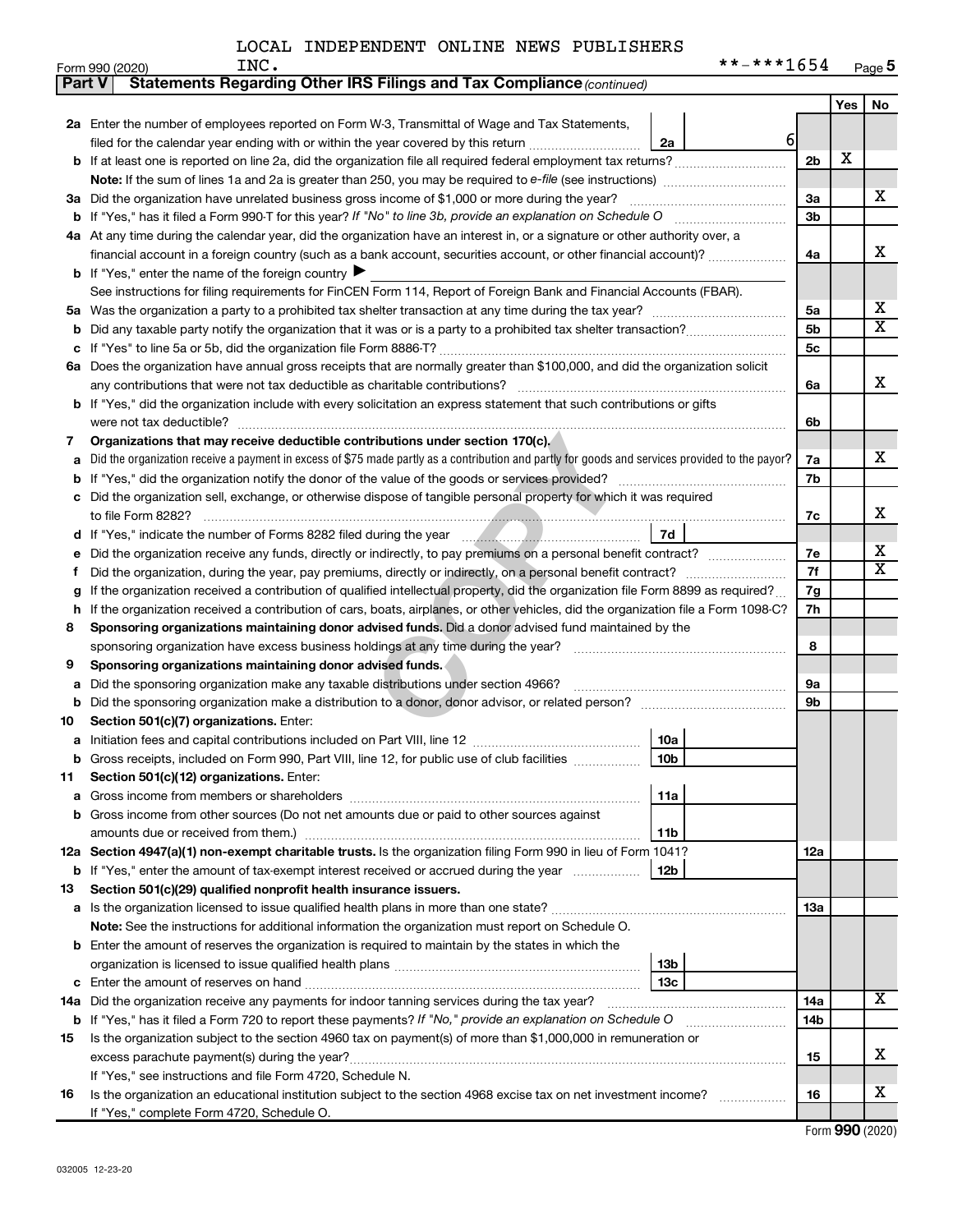|     | Part VI<br>Governance, Management, and Disclosure For each "Yes" response to lines 2 through 7b below, and for a "No" response                                                                                                |                 |                         |                         |
|-----|-------------------------------------------------------------------------------------------------------------------------------------------------------------------------------------------------------------------------------|-----------------|-------------------------|-------------------------|
|     | to line 8a, 8b, or 10b below, describe the circumstances, processes, or changes on Schedule O. See instructions.                                                                                                              |                 |                         |                         |
|     |                                                                                                                                                                                                                               |                 |                         | $\overline{\mathbf{x}}$ |
|     | <b>Section A. Governing Body and Management</b>                                                                                                                                                                               |                 |                         |                         |
|     | 10                                                                                                                                                                                                                            |                 | Yes                     | No                      |
|     | 1a Enter the number of voting members of the governing body at the end of the tax year <i>manumum</i><br>1a<br>If there are material differences in voting rights among members of the governing body, or if the governing    |                 |                         |                         |
|     | body delegated broad authority to an executive committee or similar committee, explain on Schedule O.                                                                                                                         |                 |                         |                         |
| b   | 10<br>Enter the number of voting members included on line 1a, above, who are independent<br>1b                                                                                                                                |                 |                         |                         |
| 2   | Did any officer, director, trustee, or key employee have a family relationship or a business relationship with any other                                                                                                      |                 |                         |                         |
|     | officer, director, trustee, or key employee?                                                                                                                                                                                  | 2               |                         | х                       |
| 3   | Did the organization delegate control over management duties customarily performed by or under the direct supervision                                                                                                         |                 |                         |                         |
|     |                                                                                                                                                                                                                               | 3               |                         | x                       |
| 4   | Did the organization make any significant changes to its governing documents since the prior Form 990 was filed?                                                                                                              | 4               |                         | $\overline{\textbf{x}}$ |
| 5   |                                                                                                                                                                                                                               | 5               |                         | $\overline{\textbf{x}}$ |
| 6   | Did the organization have members or stockholders?                                                                                                                                                                            | 6               |                         | $\overline{\mathtt{x}}$ |
| 7a  | Did the organization have members, stockholders, or other persons who had the power to elect or appoint one or                                                                                                                |                 |                         |                         |
|     | more members of the governing body?                                                                                                                                                                                           | 7a              |                         | x                       |
| b   | Are any governance decisions of the organization reserved to (or subject to approval by) members, stockholders, or                                                                                                            |                 |                         |                         |
|     | persons other than the governing body?                                                                                                                                                                                        | 7b              |                         | x                       |
| 8   | Did the organization contemporaneously document the meetings held or written actions undertaken during the year by the following:                                                                                             |                 |                         |                         |
| a   |                                                                                                                                                                                                                               | 8а              | х                       |                         |
| b   |                                                                                                                                                                                                                               | 8b              | $\overline{\textbf{x}}$ |                         |
| 9   | Is there any officer, director, trustee, or key employee listed in Part VII, Section A, who cannot be reached at the                                                                                                          |                 |                         |                         |
|     |                                                                                                                                                                                                                               | 9               |                         | X.                      |
|     | Section B. Policies (This Section B requests information about policies not required by the Internal Revenue Code.)                                                                                                           |                 | Yes                     | No                      |
|     |                                                                                                                                                                                                                               | 10a             |                         | x                       |
|     | b If "Yes," did the organization have written policies and procedures governing the activities of such chapters, affiliates,                                                                                                  |                 |                         |                         |
|     |                                                                                                                                                                                                                               | 10 <sub>b</sub> |                         |                         |
|     | 11a Has the organization provided a complete copy of this Form 990 to all members of its governing body before filing the form?                                                                                               | 11a             | X                       |                         |
| b   | Describe in Schedule O the process, if any, used by the organization to review this Form 990.                                                                                                                                 |                 |                         |                         |
| 12a |                                                                                                                                                                                                                               | 12a             | х                       |                         |
| b   | Were officers, directors, or trustees, and key employees required to disclose annually interests that could give rise to conflicts?                                                                                           | 12 <sub>b</sub> | $\overline{\textbf{x}}$ |                         |
| с   | Did the organization regularly and consistently monitor and enforce compliance with the policy? If "Yes," describe                                                                                                            |                 |                         |                         |
|     | in Schedule O how this was done manufactured and contain an account of the state of the state of the state of                                                                                                                 | 12c             | х                       |                         |
| 13  | Did the organization have a written whistleblower policy?                                                                                                                                                                     | 13              | $\overline{\mathbf{x}}$ |                         |
| 14  | Did the organization have a written document retention and destruction policy? [11] manufaction manufaction in                                                                                                                | 14              | $\overline{\mathtt{x}}$ |                         |
| 15  | Did the process for determining compensation of the following persons include a review and approval by independent                                                                                                            |                 |                         |                         |
|     | persons, comparability data, and contemporaneous substantiation of the deliberation and decision?                                                                                                                             |                 | х                       |                         |
| a   | The organization's CEO, Executive Director, or top management official manufactured content of the organization's CEO, Executive Director, or top management official manufactured and the state of the state of the state of | 15a             | $\overline{\texttt{x}}$ |                         |
| b   | If "Yes" to line 15a or 15b, describe the process in Schedule O (see instructions).                                                                                                                                           | 15 <sub>b</sub> |                         |                         |
|     | 16a Did the organization invest in, contribute assets to, or participate in a joint venture or similar arrangement with a                                                                                                     |                 |                         |                         |
|     | taxable entity during the year?                                                                                                                                                                                               | 16a             |                         | x                       |
|     | b If "Yes," did the organization follow a written policy or procedure requiring the organization to evaluate its participation                                                                                                |                 |                         |                         |
|     | in joint venture arrangements under applicable federal tax law, and take steps to safeguard the organization's                                                                                                                |                 |                         |                         |
|     | exempt status with respect to such arrangements?                                                                                                                                                                              | 16b             |                         |                         |
|     | <b>Section C. Disclosure</b>                                                                                                                                                                                                  |                 |                         |                         |
| 17  | List the states with which a copy of this Form 990 is required to be filed $\blacktriangleright$ PA, AZ, CA, FL, DC                                                                                                           |                 |                         |                         |
| 18  | Section 6104 requires an organization to make its Forms 1023 (1024 or 1024-A, if applicable), 990, and 990-T (Section 501(c)(3)s only) available                                                                              |                 |                         |                         |
|     | for public inspection. Indicate how you made these available. Check all that apply.                                                                                                                                           |                 |                         |                         |
|     | $\lfloor \underline{X} \rfloor$ Upon request<br>Other (explain on Schedule O)<br>Another's website<br>Own website                                                                                                             |                 |                         |                         |
| 19  | Describe on Schedule O whether (and if so, how) the organization made its governing documents, conflict of interest policy, and financial                                                                                     |                 |                         |                         |
|     | statements available to the public during the tax year.                                                                                                                                                                       |                 |                         |                         |
| 20  | State the name, address, and telephone number of the person who possesses the organization's books and records<br>$-267-670-0357$<br>CHRIS KREWSON                                                                            |                 |                         |                         |
|     | 1 E LANGHORNE AVE, HAVERTOWN, PA<br>19083                                                                                                                                                                                     |                 |                         |                         |
|     |                                                                                                                                                                                                                               |                 |                         |                         |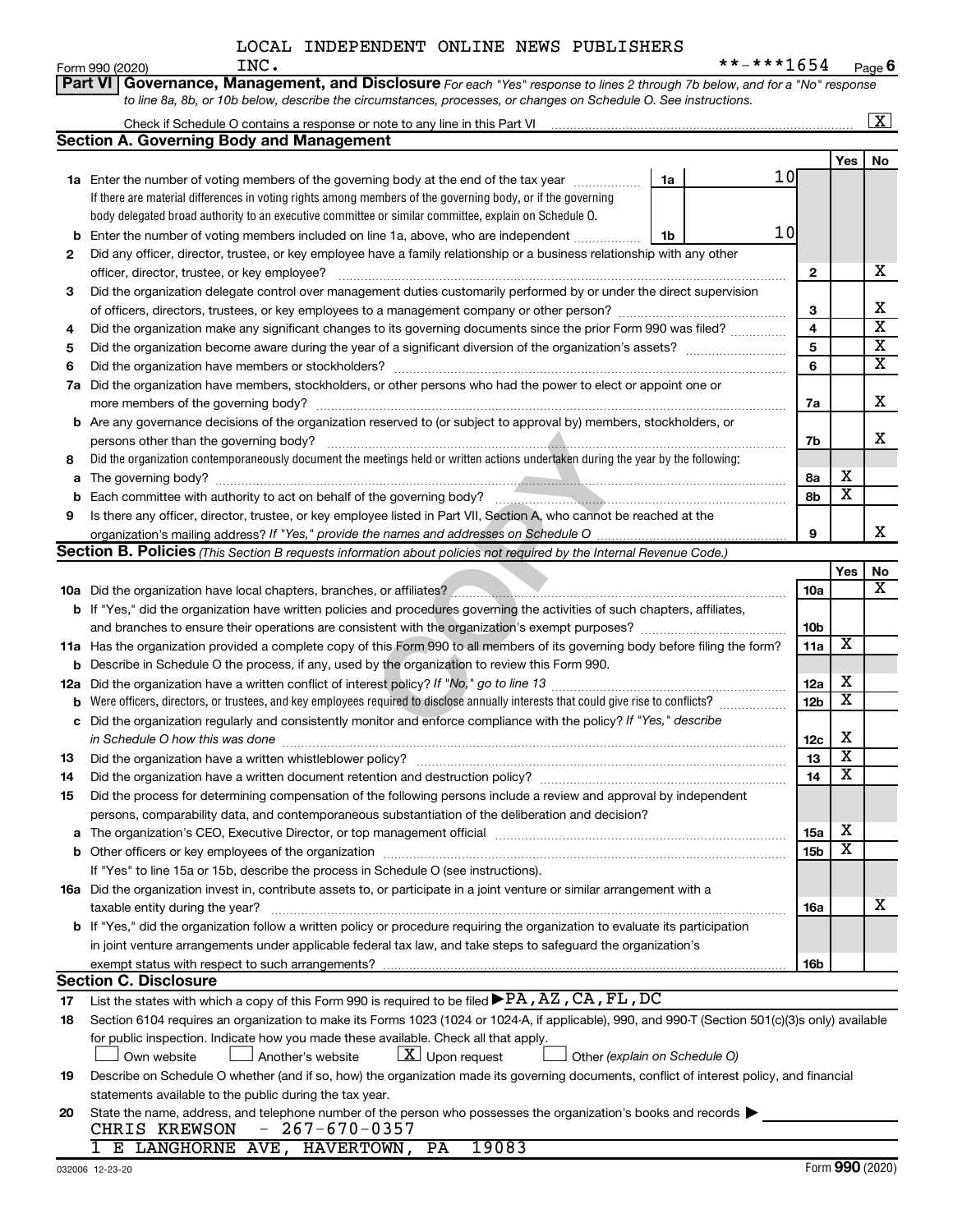$\Box$ 

| Form 990 (2020) |  | INC. |  |  | **-***1654                                                                                 | Page |
|-----------------|--|------|--|--|--------------------------------------------------------------------------------------------|------|
|                 |  |      |  |  | Part VII Compensation of Officers, Directors, Trustees, Key Employees, Highest Compensated |      |
|                 |  |      |  |  |                                                                                            |      |

#### **Employees, and Independent Contractors**

Check if Schedule O contains a response or note to any line in this Part VII

**Section A. Officers, Directors, Trustees, Key Employees, and Highest Compensated Employees**

**1a**  Complete this table for all persons required to be listed. Report compensation for the calendar year ending with or within the organization's tax year.  $\bullet$  List all of the organization's current officers, directors, trustees (whether individuals or organizations), regardless of amount of compensation.

Enter -0- in columns (D), (E), and (F) if no compensation was paid.

**•** List all of the organization's current key employees, if any. See instructions for definition of "key employee."

**•** List the organization's five *current* highest compensated employees (other than an officer, director, trustee, or key employee) who received reportable compensation (Box 5 of Form W-2 and/or Box 7 of Form 1099-MISC) of more than \$100,000 from the organization and any related organizations.

 $\bullet$  List all of the organization's former officers, key employees, and highest compensated employees who received more than \$100,000 of reportable compensation from the organization and any related organizations.

**•** List all of the organization's former directors or trustees that received, in the capacity as a former director or trustee of the organization, more than \$10,000 of reportable compensation from the organization and any related organizations.

See instructions for the order in which to list the persons above.

Check this box if neither the organization nor any related organization compensated any current officer, director, or trustee.  $\Box$ 

| (A)                         | (B)               |                                |                       | (C)                                                              |             |                                 |        | (D)             | (E)                           | (F)                   |
|-----------------------------|-------------------|--------------------------------|-----------------------|------------------------------------------------------------------|-------------|---------------------------------|--------|-----------------|-------------------------------|-----------------------|
| Name and title              | Average           |                                |                       | Position<br>(do not check more than one                          |             |                                 |        | Reportable      | Reportable                    | Estimated             |
|                             | hours per         |                                |                       | box, unless person is both an<br>officer and a director/trustee) |             |                                 |        | compensation    | compensation                  | amount of             |
|                             | week<br>(list any |                                |                       |                                                                  |             |                                 |        | from<br>the     | from related<br>organizations | other<br>compensation |
|                             | hours for         |                                |                       |                                                                  |             |                                 |        | organization    | (W-2/1099-MISC)               | from the              |
|                             | related           |                                |                       |                                                                  |             |                                 |        | (W-2/1099-MISC) |                               | organization          |
|                             | organizations     |                                |                       |                                                                  |             |                                 |        |                 |                               | and related           |
|                             | below             | Individual trustee or director | Institutional trustee |                                                                  | Keyemployee | Highest compensated<br>employee |        |                 |                               | organizations         |
|                             | line)             |                                |                       | Officer                                                          |             |                                 | Former |                 |                               |                       |
| CHRIS KREWSON<br>(1)        | 40.00             |                                |                       |                                                                  |             |                                 |        |                 |                               |                       |
| EXECUTIVE DIRECTOR          |                   |                                |                       | $\rm X$                                                          |             |                                 |        | 123,100.        | $\mathbf 0$ .                 | 18,090.               |
| (2)<br><b>JAY ALLRED</b>    | 6.00              |                                |                       |                                                                  |             |                                 |        |                 |                               |                       |
| CHAIR                       |                   | $\mathbf X$                    |                       | $\mathbf X$                                                      |             |                                 |        | $\mathbf 0$ .   | $\mathbf 0$ .                 | $\mathbf 0$ .         |
| TRACIE POWELL<br>(3)        | 8.00              |                                |                       |                                                                  |             |                                 |        |                 |                               |                       |
| VICE CHAIR                  |                   | X                              |                       | $\mathbf X$                                                      |             |                                 |        | $\mathbf 0$ .   | $\mathbf 0$ .                 | $\mathbf 0$ .         |
| ROSEMARY HOBAN<br>(4)       | 4.00              |                                |                       |                                                                  |             |                                 |        |                 |                               |                       |
| <b>SECRETARY</b>            |                   | $\overline{\mathbf{X}}$        |                       | X                                                                |             |                                 |        | $\mathbf 0$ .   | $\mathbf 0$ .                 | $\mathbf 0$ .         |
| ALVARO GURDIAN<br>(5)       | 4.00              |                                |                       |                                                                  |             |                                 |        |                 |                               |                       |
| TREASURER                   |                   | X                              |                       | X                                                                |             |                                 |        | 0.              | $\mathbf 0$ .                 | $\boldsymbol{0}$ .    |
| (6)<br>KELLY GILFILLAN      | 10.00             |                                |                       |                                                                  |             |                                 |        |                 |                               |                       |
| IMMEDIATE PAST CHAIR        |                   | X                              |                       | X                                                                |             |                                 |        | $\mathbf 0$     | $\mathbf 0$ .                 | $\mathbf 0$ .         |
| <b>JAN SCHAFFER</b><br>(7)  | 3.00              |                                |                       |                                                                  |             |                                 |        |                 |                               |                       |
| TREASURER (RESIGNED)        |                   | X                              |                       | $\rm X$                                                          |             |                                 |        | $\mathbf 0$     | $\mathbf 0$                   | $\mathbf 0$ .         |
| CHARLOTTE-ANNE LUCAS<br>(8) | 0.50              |                                |                       |                                                                  |             |                                 |        |                 |                               |                       |
| <b>DIRECTOR</b>             |                   | $\mathbf X$                    |                       |                                                                  |             |                                 |        | $\mathbf 0$     | $\mathbf 0$ .                 | $\mathbf 0$ .         |
| (9)<br>CIERRA HINTON        | 3.00              |                                |                       |                                                                  |             |                                 |        |                 |                               |                       |
| <b>DIRECTOR</b>             |                   | $\mathbf X$                    |                       |                                                                  |             |                                 |        | 0               | $\mathbf 0$ .                 | $\mathbf 0$ .         |
| (10) DYLAN SMITH            | 0.50              |                                |                       |                                                                  |             |                                 |        |                 |                               |                       |
| <b>DIRECTOR</b>             |                   | X                              |                       |                                                                  |             |                                 |        | $\mathbf 0$     | $\mathbf 0$ .                 | $\mathbf 0$ .         |
| (11) JIQUANDA JOHNSON       | 4.00              |                                |                       |                                                                  |             |                                 |        |                 |                               |                       |
| <b>DIRECTOR</b>             |                   | X                              |                       |                                                                  |             |                                 |        | 0               | 0.                            | $\mathbf 0$ .         |
| (12) REBEKAH MONSON         | 0.50              |                                |                       |                                                                  |             |                                 |        |                 |                               |                       |
| <b>DIRECTOR</b>             |                   | $\mathbf X$                    |                       |                                                                  |             |                                 |        | $\mathbf 0$     | $\mathbf 0$ .                 | $\mathbf 0$ .         |
| (13) DOUG HARDY             | 2.00              |                                |                       |                                                                  |             |                                 |        |                 |                               |                       |
| DIRECTOR (RESIGNED)         |                   | X                              |                       |                                                                  |             |                                 |        | $\mathbf 0$     | $\mathbf 0$ .                 | $\boldsymbol{0}$ .    |
| (14) GLENN BURKINS          | 1.00              |                                |                       |                                                                  |             |                                 |        |                 |                               |                       |
| DIRECTOR (RESIGNED)         |                   | $\mathbf X$                    |                       |                                                                  |             |                                 |        | 0               | $\mathbf 0$ .                 | 0.                    |
| (15) SCOTT BRODBECK         | 1.00              |                                |                       |                                                                  |             |                                 |        |                 |                               |                       |
| DIRECTOR (RESIGNED)         |                   | $\mathbf X$                    |                       |                                                                  |             |                                 |        | $\mathbf 0$ .   | $\mathbf 0$ .                 | $\mathbf 0$ .         |
| (16) TERESA WIPPEL          | 1.00              |                                |                       |                                                                  |             |                                 |        |                 |                               |                       |
| DIRECTOR (RESIGNED)         |                   | $\mathbf X$                    |                       |                                                                  |             |                                 |        | 0.              | $\mathbf 0$ .                 | $\mathbf 0$ .         |
| (17) URIAH KISER            | 1.00              |                                |                       |                                                                  |             |                                 |        |                 |                               |                       |
| DIRECTOR (RESIGNED)         |                   | X                              |                       |                                                                  |             |                                 |        | 0.              | $\mathbf 0$ .                 | $\mathbf 0$ .         |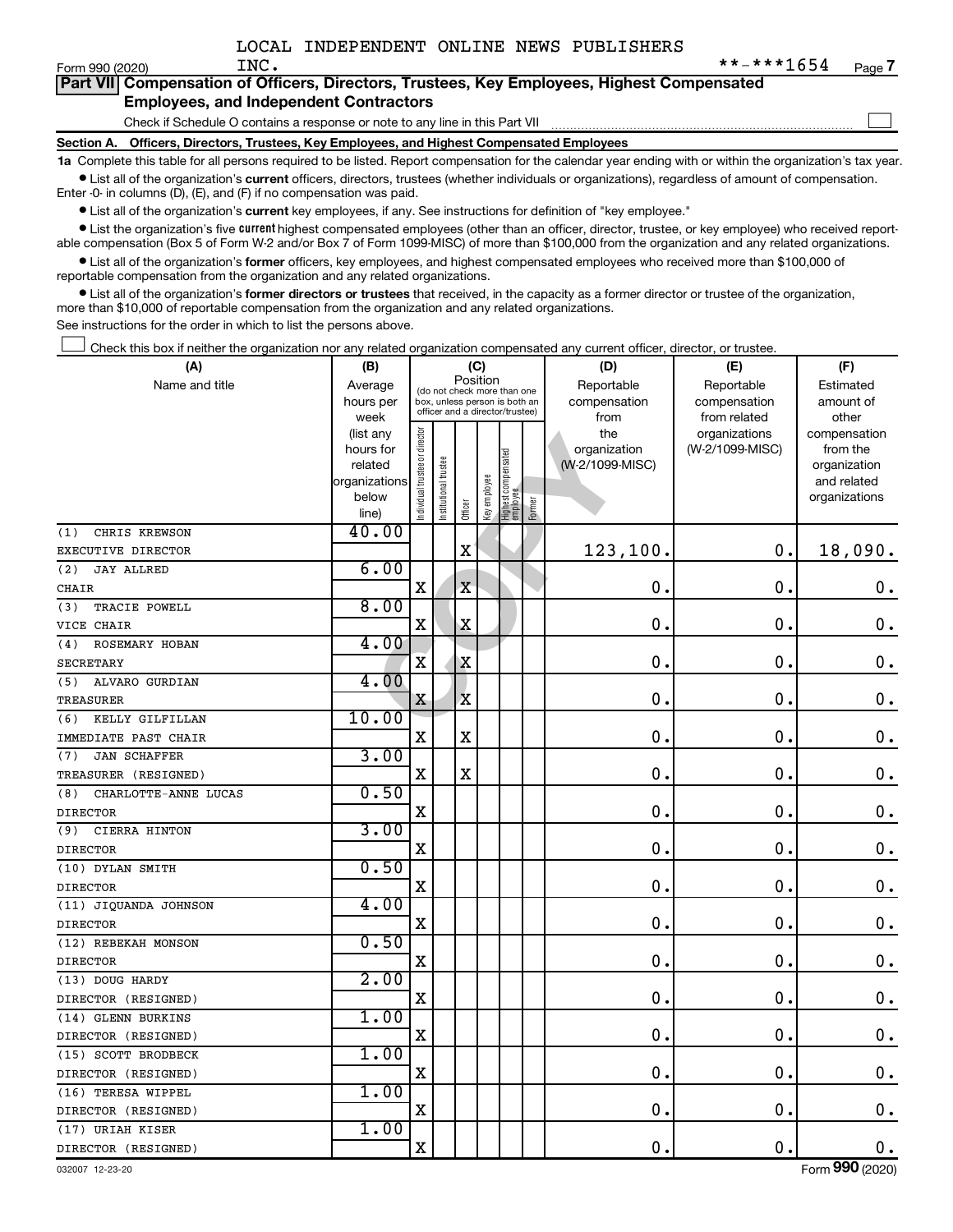|                                                                                                                                                      |                          |                                |                       |                                                              |              |                                 |        | LOCAL INDEPENDENT ONLINE NEWS PUBLISHERS | **-***1654      |                  |              |                              |        |
|------------------------------------------------------------------------------------------------------------------------------------------------------|--------------------------|--------------------------------|-----------------------|--------------------------------------------------------------|--------------|---------------------------------|--------|------------------------------------------|-----------------|------------------|--------------|------------------------------|--------|
| INC.<br>Form 990 (2020)<br><b>Part VII</b><br>Section A. Officers, Directors, Trustees, Key Employees, and Highest Compensated Employees (continued) |                          |                                |                       |                                                              |              |                                 |        |                                          |                 |                  |              |                              | Page 8 |
| (A)                                                                                                                                                  | (B)                      |                                |                       |                                                              | (C)          |                                 |        | (D)                                      | (E)             |                  |              | (F)                          |        |
| Name and title                                                                                                                                       | Average                  |                                |                       | Position                                                     |              |                                 |        | Reportable                               | Reportable      |                  |              | Estimated                    |        |
|                                                                                                                                                      | hours per                |                                |                       | (do not check more than one<br>box, unless person is both an |              |                                 |        | compensation                             | compensation    |                  |              | amount of                    |        |
|                                                                                                                                                      | week                     |                                |                       | officer and a director/trustee)                              |              |                                 |        | from                                     | from related    |                  |              | other                        |        |
|                                                                                                                                                      | (list any                |                                |                       |                                                              |              |                                 |        | the                                      | organizations   |                  |              | compensation                 |        |
|                                                                                                                                                      | hours for                |                                |                       |                                                              |              |                                 |        | organization                             | (W-2/1099-MISC) |                  |              | from the                     |        |
|                                                                                                                                                      | related<br>organizations |                                |                       |                                                              |              |                                 |        | (W-2/1099-MISC)                          |                 |                  |              | organization                 |        |
|                                                                                                                                                      | below                    | Individual trustee or director | Institutional trustee |                                                              | key employee | Highest compensated<br>employee |        |                                          |                 |                  |              | and related<br>organizations |        |
|                                                                                                                                                      | line)                    |                                |                       | Officer                                                      |              |                                 | Former |                                          |                 |                  |              |                              |        |
|                                                                                                                                                      |                          |                                |                       |                                                              |              |                                 |        |                                          |                 |                  |              |                              |        |
|                                                                                                                                                      |                          |                                |                       |                                                              |              |                                 |        |                                          |                 |                  |              |                              |        |
|                                                                                                                                                      |                          |                                |                       |                                                              |              |                                 |        |                                          |                 |                  |              |                              |        |
|                                                                                                                                                      |                          |                                |                       |                                                              |              |                                 |        |                                          |                 |                  |              |                              |        |
|                                                                                                                                                      |                          |                                |                       |                                                              |              |                                 |        |                                          |                 |                  |              |                              |        |
|                                                                                                                                                      |                          |                                |                       |                                                              |              |                                 |        |                                          |                 |                  |              |                              |        |
|                                                                                                                                                      |                          |                                |                       |                                                              |              |                                 |        |                                          |                 |                  |              |                              |        |
|                                                                                                                                                      |                          |                                |                       |                                                              |              |                                 |        |                                          |                 |                  |              |                              |        |
|                                                                                                                                                      |                          |                                |                       |                                                              |              |                                 |        |                                          |                 |                  |              |                              |        |
|                                                                                                                                                      |                          |                                |                       |                                                              |              |                                 |        |                                          |                 |                  |              |                              |        |
|                                                                                                                                                      |                          |                                |                       |                                                              |              |                                 |        |                                          |                 |                  |              |                              |        |
|                                                                                                                                                      |                          |                                |                       |                                                              |              |                                 |        |                                          |                 |                  |              |                              |        |
|                                                                                                                                                      |                          |                                |                       |                                                              |              |                                 |        |                                          |                 |                  |              |                              |        |
|                                                                                                                                                      |                          |                                |                       |                                                              |              |                                 |        |                                          |                 |                  |              |                              |        |
|                                                                                                                                                      |                          |                                |                       |                                                              |              |                                 |        |                                          |                 |                  |              |                              |        |
|                                                                                                                                                      |                          |                                |                       |                                                              |              |                                 |        |                                          |                 |                  |              |                              |        |
|                                                                                                                                                      |                          |                                |                       |                                                              |              |                                 |        |                                          |                 |                  |              |                              |        |
|                                                                                                                                                      |                          |                                |                       |                                                              |              |                                 |        |                                          |                 |                  |              |                              |        |
|                                                                                                                                                      |                          |                                |                       |                                                              |              |                                 |        | 123, 100.                                |                 | $\overline{0}$ . |              | 18,090.                      |        |
| Total from continuation sheets to Part VII, Section A manuscription<br>c                                                                             |                          |                                |                       |                                                              |              |                                 |        | 0.                                       |                 | σ.               |              |                              | 0.     |
|                                                                                                                                                      |                          |                                |                       |                                                              |              |                                 |        | 123, 100.                                |                 | σ.               |              | 18,090.                      |        |
| Total number of individuals (including but not limited to those listed above) who received more than \$100,000 of reportable<br>$\mathbf{2}$         |                          |                                |                       |                                                              |              |                                 |        |                                          |                 |                  |              |                              |        |
| compensation from the organization $\blacktriangleright$                                                                                             |                          |                                |                       |                                                              |              |                                 |        |                                          |                 |                  |              |                              |        |
|                                                                                                                                                      |                          |                                |                       |                                                              |              |                                 |        |                                          |                 |                  |              | Yes                          | No     |
| Did the organization list any former officer, director, trustee, key employee, or highest compensated employee on<br>3                               |                          |                                |                       |                                                              |              |                                 |        |                                          |                 |                  |              |                              |        |
| line 1a? If "Yes," complete Schedule J for such individual [11] manufacture manufacture 1a? If "Yes," complete Schedule J for such individual        |                          |                                |                       |                                                              |              |                                 |        |                                          |                 |                  | 3            |                              | х      |
| For any individual listed on line 1a, is the sum of reportable compensation and other compensation from the organization<br>4                        |                          |                                |                       |                                                              |              |                                 |        |                                          |                 |                  |              |                              |        |
|                                                                                                                                                      |                          |                                |                       |                                                              |              |                                 |        |                                          |                 |                  | 4            |                              | х      |
| Did any person listed on line 1a receive or accrue compensation from any unrelated organization or individual for services<br>5                      |                          |                                |                       |                                                              |              |                                 |        |                                          |                 |                  |              |                              |        |
|                                                                                                                                                      |                          |                                |                       |                                                              |              |                                 |        |                                          |                 |                  | 5            |                              | х      |
| <b>Section B. Independent Contractors</b>                                                                                                            |                          |                                |                       |                                                              |              |                                 |        |                                          |                 |                  |              |                              |        |
| Complete this table for your five highest compensated independent contractors that received more than \$100,000 of compensation from<br>1            |                          |                                |                       |                                                              |              |                                 |        |                                          |                 |                  |              |                              |        |
| the organization. Report compensation for the calendar year ending with or within the organization's tax year.                                       |                          |                                |                       |                                                              |              |                                 |        |                                          |                 |                  |              |                              |        |
| (A)                                                                                                                                                  |                          |                                |                       |                                                              |              |                                 |        | (B)                                      |                 |                  | (C)          |                              |        |
| Name and business address                                                                                                                            |                          |                                | <b>NONE</b>           |                                                              |              |                                 |        | Description of services                  |                 |                  | Compensation |                              |        |
|                                                                                                                                                      |                          |                                |                       |                                                              |              |                                 |        |                                          |                 |                  |              |                              |        |
|                                                                                                                                                      |                          |                                |                       |                                                              |              |                                 |        |                                          |                 |                  |              |                              |        |
|                                                                                                                                                      |                          |                                |                       |                                                              |              |                                 |        |                                          |                 |                  |              |                              |        |
|                                                                                                                                                      |                          |                                |                       |                                                              |              |                                 |        |                                          |                 |                  |              |                              |        |
|                                                                                                                                                      |                          |                                |                       |                                                              |              |                                 |        |                                          |                 |                  |              |                              |        |
|                                                                                                                                                      |                          |                                |                       |                                                              |              |                                 |        |                                          |                 |                  |              |                              |        |
|                                                                                                                                                      |                          |                                |                       |                                                              |              |                                 |        |                                          |                 |                  |              |                              |        |
|                                                                                                                                                      |                          |                                |                       |                                                              |              |                                 |        |                                          |                 |                  |              |                              |        |
|                                                                                                                                                      |                          |                                |                       |                                                              |              |                                 |        |                                          |                 |                  |              |                              |        |
|                                                                                                                                                      |                          |                                |                       |                                                              |              |                                 |        |                                          |                 |                  |              |                              |        |
| 2<br>Total number of independent contractors (including but not limited to those listed above) who received more than                                |                          |                                |                       |                                                              |              |                                 |        |                                          |                 |                  |              |                              |        |
| \$100,000 of compensation from the organization                                                                                                      |                          |                                |                       |                                                              |              | 0                               |        |                                          |                 |                  |              |                              |        |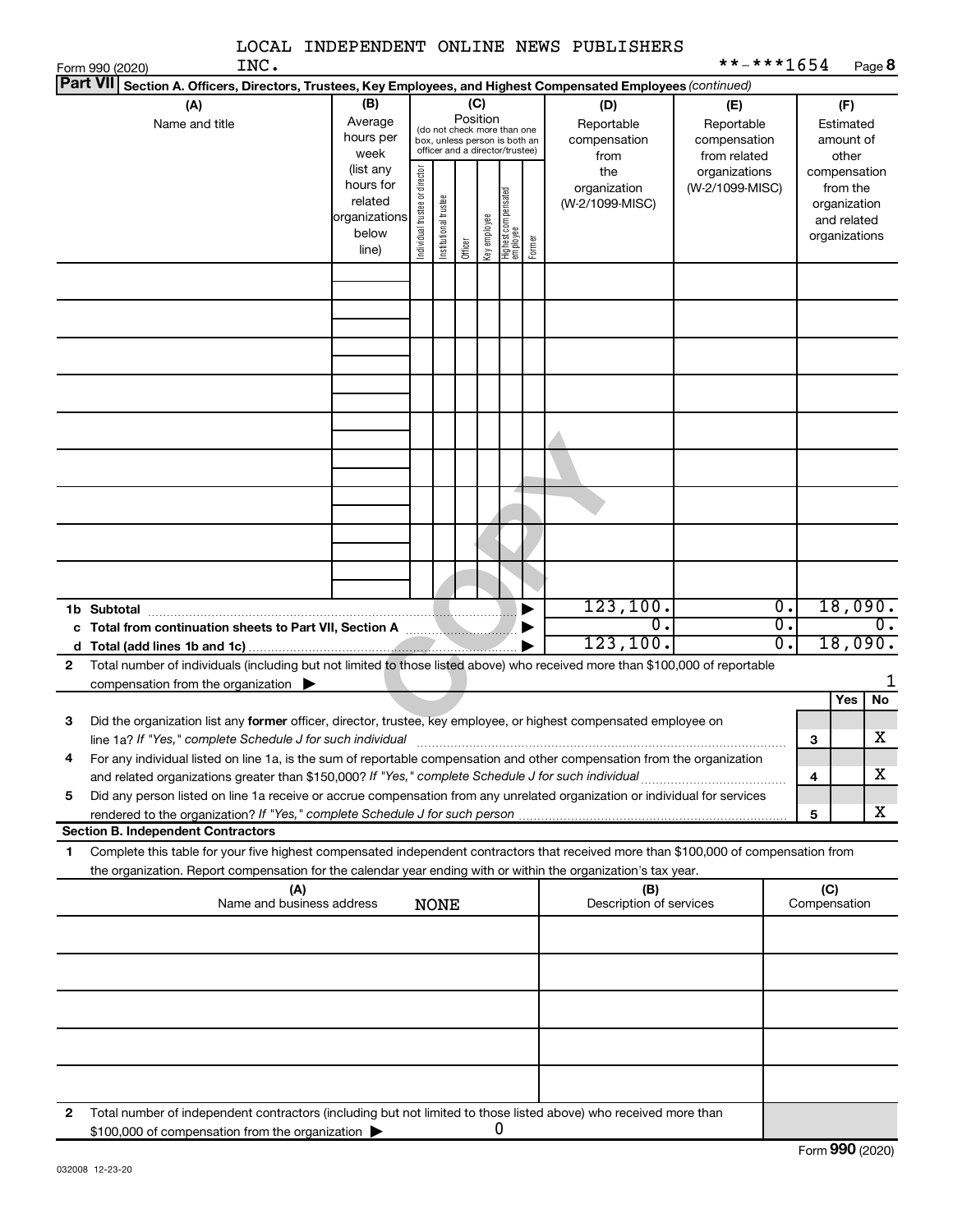|                              |      |    | INC.<br>Form 990 (2020)                                                                                                |                       |                     |                   | **-***1654                 | Page 9             |
|------------------------------|------|----|------------------------------------------------------------------------------------------------------------------------|-----------------------|---------------------|-------------------|----------------------------|--------------------|
| <b>Part VIII</b>             |      |    | <b>Statement of Revenue</b>                                                                                            |                       |                     |                   |                            |                    |
|                              |      |    | Check if Schedule O contains a response or note to any line in this Part VIII                                          |                       |                     |                   |                            |                    |
|                              |      |    |                                                                                                                        |                       | (A)                 | (B)               | $\overline{C}$             | (D)                |
|                              |      |    |                                                                                                                        |                       | Total revenue       | Related or exempt | Unrelated                  | Revenue excluded   |
|                              |      |    |                                                                                                                        |                       |                     | function revenue  | business revenue           | from tax under     |
|                              |      |    |                                                                                                                        |                       |                     |                   |                            | sections 512 - 514 |
| Contributions, Gifts, Grants |      |    | <b>1 a</b> Federated campaigns<br>1a<br>.                                                                              |                       |                     |                   |                            |                    |
|                              |      | b  | 1 <sub>b</sub><br>Membership dues                                                                                      |                       |                     |                   |                            |                    |
|                              |      |    | 1 <sub>c</sub><br>c Fundraising events                                                                                 |                       |                     |                   |                            |                    |
|                              |      |    | 1 <sub>d</sub><br>d Related organizations<br>.                                                                         |                       |                     |                   |                            |                    |
|                              |      |    |                                                                                                                        |                       |                     |                   |                            |                    |
|                              |      |    | e Government grants (contributions)<br>1e                                                                              |                       |                     |                   |                            |                    |
|                              |      |    | f All other contributions, gifts, grants, and                                                                          |                       |                     |                   |                            |                    |
|                              |      |    | 1f<br>similar amounts not included above                                                                               | 2,582,060.            |                     |                   |                            |                    |
|                              |      | a  | $1g$ s<br>Noncash contributions included in lines 1a-1f                                                                |                       |                     |                   |                            |                    |
|                              |      | h. |                                                                                                                        | ь                     | $\rceil$ 2,582,060. |                   |                            |                    |
|                              |      |    |                                                                                                                        | <b>Business Code</b>  |                     |                   |                            |                    |
|                              | 2 a  |    | <b>CONTRACTS</b>                                                                                                       | 511110                | 473,049.            | 473,049.          |                            |                    |
| Program Service<br>Revenue   |      |    | <b>CONFERENCE</b>                                                                                                      | 511110                | 57, 116.            | 57, 116.          |                            |                    |
|                              |      | b  |                                                                                                                        |                       |                     |                   |                            |                    |
|                              |      |    | <b>MEMBERSHIP DUES</b>                                                                                                 | 511110                | 23,979.             | 23,979.           |                            |                    |
|                              |      | d  |                                                                                                                        |                       |                     |                   |                            |                    |
|                              |      |    |                                                                                                                        |                       |                     |                   |                            |                    |
|                              |      |    | f All other program service revenue                                                                                    |                       |                     |                   |                            |                    |
|                              |      |    |                                                                                                                        | ь                     | 554,144.            |                   |                            |                    |
|                              |      |    |                                                                                                                        |                       |                     |                   |                            |                    |
|                              | 3    |    | Investment income (including dividends, interest, and                                                                  |                       | 1,458.              |                   |                            |                    |
|                              |      |    |                                                                                                                        |                       |                     |                   |                            | 1,458.             |
|                              | 4    |    | Income from investment of tax-exempt bond proceeds                                                                     |                       |                     |                   |                            |                    |
|                              | 5    |    |                                                                                                                        |                       |                     |                   |                            |                    |
|                              |      |    | (i) Real                                                                                                               | (ii) Personal         |                     |                   |                            |                    |
|                              |      |    | <b>6 a</b> Gross rents<br>6а<br>.                                                                                      |                       |                     |                   |                            |                    |
|                              |      |    | 6b                                                                                                                     |                       |                     |                   |                            |                    |
|                              |      | b  | Less: rental expenses                                                                                                  |                       |                     |                   |                            |                    |
|                              |      | с  | Rental income or (loss)<br>6c                                                                                          |                       |                     |                   |                            |                    |
|                              |      |    | <b>d</b> Net rental income or (loss)                                                                                   |                       |                     |                   |                            |                    |
|                              |      |    | (i) Securities<br>7 a Gross amount from sales of                                                                       | (ii) Other            |                     |                   |                            |                    |
|                              |      |    | assets other than inventory<br>7a                                                                                      |                       |                     |                   |                            |                    |
|                              |      |    | <b>b</b> Less: cost or other basis                                                                                     |                       |                     |                   |                            |                    |
|                              |      |    | and sales expenses<br>7b                                                                                               |                       |                     |                   |                            |                    |
| evenue                       |      |    |                                                                                                                        |                       |                     |                   |                            |                    |
|                              |      |    | 7c<br>c Gain or (loss)                                                                                                 |                       |                     |                   |                            |                    |
|                              |      |    |                                                                                                                        |                       |                     |                   |                            |                    |
| Other                        |      |    | 8 a Gross income from fundraising events (not                                                                          |                       |                     |                   |                            |                    |
|                              |      |    | including \$<br>of                                                                                                     |                       |                     |                   |                            |                    |
|                              |      |    | contributions reported on line 1c). See                                                                                |                       |                     |                   |                            |                    |
|                              |      |    | l8a                                                                                                                    |                       |                     |                   |                            |                    |
|                              |      |    | 8 <sub>b</sub><br><b>b</b> Less: direct expenses <i>manually contained</i>                                             |                       |                     |                   |                            |                    |
|                              |      |    |                                                                                                                        |                       |                     |                   |                            |                    |
|                              |      |    | c Net income or (loss) from fundraising events                                                                         | ▶<br>.                |                     |                   |                            |                    |
|                              |      |    | 9 a Gross income from gaming activities. See                                                                           |                       |                     |                   |                            |                    |
|                              |      |    | 9a                                                                                                                     |                       |                     |                   |                            |                    |
|                              |      |    | 9 <sub>b</sub><br><b>b</b> Less: direct expenses <b>manually</b>                                                       |                       |                     |                   |                            |                    |
|                              |      |    | c Net income or (loss) from gaming activities                                                                          | ▶<br>.                |                     |                   |                            |                    |
|                              |      |    | 10 a Gross sales of inventory, less returns                                                                            |                       |                     |                   |                            |                    |
|                              |      |    |                                                                                                                        |                       |                     |                   |                            |                    |
|                              |      |    | 10a                                                                                                                    |                       |                     |                   |                            |                    |
|                              |      |    | H <sub>0b</sub><br><b>b</b> Less: cost of goods sold                                                                   |                       |                     |                   |                            |                    |
|                              |      |    | c Net income or (loss) from sales of inventory                                                                         | ▶                     |                     |                   |                            |                    |
|                              |      |    |                                                                                                                        | <b>Business Code</b>  |                     |                   |                            |                    |
|                              | 11 a |    | the contract of the contract of the contract of the contract of                                                        |                       |                     |                   |                            |                    |
|                              |      | b  |                                                                                                                        |                       |                     |                   |                            |                    |
|                              |      |    | <u> 1980 - Johann Stein, marwolaethau a bhann an t-Albann an t-Albann an t-Albann an t-Albann an t-Albann an t-Alb</u> |                       |                     |                   |                            |                    |
| Miscellaneous<br>Revenue     |      | с  | the control of the control of the control of the                                                                       |                       |                     |                   |                            |                    |
|                              |      |    |                                                                                                                        |                       |                     |                   |                            |                    |
|                              |      |    |                                                                                                                        |                       |                     |                   |                            |                    |
|                              | 12   |    |                                                                                                                        | $\blacktriangleright$ |                     |                   | $\overline{\phantom{0}}$ . | 1,458.             |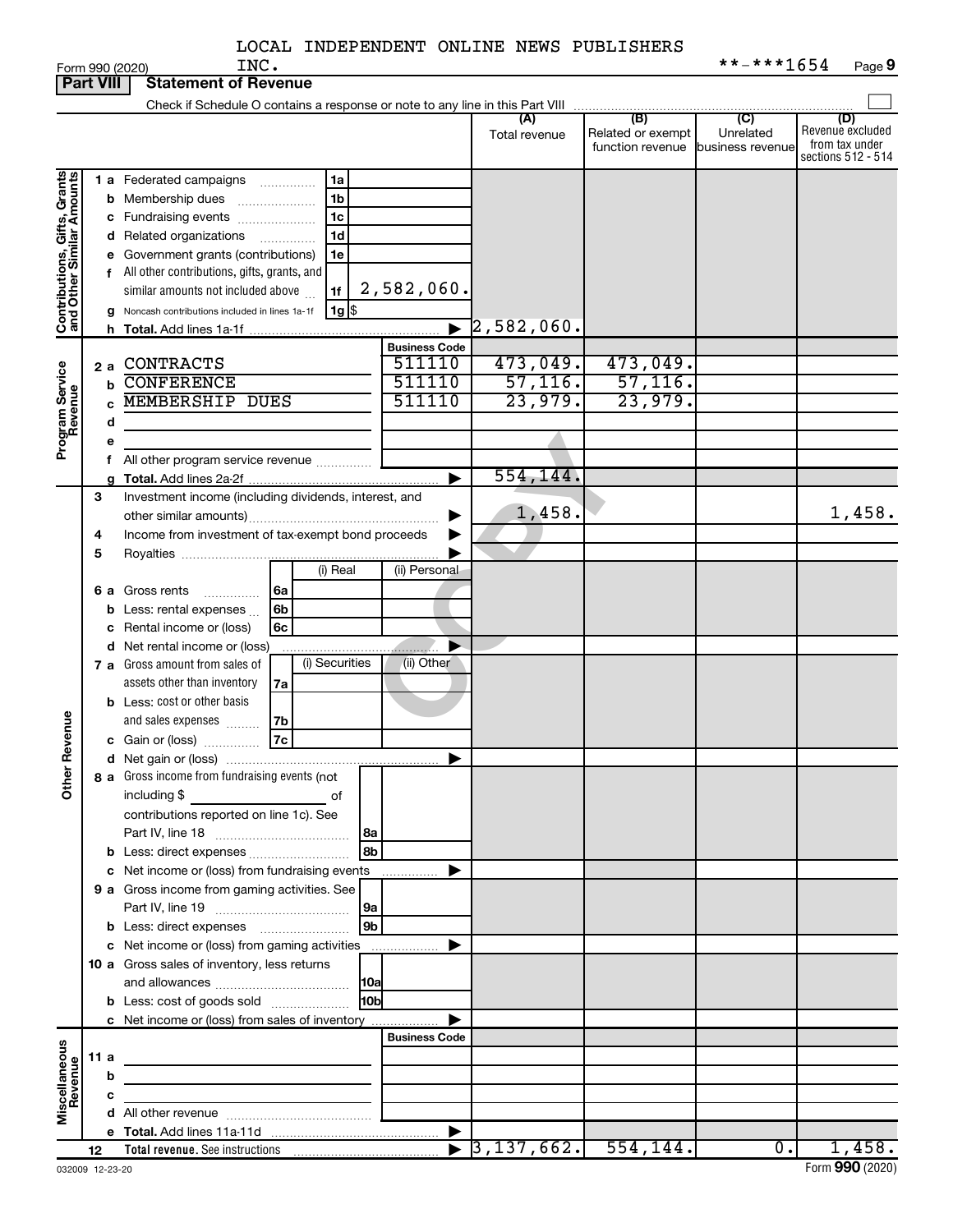|    |                                                                                                                                                          |                | LOCAL INDEPENDENT ONLINE NEWS PUBLISHERS |                        |                    |
|----|----------------------------------------------------------------------------------------------------------------------------------------------------------|----------------|------------------------------------------|------------------------|--------------------|
|    | INC.<br>Form 990 (2020)                                                                                                                                  |                |                                          |                        | **-***1654 Page 10 |
|    | Part IX   Statement of Functional Expenses                                                                                                               |                |                                          |                        |                    |
|    | Section 501(c)(3) and 501(c)(4) organizations must complete all columns. All other organizations must complete column (A).                               |                |                                          |                        |                    |
|    | Check if Schedule O contains a response or note to any line in this Part IX                                                                              |                |                                          |                        |                    |
|    | Do not include amounts reported on lines 6b,                                                                                                             | (A)            | (B)<br>Program service                   | Management and         | (D)<br>Fundraising |
|    | 7b, 8b, 9b, and 10b of Part VIII.                                                                                                                        | Total expenses | expenses                                 | general expenses       | expenses           |
| 1. | Grants and other assistance to domestic organizations                                                                                                    |                |                                          |                        |                    |
|    | and domestic governments. See Part IV, line 21                                                                                                           |                |                                          |                        |                    |
| 2  | Grants and other assistance to domestic                                                                                                                  |                |                                          |                        |                    |
|    | individuals. See Part IV, line 22                                                                                                                        | 24,045.        | 24,045.                                  |                        |                    |
| 3  | Grants and other assistance to foreign                                                                                                                   |                |                                          |                        |                    |
|    | organizations, foreign governments, and foreign                                                                                                          |                |                                          |                        |                    |
|    | individuals. See Part IV, lines 15 and 16                                                                                                                |                |                                          |                        |                    |
| 4  | Benefits paid to or for members                                                                                                                          |                |                                          |                        |                    |
| 5  | Compensation of current officers, directors,                                                                                                             |                |                                          |                        |                    |
|    | trustees, and key employees                                                                                                                              | 141,190.       |                                          | 70,595.                | 70,595.            |
| 6  | Compensation not included above to disqualified                                                                                                          |                |                                          |                        |                    |
|    | persons (as defined under section 4958(f)(1)) and                                                                                                        |                |                                          |                        |                    |
|    | persons described in section 4958(c)(3)(B)                                                                                                               |                |                                          |                        |                    |
| 7  |                                                                                                                                                          | 271,651.       | 228, 308.                                | 13,871.                | 29,472.            |
| 8  | Pension plan accruals and contributions (include                                                                                                         |                |                                          |                        |                    |
|    | section 401(k) and 403(b) employer contributions)                                                                                                        |                |                                          |                        |                    |
| 9  |                                                                                                                                                          | 10,702.        | 10,702.                                  |                        |                    |
| 10 |                                                                                                                                                          | 30, 234.       | 24,498.                                  | 1,438.                 | 4,298.             |
| 11 | Fees for services (nonemployees):                                                                                                                        |                |                                          |                        |                    |
| a  |                                                                                                                                                          |                |                                          |                        |                    |
| b  |                                                                                                                                                          | 6,871.         |                                          | 6,871.                 |                    |
| с  |                                                                                                                                                          | 45,050.        |                                          | 45,050.                |                    |
|    |                                                                                                                                                          |                |                                          |                        |                    |
| е  | Professional fundraising services. See Part IV, line 17                                                                                                  |                |                                          |                        |                    |
| f. | Investment management fees                                                                                                                               |                |                                          |                        |                    |
| g  | Other. (If line 11g amount exceeds 10% of line 25,                                                                                                       |                |                                          |                        |                    |
|    | column (A) amount, list line 11g expenses on Sch 0.)                                                                                                     | 67,942.        | $\frac{1,150}{10,341}$                   | $\frac{21,041}{3,035}$ | 45,751.            |
|    |                                                                                                                                                          | 13,376.        |                                          |                        |                    |
| 13 |                                                                                                                                                          | 9,194.         | 5,753.                                   | 3,441.                 |                    |
| 14 |                                                                                                                                                          | 18,771.        | 14,727.                                  | 3,686.                 | 358.               |
| 15 |                                                                                                                                                          |                |                                          |                        |                    |
| 16 |                                                                                                                                                          | 5,000.         | 5,000.                                   |                        |                    |
| 17 |                                                                                                                                                          | 2,954.         | 178.                                     | 2,521.                 | 255.               |
| 18 | Payments of travel or entertainment expenses                                                                                                             |                |                                          |                        |                    |
|    | for any federal, state, or local public officials                                                                                                        |                |                                          |                        |                    |
| 19 | Conferences, conventions, and meetings                                                                                                                   |                |                                          |                        |                    |
| 20 | Interest                                                                                                                                                 |                |                                          |                        |                    |
| 21 |                                                                                                                                                          |                |                                          |                        |                    |
| 22 | Depreciation, depletion, and amortization                                                                                                                |                |                                          |                        |                    |
| 23 | Insurance                                                                                                                                                | 2,104.         |                                          | 2,104.                 |                    |
| 24 | Other expenses. Itemize expenses not covered<br>above (List miscellaneous expenses on line 24e. If<br>line 24e amount exceeds 10% of line 25, column (A) |                |                                          |                        |                    |

Check here

All other expenses

**a b c d e 25 26**

Check here  $\begin{array}{c} \begin{array}{|c} \hline \end{array} \end{array}$  if following SOP 98-2 (ASC 958-720)

reported in column (B) joint costs from a combined educational campaign and fundraising solicitation.

**Total functional expenses.**  Add lines 1 through 24e **Joint costs.** Complete this line only if the organization

amount, list line 24e expenses on Schedule O.)

PROGRAM EXPENSE 183,848. 183,848.

DUES 1,579. 740. 839. MISCELLANEOUS 430. 178. 252.

Form (2020) **990**

834,941. 509,468. 174,744. 150,729.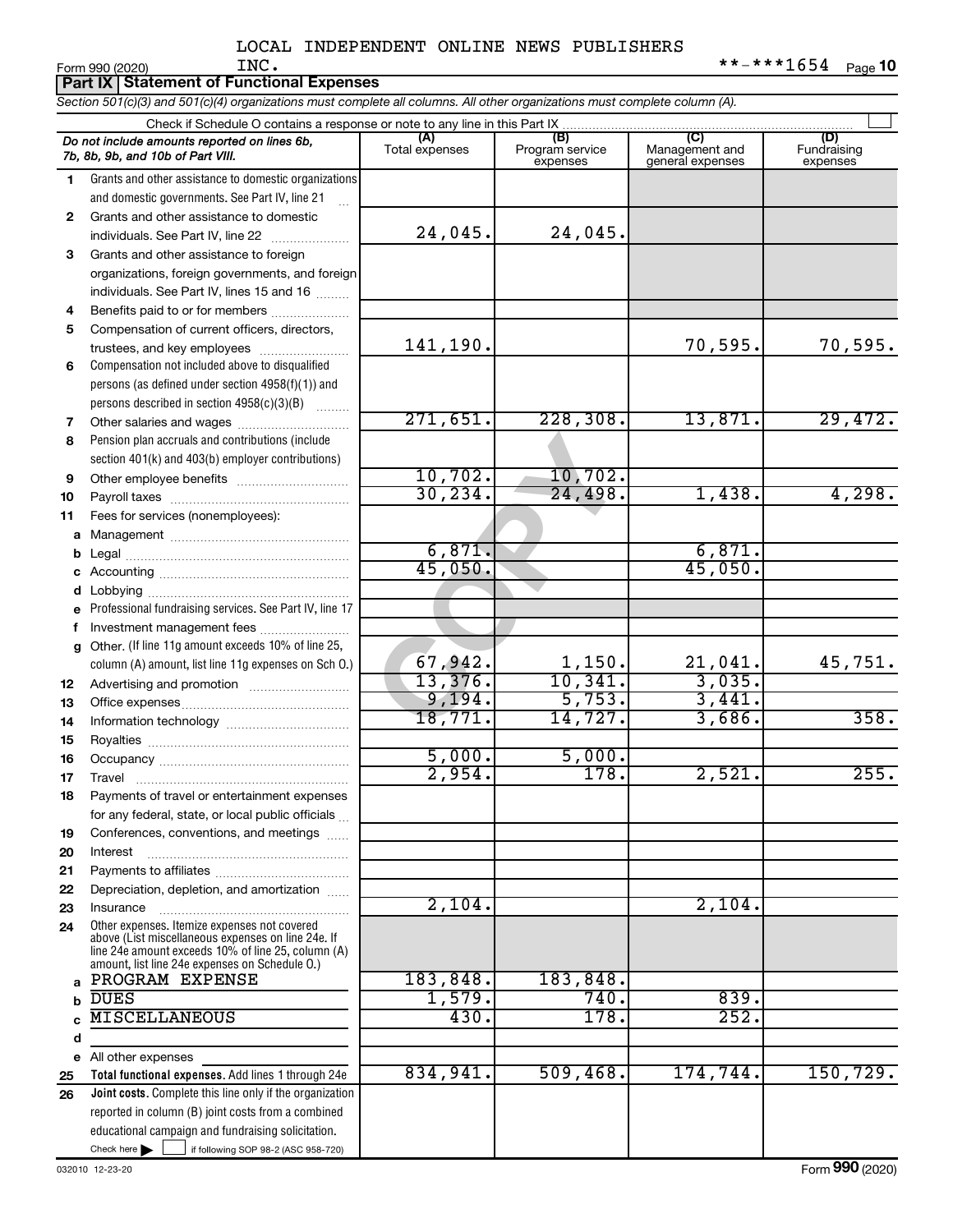|                             |          | <b>Part X   Balance Sheet</b>                                                                                                              |                          |                         |                    |
|-----------------------------|----------|--------------------------------------------------------------------------------------------------------------------------------------------|--------------------------|-------------------------|--------------------|
|                             |          |                                                                                                                                            |                          |                         |                    |
|                             |          |                                                                                                                                            | (A)<br>Beginning of year |                         | (B)<br>End of year |
|                             | 1        |                                                                                                                                            | 220, 132.                | $\mathbf{1}$            | 2,415,640.         |
|                             | 2        |                                                                                                                                            | 36,983.                  | $\overline{\mathbf{2}}$ | 250, 483.          |
|                             | 3        |                                                                                                                                            | 150,000.                 | 3                       |                    |
|                             | 4        |                                                                                                                                            | 12,500.                  | $\overline{\mathbf{4}}$ | 249,050.           |
|                             | 5        | Loans and other receivables from any current or former officer, director,                                                                  |                          |                         |                    |
|                             |          | trustee, key employee, creator or founder, substantial contributor, or 35%                                                                 |                          |                         |                    |
|                             |          | controlled entity or family member of any of these persons                                                                                 |                          | 5                       |                    |
|                             | 6        | Loans and other receivables from other disqualified persons (as defined                                                                    |                          |                         |                    |
|                             |          | under section 4958(f)(1)), and persons described in section 4958(c)(3)(B)                                                                  |                          | 6                       |                    |
|                             | 7        |                                                                                                                                            |                          | $\overline{7}$          |                    |
| Assets                      | 8        |                                                                                                                                            |                          | 8                       |                    |
|                             | 9        | Prepaid expenses and deferred charges                                                                                                      | 8,618.                   | 9                       | 7,433.             |
|                             |          | <b>10a</b> Land, buildings, and equipment: cost or other                                                                                   |                          |                         |                    |
|                             |          | basis. Complete Part VI of Schedule D    10a                                                                                               |                          |                         |                    |
|                             | b        | $\frac{1}{10b}$<br>Less: accumulated depreciation                                                                                          |                          | 10 <sub>c</sub>         |                    |
|                             | 11       |                                                                                                                                            |                          | 11                      |                    |
|                             | 12       |                                                                                                                                            |                          | 12                      |                    |
|                             | 13       |                                                                                                                                            |                          | 13                      |                    |
|                             | 14       |                                                                                                                                            |                          | 14                      |                    |
|                             | 15       |                                                                                                                                            |                          | 15                      |                    |
|                             | 16       |                                                                                                                                            | 428, 233.                | 16                      | 2,922,606.         |
|                             | 17       |                                                                                                                                            | 28,041.                  | 17                      | 52, 235.           |
|                             | 18       |                                                                                                                                            |                          | 18                      |                    |
|                             | 19       |                                                                                                                                            |                          | 19                      | 96,700.            |
|                             | 20       |                                                                                                                                            |                          | 20                      |                    |
|                             | 21       | Escrow or custodial account liability. Complete Part IV of Schedule D /                                                                    |                          | 21                      |                    |
| Liabilities                 | 22       | Loans and other payables to any current or former officer, director,                                                                       |                          |                         |                    |
|                             |          | trustee, key employee, creator or founder, substantial contributor, or 35%                                                                 |                          |                         |                    |
|                             |          |                                                                                                                                            |                          | 22                      |                    |
|                             | 23       | Secured mortgages and notes payable to unrelated third parties                                                                             |                          | 23                      | 70,758.            |
|                             | 24<br>25 | Unsecured notes and loans payable to unrelated third parties<br>Other liabilities (including federal income tax, payables to related third |                          | 24                      |                    |
|                             |          | parties, and other liabilities not included on lines 17-24). Complete Part X                                                               |                          |                         |                    |
|                             |          | of Schedule D                                                                                                                              |                          | 25                      |                    |
|                             | 26       | Total liabilities. Add lines 17 through 25                                                                                                 | 28,041                   | 26                      | 219,693.           |
|                             |          | Organizations that follow FASB ASC 958, check here $\blacktriangleright \lfloor \underline{X} \rfloor$                                     |                          |                         |                    |
|                             |          | and complete lines 27, 28, 32, and 33.                                                                                                     |                          |                         |                    |
|                             | 27       |                                                                                                                                            | 81,299.                  | 27                      | 702,913.           |
|                             | 28       |                                                                                                                                            | 318,893.                 | 28                      | 2,000,000.         |
|                             |          | Organizations that do not follow FASB ASC 958, check here $\blacktriangleright$                                                            |                          |                         |                    |
|                             |          | and complete lines 29 through 33.                                                                                                          |                          |                         |                    |
| Net Assets or Fund Balances | 29       |                                                                                                                                            |                          | 29                      |                    |
|                             | 30       | Paid-in or capital surplus, or land, building, or equipment fund                                                                           |                          | 30                      |                    |
|                             | 31       | Retained earnings, endowment, accumulated income, or other funds                                                                           |                          | 31                      |                    |
|                             | 32       |                                                                                                                                            | 400, 192.                | 32                      | 2,702,913.         |
|                             | 33       |                                                                                                                                            | 428, 233.                | 33                      | 2,922,606.         |

Form (2020) **990**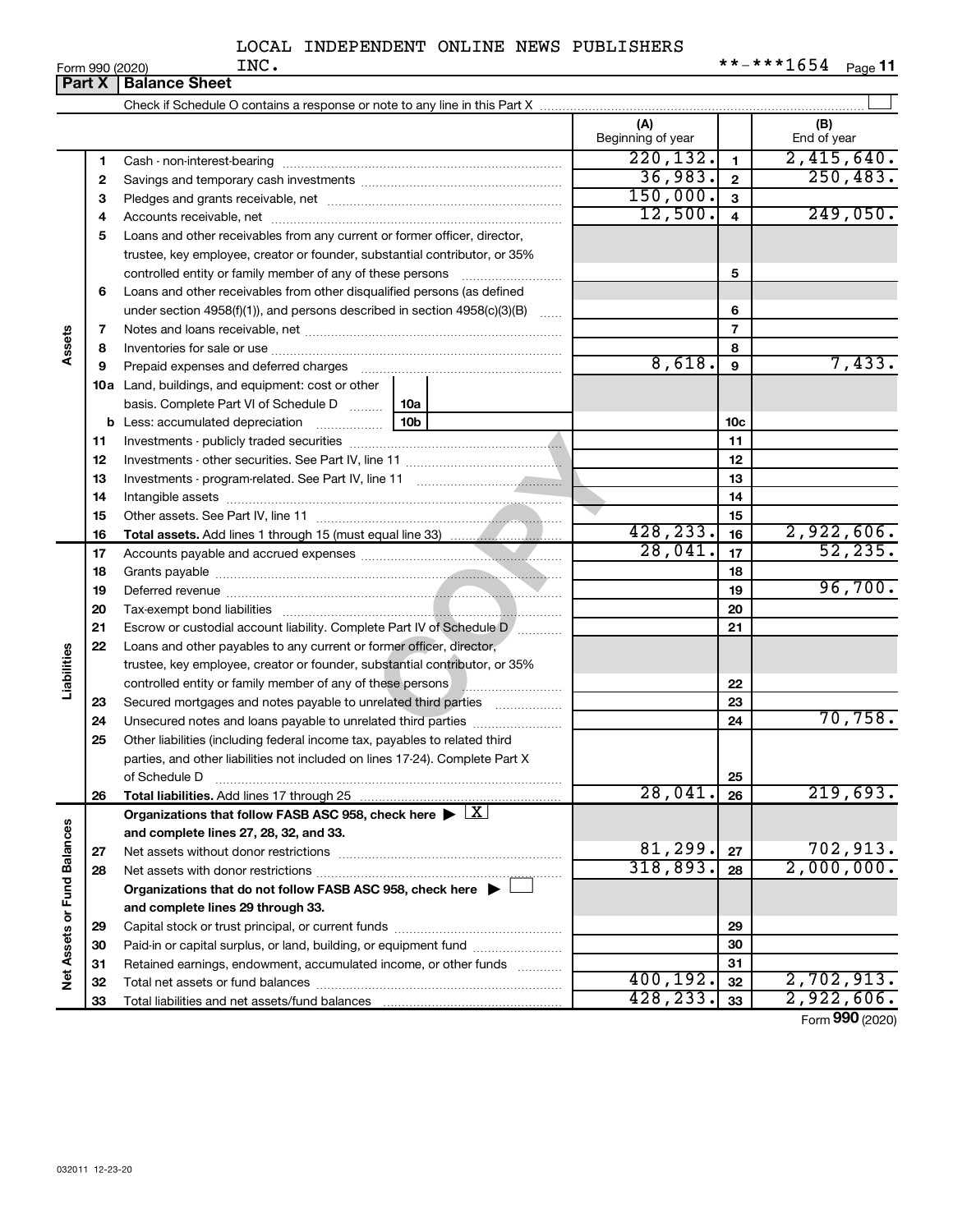| LOCAL INDEPENDENT ONLINE NEWS PUBLISHERS |  |  |  |  |  |
|------------------------------------------|--|--|--|--|--|
|------------------------------------------|--|--|--|--|--|

|    | INC.<br>Form 990 (2020)                                                                                                         | **-***1654     |                 |            | Page 12                 |
|----|---------------------------------------------------------------------------------------------------------------------------------|----------------|-----------------|------------|-------------------------|
|    | <b>Part XI Reconciliation of Net Assets</b>                                                                                     |                |                 |            |                         |
|    |                                                                                                                                 |                |                 |            |                         |
|    |                                                                                                                                 |                |                 |            |                         |
| 1  |                                                                                                                                 | $\mathbf{1}$   | 3, 137, 662.    |            |                         |
| 2  |                                                                                                                                 | $\mathbf{2}$   |                 |            | 834,941.                |
| З  |                                                                                                                                 | 3              | 2,302,721.      |            |                         |
| 4  |                                                                                                                                 | $\overline{4}$ |                 |            | 400, 192.               |
| 5  |                                                                                                                                 | 5              |                 |            |                         |
| 6  |                                                                                                                                 | 6              |                 |            |                         |
| 7  | Investment expenses www.communication.communication.com/www.communication.com/www.communication.com                             | $\overline{7}$ |                 |            |                         |
| 8  |                                                                                                                                 | 8              |                 |            |                         |
| 9  | Other changes in net assets or fund balances (explain on Schedule O)                                                            | 9              |                 |            | $\overline{0}$ .        |
| 10 | Net assets or fund balances at end of year. Combine lines 3 through 9 (must equal Part X, line 32,                              |                |                 |            |                         |
|    |                                                                                                                                 | 10             | 2,702,913.      |            |                         |
|    | Part XII Financial Statements and Reporting                                                                                     |                |                 |            |                         |
|    |                                                                                                                                 |                |                 |            | $\overline{\mathbf{x}}$ |
|    |                                                                                                                                 |                |                 | <b>Yes</b> | No                      |
| 1  | $\boxed{\mathbf{X}}$ Accrual<br>Accounting method used to prepare the Form 990: $\Box$ Cash<br>Other                            |                |                 |            |                         |
|    | If the organization changed its method of accounting from a prior year or checked "Other," explain in Schedule O.               |                |                 |            |                         |
|    |                                                                                                                                 |                | 2a              |            | x                       |
|    | If "Yes," check a box below to indicate whether the financial statements for the year were compiled or reviewed on a            |                |                 |            |                         |
|    | separate basis, consolidated basis, or both:                                                                                    |                |                 |            |                         |
|    | Separate basis<br><b>Consolidated basis</b><br>Both consolidated and separate basis                                             |                |                 |            |                         |
|    |                                                                                                                                 |                | 2 <sub>b</sub>  | x          |                         |
|    | If "Yes," check a box below to indicate whether the financial statements for the year were audited on a separate basis,         |                |                 |            |                         |
|    | consolidated basis, or both:                                                                                                    |                |                 |            |                         |
|    | $\boxed{\textbf{X}}$ Separate basis<br><b>Consolidated basis</b><br>Both consolidated and separate basis                        |                |                 |            |                         |
|    | c If "Yes" to line 2a or 2b, does the organization have a committee that assumes responsibility for oversight of the audit,     |                |                 |            |                         |
|    |                                                                                                                                 |                | 2c              | X          |                         |
|    | If the organization changed either its oversight process or selection process during the tax year, explain on Schedule O.       |                |                 |            |                         |
|    | 3a As a result of a federal award, was the organization required to undergo an audit or audits as set forth in the Single Audit |                |                 |            |                         |
|    |                                                                                                                                 |                | За              |            | х                       |
|    | b If "Yes," did the organization undergo the required audit or audits? If the organization did not undergo the required audit   |                |                 |            |                         |
|    |                                                                                                                                 |                | 3 <sub>b</sub>  |            |                         |
|    |                                                                                                                                 |                | Form 990 (2020) |            |                         |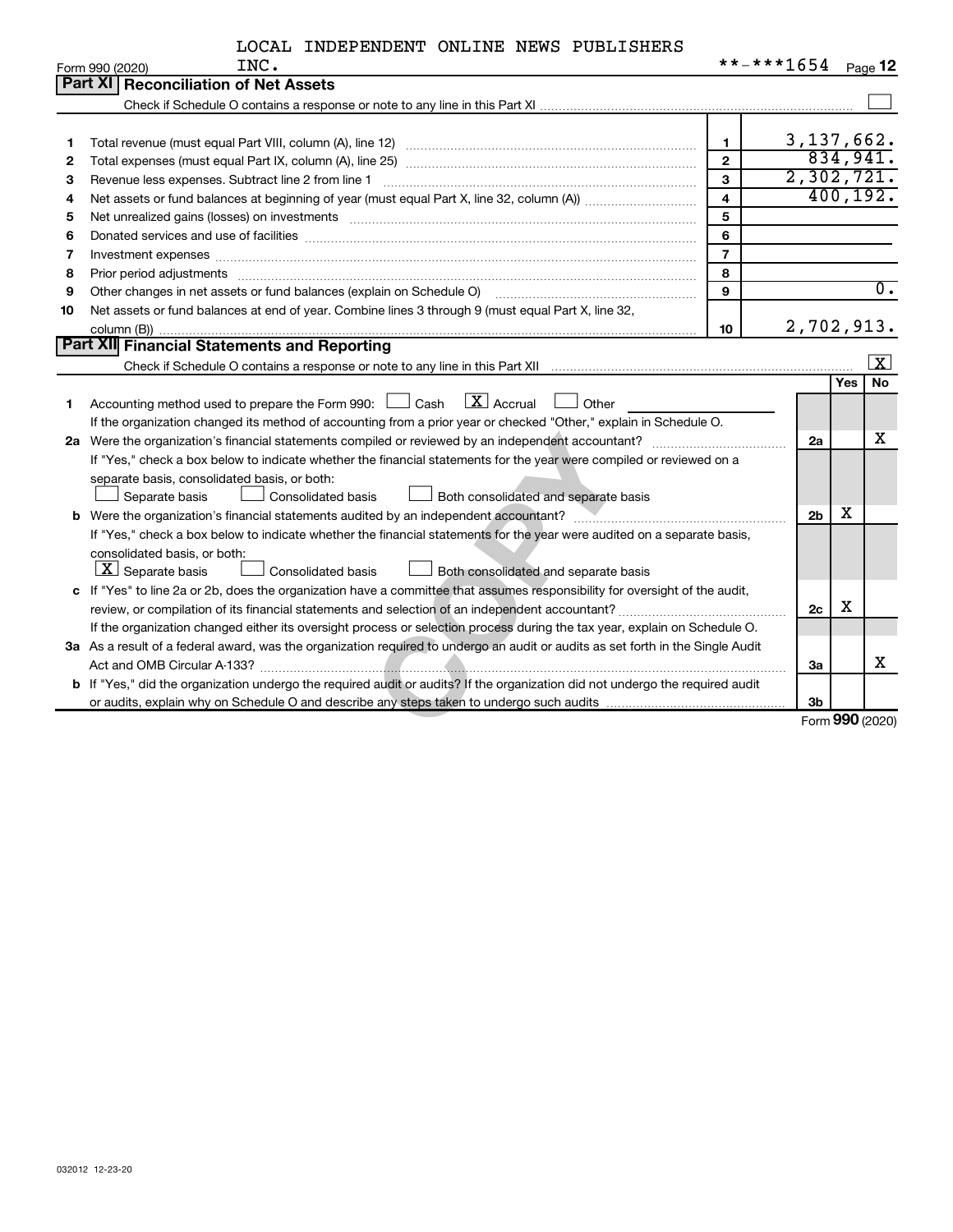|                |              | <b>SCHEDULE A</b><br>(Form 990 or 990-EZ)<br>Department of the Treasury<br>Internal Revenue Service |      |                                                                          | <b>Public Charity Status and Public Support</b><br>Complete if the organization is a section 501(c)(3) organization or a section<br>4947(a)(1) nonexempt charitable trust.<br>Attach to Form 990 or Form 990-EZ.<br>Go to www.irs.gov/Form990 for instructions and the latest information. |     |                                                                |                            | OMB No. 1545-0047<br>Open to Public<br>Inspection |  |
|----------------|--------------|-----------------------------------------------------------------------------------------------------|------|--------------------------------------------------------------------------|--------------------------------------------------------------------------------------------------------------------------------------------------------------------------------------------------------------------------------------------------------------------------------------------|-----|----------------------------------------------------------------|----------------------------|---------------------------------------------------|--|
|                |              | Name of the organization                                                                            |      |                                                                          | LOCAL INDEPENDENT ONLINE NEWS PUBLISHERS                                                                                                                                                                                                                                                   |     |                                                                |                            | <b>Employer identification number</b>             |  |
|                |              |                                                                                                     | INC. |                                                                          |                                                                                                                                                                                                                                                                                            |     |                                                                |                            | **-***1654                                        |  |
|                | Part I       |                                                                                                     |      |                                                                          | Reason for Public Charity Status. (All organizations must complete this part.) See instructions.                                                                                                                                                                                           |     |                                                                |                            |                                                   |  |
|                |              |                                                                                                     |      |                                                                          | The organization is not a private foundation because it is: (For lines 1 through 12, check only one box.)                                                                                                                                                                                  |     |                                                                |                            |                                                   |  |
| 1              |              |                                                                                                     |      |                                                                          | A church, convention of churches, or association of churches described in section 170(b)(1)(A)(i).                                                                                                                                                                                         |     |                                                                |                            |                                                   |  |
| 2              |              |                                                                                                     |      |                                                                          | A school described in section 170(b)(1)(A)(ii). (Attach Schedule E (Form 990 or 990-EZ).)                                                                                                                                                                                                  |     |                                                                |                            |                                                   |  |
| 3              |              |                                                                                                     |      |                                                                          | A hospital or a cooperative hospital service organization described in section 170(b)(1)(A)(iii).                                                                                                                                                                                          |     |                                                                |                            |                                                   |  |
| 4              |              |                                                                                                     |      |                                                                          | A medical research organization operated in conjunction with a hospital described in section 170(b)(1)(A)(iii). Enter the hospital's name,                                                                                                                                                 |     |                                                                |                            |                                                   |  |
|                |              | city, and state:                                                                                    |      |                                                                          |                                                                                                                                                                                                                                                                                            |     |                                                                |                            |                                                   |  |
| 5              |              |                                                                                                     |      |                                                                          | An organization operated for the benefit of a college or university owned or operated by a governmental unit described in                                                                                                                                                                  |     |                                                                |                            |                                                   |  |
|                |              |                                                                                                     |      | section 170(b)(1)(A)(iv). (Complete Part II.)                            |                                                                                                                                                                                                                                                                                            |     |                                                                |                            |                                                   |  |
| 6              |              |                                                                                                     |      |                                                                          | A federal, state, or local government or governmental unit described in section 170(b)(1)(A)(v).                                                                                                                                                                                           |     |                                                                |                            |                                                   |  |
| $\overline{7}$ | $\mathbf{X}$ |                                                                                                     |      |                                                                          | An organization that normally receives a substantial part of its support from a governmental unit or from the general public described in                                                                                                                                                  |     |                                                                |                            |                                                   |  |
|                |              |                                                                                                     |      | section 170(b)(1)(A)(vi). (Complete Part II.)                            |                                                                                                                                                                                                                                                                                            |     |                                                                |                            |                                                   |  |
| 8              |              |                                                                                                     |      |                                                                          | A community trust described in section 170(b)(1)(A)(vi). (Complete Part II.)                                                                                                                                                                                                               |     |                                                                |                            |                                                   |  |
| 9              |              |                                                                                                     |      |                                                                          | An agricultural research organization described in section 170(b)(1)(A)(ix) operated in conjunction with a land-grant college                                                                                                                                                              |     |                                                                |                            |                                                   |  |
|                |              |                                                                                                     |      |                                                                          | or university or a non-land-grant college of agriculture (see instructions). Enter the name, city, and state of the college or                                                                                                                                                             |     |                                                                |                            |                                                   |  |
|                |              | university:                                                                                         |      |                                                                          |                                                                                                                                                                                                                                                                                            |     |                                                                |                            |                                                   |  |
| 10             |              |                                                                                                     |      |                                                                          | An organization that normally receives (1) more than 33 1/3% of its support from contributions, membership fees, and gross receipts from                                                                                                                                                   |     |                                                                |                            |                                                   |  |
|                |              |                                                                                                     |      |                                                                          | activities related to its exempt functions, subject to certain exceptions; and (2) no more than 33 1/3% of its support from gross investment                                                                                                                                               |     |                                                                |                            |                                                   |  |
|                |              |                                                                                                     |      |                                                                          | income and unrelated business taxable income (less section 511 tax) from businesses acquired by the organization after June 30, 1975.                                                                                                                                                      |     |                                                                |                            |                                                   |  |
|                |              |                                                                                                     |      | See section 509(a)(2). (Complete Part III.)                              |                                                                                                                                                                                                                                                                                            |     |                                                                |                            |                                                   |  |
| 11             |              |                                                                                                     |      |                                                                          | An organization organized and operated exclusively to test for public safety. See section 509(a)(4).                                                                                                                                                                                       |     |                                                                |                            |                                                   |  |
| 12             |              |                                                                                                     |      |                                                                          | An organization organized and operated exclusively for the benefit of, to perform the functions of, or to carry out the purposes of one or                                                                                                                                                 |     |                                                                |                            |                                                   |  |
|                |              |                                                                                                     |      |                                                                          | more publicly supported organizations described in section 509(a)(1) or section 509(a)(2). See section 509(a)(3). Check the box in                                                                                                                                                         |     |                                                                |                            |                                                   |  |
|                |              |                                                                                                     |      |                                                                          | lines 12a through 12d that describes the type of supporting organization and complete lines 12e, 12f, and 12g.                                                                                                                                                                             |     |                                                                |                            |                                                   |  |
| a              |              |                                                                                                     |      |                                                                          | Type I. A supporting organization operated, supervised, or controlled by its supported organization(s), typically by giving<br>the supported organization(s) the power to regularly appoint or elect a majority of the directors or trustees of the supporting                             |     |                                                                |                            |                                                   |  |
|                |              |                                                                                                     |      | organization. You must complete Part IV, Sections A and B.               |                                                                                                                                                                                                                                                                                            |     |                                                                |                            |                                                   |  |
| b              |              |                                                                                                     |      |                                                                          | Type II. A supporting organization supervised or controlled in connection with its supported organization(s), by having                                                                                                                                                                    |     |                                                                |                            |                                                   |  |
|                |              |                                                                                                     |      |                                                                          | control or management of the supporting organization vested in the same persons that control or manage the supported                                                                                                                                                                       |     |                                                                |                            |                                                   |  |
|                |              |                                                                                                     |      | organization(s). You must complete Part IV, Sections A and C.            |                                                                                                                                                                                                                                                                                            |     |                                                                |                            |                                                   |  |
|                |              |                                                                                                     |      |                                                                          | Type III functionally integrated. A supporting organization operated in connection with, and functionally integrated with,                                                                                                                                                                 |     |                                                                |                            |                                                   |  |
|                |              |                                                                                                     |      |                                                                          | its supported organization(s) (see instructions). You must complete Part IV, Sections A, D, and E.                                                                                                                                                                                         |     |                                                                |                            |                                                   |  |
| d              |              |                                                                                                     |      |                                                                          | Type III non-functionally integrated. A supporting organization operated in connection with its supported organization(s)                                                                                                                                                                  |     |                                                                |                            |                                                   |  |
|                |              |                                                                                                     |      |                                                                          | that is not functionally integrated. The organization generally must satisfy a distribution requirement and an attentiveness                                                                                                                                                               |     |                                                                |                            |                                                   |  |
|                |              |                                                                                                     |      |                                                                          | requirement (see instructions). You must complete Part IV, Sections A and D, and Part V.                                                                                                                                                                                                   |     |                                                                |                            |                                                   |  |
| е              |              |                                                                                                     |      |                                                                          | Check this box if the organization received a written determination from the IRS that it is a Type I, Type II, Type III                                                                                                                                                                    |     |                                                                |                            |                                                   |  |
|                |              |                                                                                                     |      |                                                                          | functionally integrated, or Type III non-functionally integrated supporting organization.                                                                                                                                                                                                  |     |                                                                |                            |                                                   |  |
|                |              |                                                                                                     |      |                                                                          |                                                                                                                                                                                                                                                                                            |     |                                                                |                            |                                                   |  |
|                |              |                                                                                                     |      | g Provide the following information about the supported organization(s). |                                                                                                                                                                                                                                                                                            |     |                                                                |                            |                                                   |  |
|                |              | (i) Name of supported                                                                               |      | (ii) EIN                                                                 | (iii) Type of organization<br>(described on lines 1-10)                                                                                                                                                                                                                                    |     | (iv) Is the organization listed<br>in your governing document? | (v) Amount of monetary     | (vi) Amount of other                              |  |
|                |              | organization                                                                                        |      |                                                                          | above (see instructions))                                                                                                                                                                                                                                                                  | Yes | No                                                             | support (see instructions) | support (see instructions)                        |  |
|                |              |                                                                                                     |      |                                                                          |                                                                                                                                                                                                                                                                                            |     |                                                                |                            |                                                   |  |
|                |              |                                                                                                     |      |                                                                          |                                                                                                                                                                                                                                                                                            |     |                                                                |                            |                                                   |  |
|                |              |                                                                                                     |      |                                                                          |                                                                                                                                                                                                                                                                                            |     |                                                                |                            |                                                   |  |
|                |              |                                                                                                     |      |                                                                          |                                                                                                                                                                                                                                                                                            |     |                                                                |                            |                                                   |  |
|                |              |                                                                                                     |      |                                                                          |                                                                                                                                                                                                                                                                                            |     |                                                                |                            |                                                   |  |
|                |              |                                                                                                     |      |                                                                          |                                                                                                                                                                                                                                                                                            |     |                                                                |                            |                                                   |  |
|                |              |                                                                                                     |      |                                                                          |                                                                                                                                                                                                                                                                                            |     |                                                                |                            |                                                   |  |
|                |              |                                                                                                     |      |                                                                          |                                                                                                                                                                                                                                                                                            |     |                                                                |                            |                                                   |  |
|                |              |                                                                                                     |      |                                                                          |                                                                                                                                                                                                                                                                                            |     |                                                                |                            |                                                   |  |
| Total          |              |                                                                                                     |      |                                                                          |                                                                                                                                                                                                                                                                                            |     |                                                                |                            |                                                   |  |
|                |              |                                                                                                     |      |                                                                          |                                                                                                                                                                                                                                                                                            |     |                                                                |                            |                                                   |  |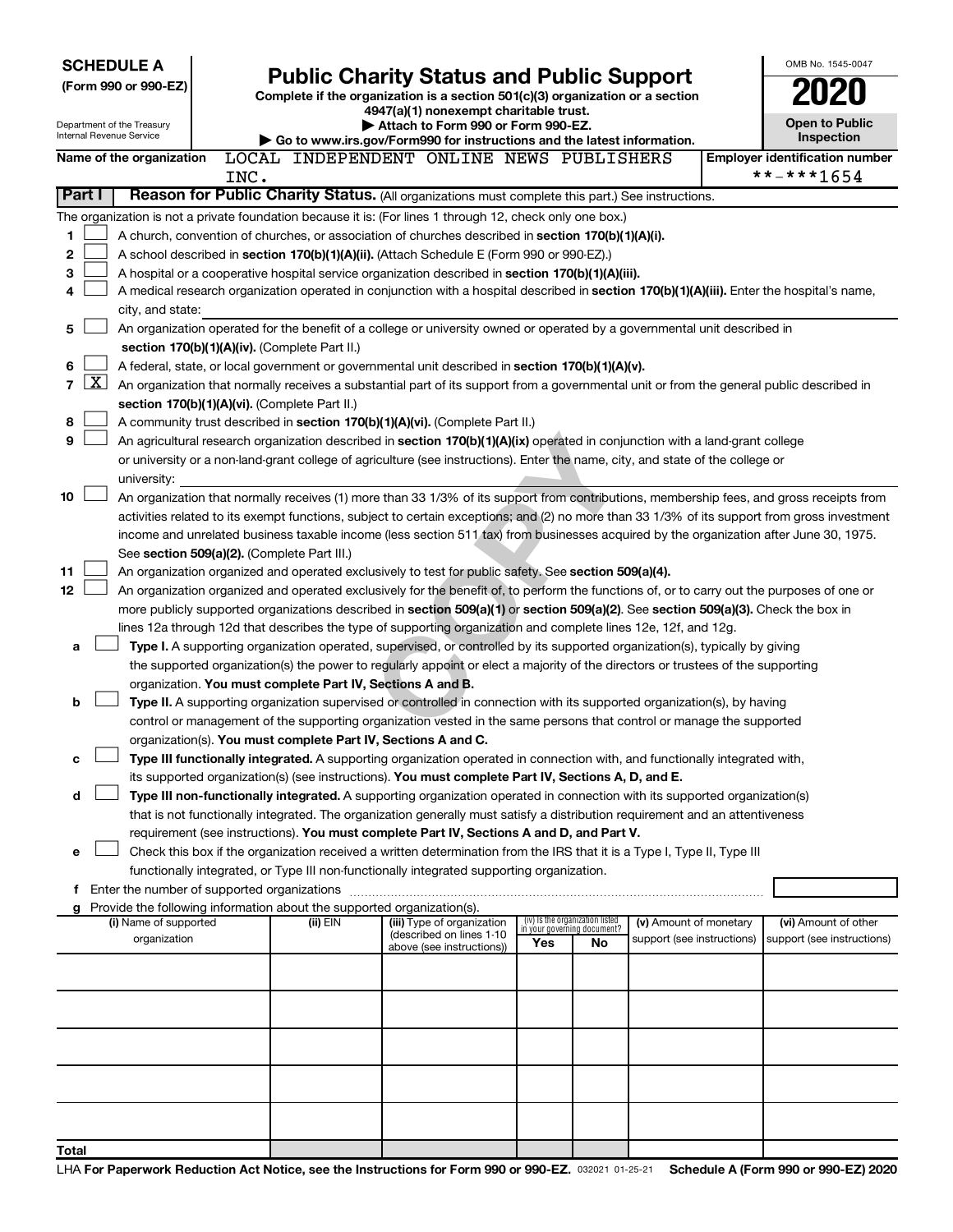|  | Schedule A (Form 990 or 990-EZ) 2020 $~\rm{INC}$ . |  | **-***1654 $_{\text{Page 2}}$ |  |
|--|----------------------------------------------------|--|-------------------------------|--|
|--|----------------------------------------------------|--|-------------------------------|--|

(Complete only if you checked the box on line 5, 7, or 8 of Part I or if the organization failed to qualify under Part III. If the organization fails to qualify under the tests listed below, please complete Part III.) **Part II** | Support Schedule for Organizations Described in Sections 170(b)(1)(A)(iv) and 170(b)(1)(A)(vi)

| <b>Section A. Public Support</b>                                                                                                                                                                                                    |          |          |            |            |            |                                          |
|-------------------------------------------------------------------------------------------------------------------------------------------------------------------------------------------------------------------------------------|----------|----------|------------|------------|------------|------------------------------------------|
| Calendar year (or fiscal year beginning in)                                                                                                                                                                                         | (a) 2016 | (b) 2017 | $(c)$ 2018 | $(d)$ 2019 | (e) 2020   | (f) Total                                |
| 1 Gifts, grants, contributions, and                                                                                                                                                                                                 |          |          |            |            |            |                                          |
| membership fees received. (Do not                                                                                                                                                                                                   |          |          |            |            |            |                                          |
| include any "unusual grants.")                                                                                                                                                                                                      |          |          |            | 500,000.   | 2,582,060. | 3,082,060.                               |
| 2 Tax revenues levied for the organ-                                                                                                                                                                                                |          |          |            |            |            |                                          |
| ization's benefit and either paid to                                                                                                                                                                                                |          |          |            |            |            |                                          |
| or expended on its behalf                                                                                                                                                                                                           |          |          |            |            |            |                                          |
| 3 The value of services or facilities                                                                                                                                                                                               |          |          |            |            |            |                                          |
| furnished by a governmental unit to                                                                                                                                                                                                 |          |          |            |            |            |                                          |
| the organization without charge                                                                                                                                                                                                     |          |          |            |            |            |                                          |
| 4 Total. Add lines 1 through 3                                                                                                                                                                                                      |          |          |            | 500,000.   | 2,582,060  | 3,082,060.                               |
| 5 The portion of total contributions                                                                                                                                                                                                |          |          |            |            |            |                                          |
| by each person (other than a                                                                                                                                                                                                        |          |          |            |            |            |                                          |
| governmental unit or publicly                                                                                                                                                                                                       |          |          |            |            |            |                                          |
| supported organization) included                                                                                                                                                                                                    |          |          |            |            |            |                                          |
| on line 1 that exceeds 2% of the                                                                                                                                                                                                    |          |          |            |            |            |                                          |
| amount shown on line 11,                                                                                                                                                                                                            |          |          |            |            |            |                                          |
| column (f)                                                                                                                                                                                                                          |          |          |            |            |            | 2,894,912.                               |
| 6 Public support. Subtract line 5 from line 4.                                                                                                                                                                                      |          |          |            |            |            | 187, 148.                                |
| <b>Section B. Total Support</b>                                                                                                                                                                                                     |          |          |            |            |            |                                          |
| Calendar year (or fiscal year beginning in)                                                                                                                                                                                         | (a) 2016 | (b) 2017 | $(c)$ 2018 | $(d)$ 2019 | (e) 2020   | (f) Total                                |
| 7 Amounts from line 4                                                                                                                                                                                                               |          |          |            | 500,000.   | 2,582,060  | 3,082,060.                               |
| 8 Gross income from interest,                                                                                                                                                                                                       |          |          |            |            |            |                                          |
| dividends, payments received on                                                                                                                                                                                                     |          |          |            |            |            |                                          |
| securities loans, rents, royalties,                                                                                                                                                                                                 |          |          |            |            |            |                                          |
| and income from similar sources                                                                                                                                                                                                     |          |          |            | 1,303.     | 1,458.     | 2,761.                                   |
| <b>9</b> Net income from unrelated business                                                                                                                                                                                         |          |          |            |            |            |                                          |
| activities, whether or not the                                                                                                                                                                                                      |          |          |            |            |            |                                          |
| business is regularly carried on                                                                                                                                                                                                    |          |          |            |            |            |                                          |
| 10 Other income. Do not include gain                                                                                                                                                                                                |          |          |            |            |            |                                          |
| or loss from the sale of capital                                                                                                                                                                                                    |          |          |            |            |            |                                          |
| assets (Explain in Part VI.)                                                                                                                                                                                                        |          |          |            |            |            |                                          |
| 11 Total support. Add lines 7 through 10                                                                                                                                                                                            |          |          |            |            |            | 3,084,821.                               |
| <b>12</b> Gross receipts from related activities, etc. (see instructions)                                                                                                                                                           |          |          |            |            | 12         | 738,065.                                 |
| 13 First 5 years. If the Form 990 is for the organization's first, second, third, fourth, or fifth tax year as a section 501(c)(3)                                                                                                  |          |          |            |            |            |                                          |
| organization, check this box and stop here <b>construction and construction</b> construction of the state of the state of the state of the state of the state of the state of the state of the state of the state of the state of t |          |          |            |            |            | $\blacktriangleright$ $\boxed{\text{X}}$ |
| <b>Section C. Computation of Public Support Percentage</b>                                                                                                                                                                          |          |          |            |            |            |                                          |
|                                                                                                                                                                                                                                     |          |          |            |            | 14         | %                                        |
|                                                                                                                                                                                                                                     |          |          |            |            | 15         | %                                        |
| 16a 33 1/3% support test - 2020. If the organization did not check the box on line 13, and line 14 is 33 1/3% or more, check this box and                                                                                           |          |          |            |            |            |                                          |
|                                                                                                                                                                                                                                     |          |          |            |            |            |                                          |
| b 33 1/3% support test - 2019. If the organization did not check a box on line 13 or 16a, and line 15 is 33 1/3% or more, check this box                                                                                            |          |          |            |            |            |                                          |
| and stop here. The organization qualifies as a publicly supported organization [11] manuscription manuscription manuscription manuscription manuscription manuscription manuscription and an analyze of the organization manus      |          |          |            |            |            |                                          |
| 17a 10% -facts-and-circumstances test - 2020. If the organization did not check a box on line 13, 16a, or 16b, and line 14 is 10% or more,                                                                                          |          |          |            |            |            |                                          |
| and if the organization meets the facts-and-circumstances test, check this box and stop here. Explain in Part VI how the organization                                                                                               |          |          |            |            |            |                                          |
| meets the facts-and-circumstances test. The organization qualifies as a publicly supported organization                                                                                                                             |          |          |            |            |            |                                          |
| <b>b 10%</b> -facts-and-circumstances test - 2019. If the organization did not check a box on line 13, 16a, 16b, or 17a, and line 15 is 10% or                                                                                      |          |          |            |            |            |                                          |
| more, and if the organization meets the facts-and-circumstances test, check this box and stop here. Explain in Part VI how the                                                                                                      |          |          |            |            |            |                                          |
| organization meets the facts-and-circumstances test. The organization qualifies as a publicly supported organization                                                                                                                |          |          |            |            |            |                                          |
| 18 Private foundation. If the organization did not check a box on line 13, 16a, 16b, 17a, or 17b, check this box and see instructions                                                                                               |          |          |            |            |            |                                          |

**Schedule A (Form 990 or 990-EZ) 2020**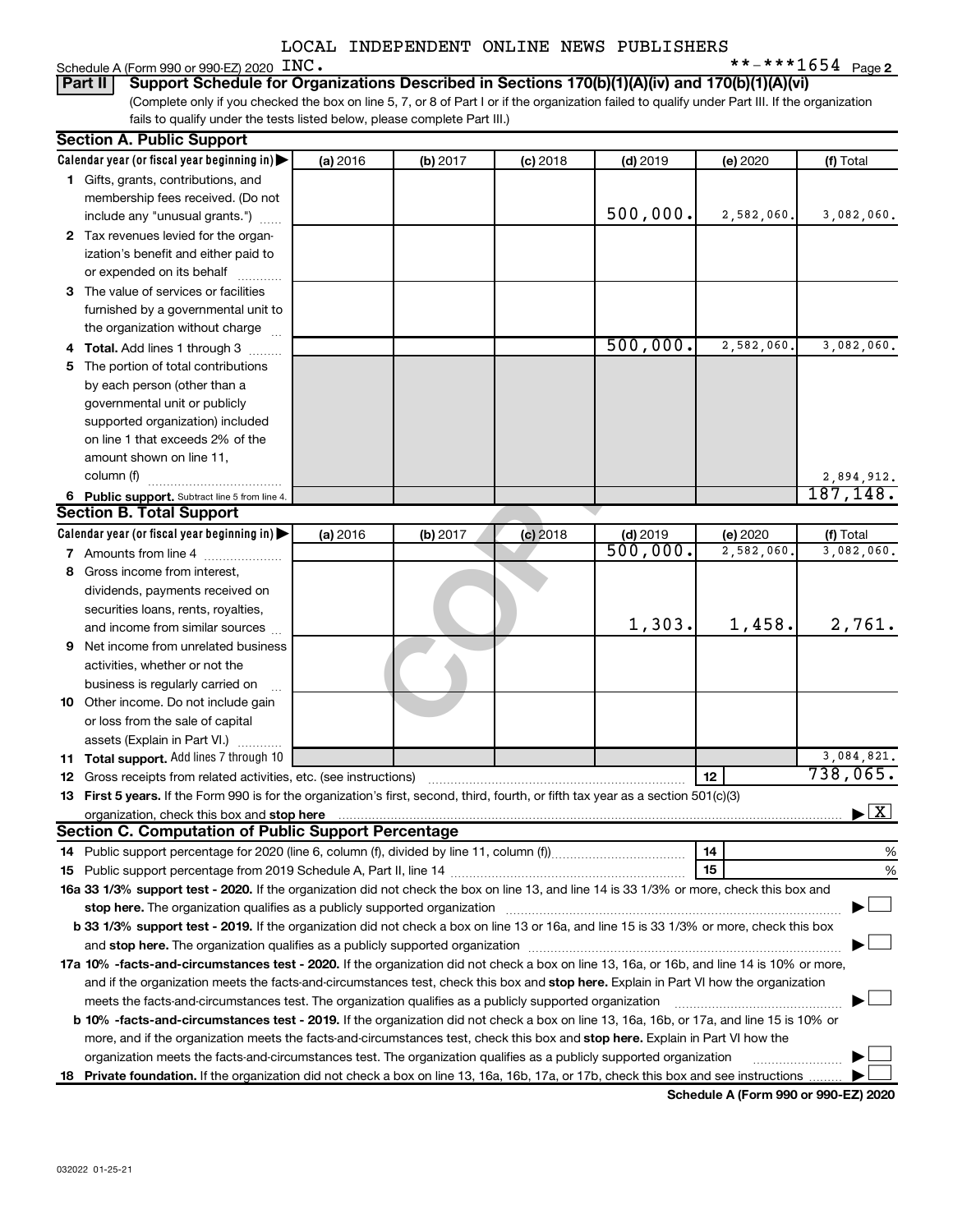#### **Part III | Support Schedule for Organizations Described in Section 509(a)(2)**

(Complete only if you checked the box on line 10 of Part I or if the organization failed to qualify under Part II. If the organization fails to qualify under the tests listed below, please complete Part II.)

| <b>Section A. Public Support</b>                                                                                                                                                                                                    |          |          |            |            |          |           |
|-------------------------------------------------------------------------------------------------------------------------------------------------------------------------------------------------------------------------------------|----------|----------|------------|------------|----------|-----------|
| Calendar year (or fiscal year beginning in)                                                                                                                                                                                         | (a) 2016 | (b) 2017 | $(c)$ 2018 | $(d)$ 2019 | (e) 2020 | (f) Total |
| 1 Gifts, grants, contributions, and                                                                                                                                                                                                 |          |          |            |            |          |           |
| membership fees received. (Do not                                                                                                                                                                                                   |          |          |            |            |          |           |
| include any "unusual grants.")                                                                                                                                                                                                      |          |          |            |            |          |           |
| <b>2</b> Gross receipts from admissions,                                                                                                                                                                                            |          |          |            |            |          |           |
| merchandise sold or services per-                                                                                                                                                                                                   |          |          |            |            |          |           |
| formed, or facilities furnished in                                                                                                                                                                                                  |          |          |            |            |          |           |
| any activity that is related to the<br>organization's tax-exempt purpose                                                                                                                                                            |          |          |            |            |          |           |
| 3 Gross receipts from activities that                                                                                                                                                                                               |          |          |            |            |          |           |
| are not an unrelated trade or bus-                                                                                                                                                                                                  |          |          |            |            |          |           |
| iness under section 513                                                                                                                                                                                                             |          |          |            |            |          |           |
| 4 Tax revenues levied for the organ-                                                                                                                                                                                                |          |          |            |            |          |           |
| ization's benefit and either paid to                                                                                                                                                                                                |          |          |            |            |          |           |
| or expended on its behalf                                                                                                                                                                                                           |          |          |            |            |          |           |
| 5 The value of services or facilities                                                                                                                                                                                               |          |          |            |            |          |           |
| furnished by a governmental unit to                                                                                                                                                                                                 |          |          |            |            |          |           |
| the organization without charge                                                                                                                                                                                                     |          |          |            |            |          |           |
| 6 Total. Add lines 1 through 5                                                                                                                                                                                                      |          |          |            |            |          |           |
| 7a Amounts included on lines 1, 2, and                                                                                                                                                                                              |          |          |            |            |          |           |
| 3 received from disqualified persons                                                                                                                                                                                                |          |          |            |            |          |           |
| <b>b</b> Amounts included on lines 2 and 3 received                                                                                                                                                                                 |          |          |            |            |          |           |
| from other than disqualified persons that                                                                                                                                                                                           |          |          |            |            |          |           |
| exceed the greater of \$5,000 or 1% of the                                                                                                                                                                                          |          |          |            |            |          |           |
| amount on line 13 for the year                                                                                                                                                                                                      |          |          |            |            |          |           |
| c Add lines 7a and 7b                                                                                                                                                                                                               |          |          |            |            |          |           |
| 8 Public support. (Subtract line 7c from line 6.)<br><b>Section B. Total Support</b>                                                                                                                                                |          |          |            |            |          |           |
| Calendar year (or fiscal year beginning in)                                                                                                                                                                                         | (a) 2016 |          | $(c)$ 2018 | $(d)$ 2019 |          | (f) Total |
| 9 Amounts from line 6                                                                                                                                                                                                               |          | (b) 2017 |            |            | (e) 2020 |           |
| <b>10a</b> Gross income from interest,                                                                                                                                                                                              |          |          |            |            |          |           |
| dividends, payments received on                                                                                                                                                                                                     |          |          |            |            |          |           |
| securities loans, rents, royalties,                                                                                                                                                                                                 |          |          |            |            |          |           |
| and income from similar sources                                                                                                                                                                                                     |          |          |            |            |          |           |
| <b>b</b> Unrelated business taxable income<br>(less section 511 taxes) from businesses                                                                                                                                              |          |          |            |            |          |           |
| acquired after June 30, 1975                                                                                                                                                                                                        |          |          |            |            |          |           |
|                                                                                                                                                                                                                                     |          |          |            |            |          |           |
| c Add lines 10a and 10b                                                                                                                                                                                                             |          |          |            |            |          |           |
| <b>11</b> Net income from unrelated business<br>activities not included in line 10b.                                                                                                                                                |          |          |            |            |          |           |
| whether or not the business is                                                                                                                                                                                                      |          |          |            |            |          |           |
| regularly carried on                                                                                                                                                                                                                |          |          |            |            |          |           |
| 12 Other income. Do not include gain<br>or loss from the sale of capital                                                                                                                                                            |          |          |            |            |          |           |
| assets (Explain in Part VI.)                                                                                                                                                                                                        |          |          |            |            |          |           |
| <b>13</b> Total support. (Add lines 9, 10c, 11, and 12.)                                                                                                                                                                            |          |          |            |            |          |           |
| 14 First 5 years. If the Form 990 is for the organization's first, second, third, fourth, or fifth tax year as a section 501(c)(3) organization,                                                                                    |          |          |            |            |          |           |
| check this box and stop here <i>manufacture and stop here</i> and stop here and stop here and stop here and stop here and stop here and stop here and stop here and stop here and stop here and stop here and stop here and stop he |          |          |            |            |          |           |
| Section C. Computation of Public Support Percentage                                                                                                                                                                                 |          |          |            |            |          |           |
|                                                                                                                                                                                                                                     |          |          |            |            | 15       | ℅         |
| 16 Public support percentage from 2019 Schedule A, Part III, line 15                                                                                                                                                                |          |          |            |            | 16       | %         |
| Section D. Computation of Investment Income Percentage                                                                                                                                                                              |          |          |            |            |          |           |
|                                                                                                                                                                                                                                     |          |          |            |            | 17       | %         |
| 18 Investment income percentage from 2019 Schedule A, Part III, line 17                                                                                                                                                             |          |          |            |            | 18       | %         |
| 19a 33 1/3% support tests - 2020. If the organization did not check the box on line 14, and line 15 is more than 33 1/3%, and line 17 is not                                                                                        |          |          |            |            |          |           |
| more than 33 1/3%, check this box and stop here. The organization qualifies as a publicly supported organization                                                                                                                    |          |          |            |            |          |           |
| b 33 1/3% support tests - 2019. If the organization did not check a box on line 14 or line 19a, and line 16 is more than 33 1/3%, and                                                                                               |          |          |            |            |          |           |
| line 18 is not more than 33 1/3%, check this box and stop here. The organization qualifies as a publicly supported organization                                                                                                     |          |          |            |            |          |           |
|                                                                                                                                                                                                                                     |          |          |            |            |          |           |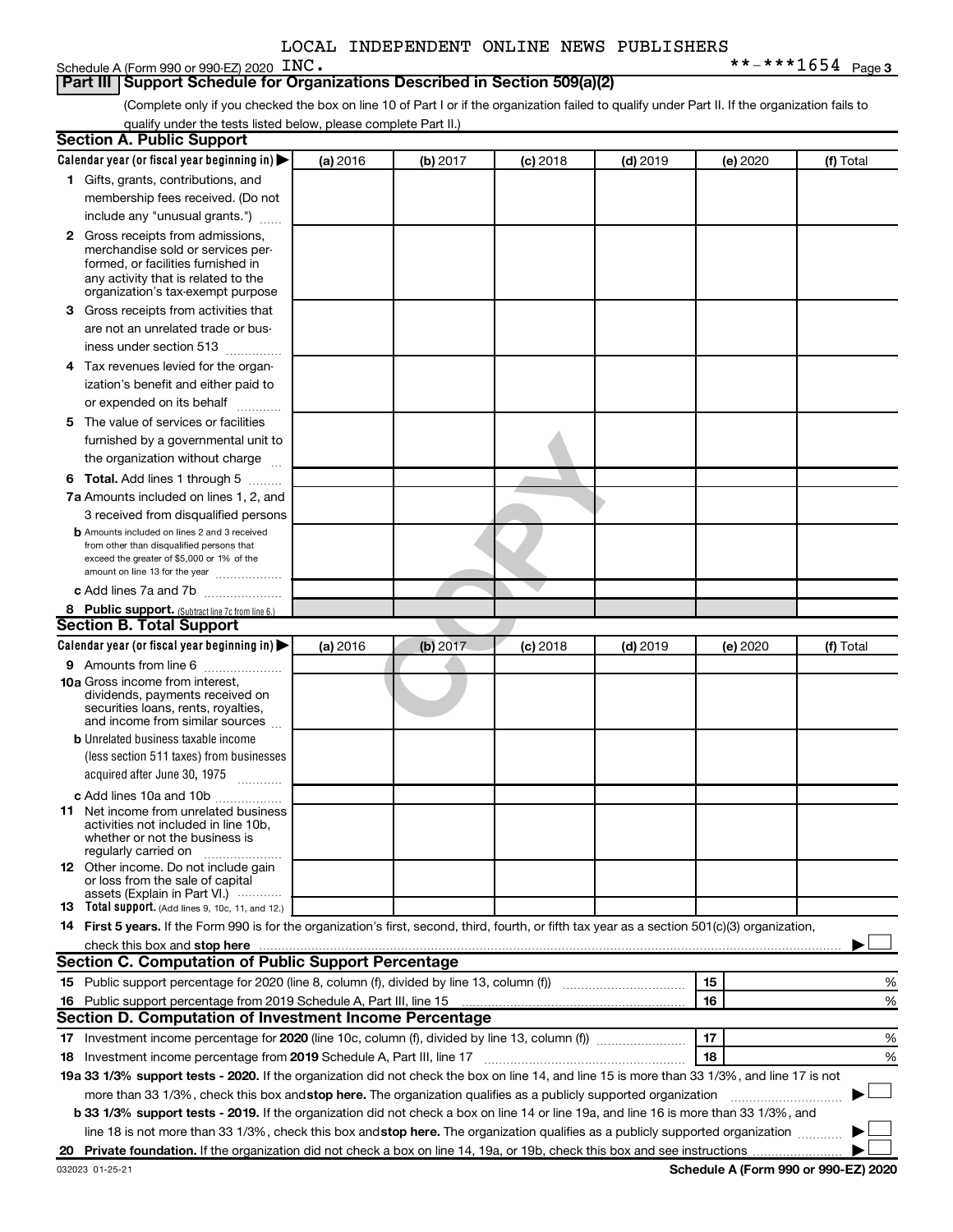#### Schedule A (Form 990 or 990-EZ) 2020  $~\rm{INC}$  . **Part IV Supporting Organizations**

(Complete only if you checked a box in line 12 on Part I. If you checked box 12a, Part I, complete Sections A and B. If you checked box 12b, Part I, complete Sections A and C. If you checked box 12c, Part I, complete Sections A, D, and E. If you checked box 12d, Part I, complete Sections A and D, and complete Part V.)

#### **Section A. All Supporting Organizations**

- **1** Are all of the organization's supported organizations listed by name in the organization's governing documents? If "No," describe in Part VI how the supported organizations are designated. If designated by *class or purpose, describe the designation. If historic and continuing relationship, explain.*
- **2** Did the organization have any supported organization that does not have an IRS determination of status under section 509(a)(1) or (2)? If "Yes," explain in Part **VI** how the organization determined that the supported *organization was described in section 509(a)(1) or (2).*
- **3a** Did the organization have a supported organization described in section 501(c)(4), (5), or (6)? If "Yes," answer *lines 3b and 3c below.*
- **b** Did the organization confirm that each supported organization qualified under section 501(c)(4), (5), or (6) and satisfied the public support tests under section 509(a)(2)? If "Yes," describe in Part VI when and how the *organization made the determination.*
- **c** Did the organization ensure that all support to such organizations was used exclusively for section 170(c)(2)(B) purposes? If "Yes," explain in Part VI what controls the organization put in place to ensure such use.
- **4 a** *If* Was any supported organization not organized in the United States ("foreign supported organization")? *"Yes," and if you checked box 12a or 12b in Part I, answer lines 4b and 4c below.*
- **b** Did the organization have ultimate control and discretion in deciding whether to make grants to the foreign supported organization? If "Yes," describe in Part VI how the organization had such control and discretion *despite being controlled or supervised by or in connection with its supported organizations.*
- **c** Did the organization support any foreign supported organization that does not have an IRS determination under sections 501(c)(3) and 509(a)(1) or (2)? If "Yes," explain in Part VI what controls the organization used *to ensure that all support to the foreign supported organization was used exclusively for section 170(c)(2)(B) purposes.*
- the United States ("foreign supported organization")? *I*<br>answer lines 4b and 4c below.<br>Consider the foreign supported organization")? *I*<br>answer lines 4b and 4c below.<br>**VI** how the organization had such control and discre **5a** Did the organization add, substitute, or remove any supported organizations during the tax year? If "Yes," answer lines 5b and 5c below (if applicable). Also, provide detail in **Part VI,** including (i) the names and EIN *numbers of the supported organizations added, substituted, or removed; (ii) the reasons for each such action; (iii) the authority under the organization's organizing document authorizing such action; and (iv) how the action was accomplished (such as by amendment to the organizing document).*
- **b** Type I or Type II only. Was any added or substituted supported organization part of a class already designated in the organization's organizing document?
- **c Substitutions only.**  Was the substitution the result of an event beyond the organization's control?
- **6** Did the organization provide support (whether in the form of grants or the provision of services or facilities) to **Part VI.** support or benefit one or more of the filing organization's supported organizations? If "Yes," provide detail in anyone other than (i) its supported organizations, (ii) individuals that are part of the charitable class benefited by one or more of its supported organizations, or (iii) other supporting organizations that also
- **7** Did the organization provide a grant, loan, compensation, or other similar payment to a substantial contributor regard to a substantial contributor? If "Yes," complete Part I of Schedule L (Form 990 or 990-EZ). (as defined in section 4958(c)(3)(C)), a family member of a substantial contributor, or a 35% controlled entity with
- **8** Did the organization make a loan to a disqualified person (as defined in section 4958) not described in line 7? *If "Yes," complete Part I of Schedule L (Form 990 or 990-EZ).*
- **9 a** Was the organization controlled directly or indirectly at any time during the tax year by one or more in section 509(a)(1) or (2))? If "Yes," provide detail in **Part VI.** disqualified persons, as defined in section 4946 (other than foundation managers and organizations described
- **b** Did one or more disqualified persons (as defined in line 9a) hold a controlling interest in any entity in which the supporting organization had an interest? If "Yes," provide detail in Part VI.
- **c** Did a disqualified person (as defined in line 9a) have an ownership interest in, or derive any personal benefit from, assets in which the supporting organization also had an interest? If "Yes," provide detail in Part VI.
- **10 a** Was the organization subject to the excess business holdings rules of section 4943 because of section supporting organizations)? If "Yes," answer line 10b below. 4943(f) (regarding certain Type II supporting organizations, and all Type III non-functionally integrated
	- **b** Did the organization have any excess business holdings in the tax year? (Use Schedule C, Form 4720, to *determine whether the organization had excess business holdings.)*

**Yes No 1 2 3a 3b 3c 4a 4b 4c 5a 5b 5c 6 7 8 9a 9b 9c 10a 10b**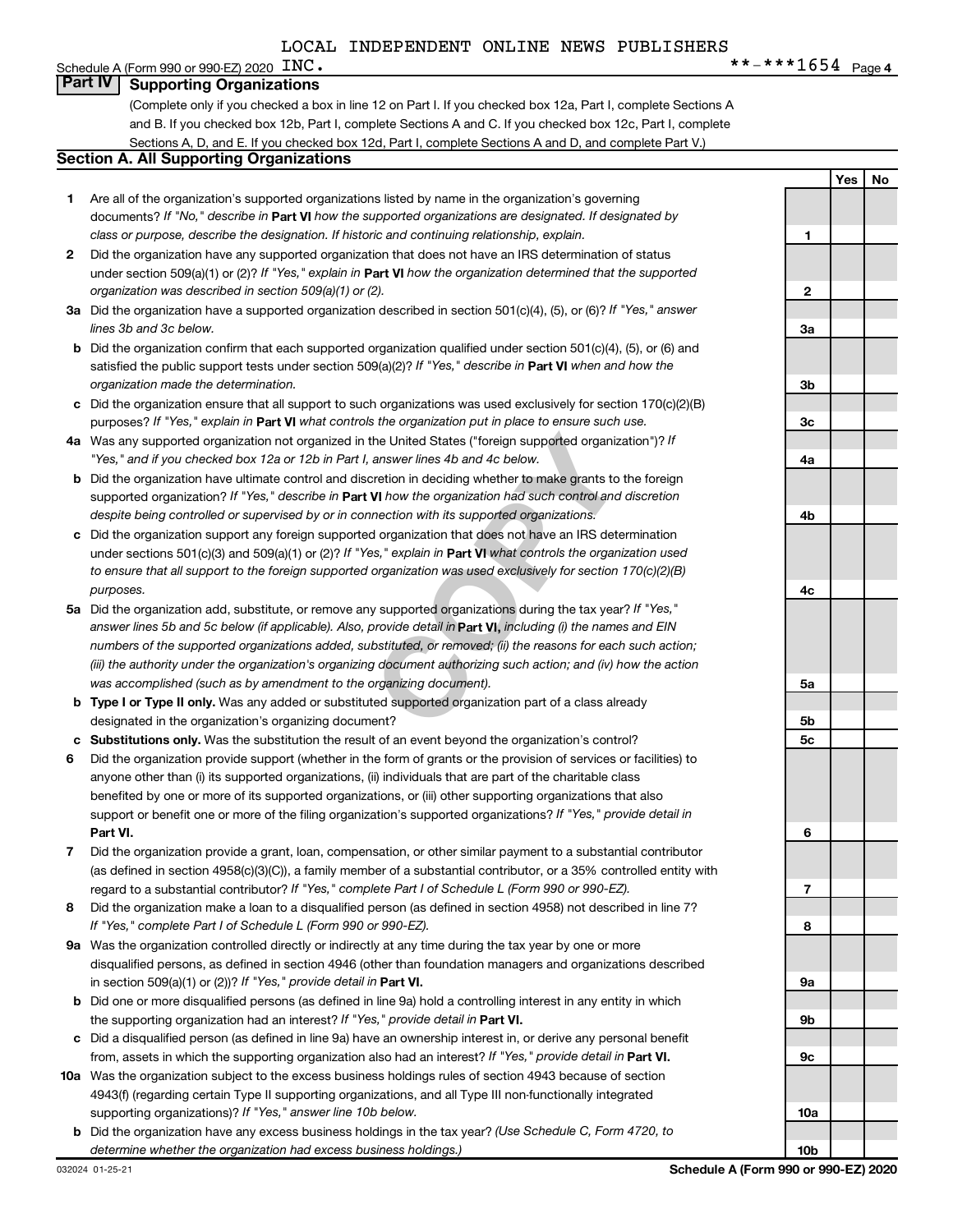| INC. | **-***1654 $Page 5$ |  |
|------|---------------------|--|
|------|---------------------|--|

|    | Schedule A (Form 990 or 990-EZ) 2020 $\text{INC}$ .                                                                               |                 |     |    |
|----|-----------------------------------------------------------------------------------------------------------------------------------|-----------------|-----|----|
|    | <b>Supporting Organizations (continued)</b><br>Part IV                                                                            |                 |     |    |
|    |                                                                                                                                   |                 | Yes | No |
| 11 | Has the organization accepted a gift or contribution from any of the following persons?                                           |                 |     |    |
|    | a A person who directly or indirectly controls, either alone or together with persons described in lines 11b and                  |                 |     |    |
|    | 11c below, the governing body of a supported organization?                                                                        | 11a             |     |    |
|    | <b>b</b> A family member of a person described in line 11a above?                                                                 | 11 <sub>b</sub> |     |    |
|    | c A 35% controlled entity of a person described in line 11a or 11b above? If "Yes" to line 11a, 11b, or 11c, provide              |                 |     |    |
|    | detail in Part VI.                                                                                                                | 11c             |     |    |
|    | <b>Section B. Type I Supporting Organizations</b>                                                                                 |                 |     |    |
|    |                                                                                                                                   |                 | Yes | No |
| 1  | Did the governing body, members of the governing body, officers acting in their official capacity, or membership of one or        |                 |     |    |
|    | more supported organizations have the power to regularly appoint or elect at least a majority of the organization's officers,     |                 |     |    |
|    | directors, or trustees at all times during the tax year? If "No," describe in Part VI how the supported organization(s)           |                 |     |    |
|    | effectively operated, supervised, or controlled the organization's activities. If the organization had more than one supported    |                 |     |    |
|    | organization, describe how the powers to appoint and/or remove officers, directors, or trustees were allocated among the          |                 |     |    |
|    | supported organizations and what conditions or restrictions, if any, applied to such powers during the tax year.                  | 1               |     |    |
| 2  | Did the organization operate for the benefit of any supported organization other than the supported                               |                 |     |    |
|    | organization(s) that operated, supervised, or controlled the supporting organization? If "Yes," explain in                        |                 |     |    |
|    | Part VI how providing such benefit carried out the purposes of the supported organization(s) that operated,                       |                 |     |    |
|    | supervised, or controlled the supporting organization.                                                                            | 2               |     |    |
|    | <b>Section C. Type II Supporting Organizations</b>                                                                                |                 |     |    |
|    |                                                                                                                                   |                 | Yes | No |
| 1  | Were a majority of the organization's directors or trustees during the tax year also a majority of the directors                  |                 |     |    |
|    | or trustees of each of the organization's supported organization(s)? If "No," describe in Part VI how control                     |                 |     |    |
|    | or management of the supporting organization was vested in the same persons that controlled or managed                            |                 |     |    |
|    | the supported organization(s).                                                                                                    | 1               |     |    |
|    | <b>Section D. All Type III Supporting Organizations</b>                                                                           |                 |     |    |
|    |                                                                                                                                   |                 | Yes | No |
| 1  | Did the organization provide to each of its supported organizations, by the last day of the fifth month of the                    |                 |     |    |
|    | organization's tax year, (i) a written notice describing the type and amount of support provided during the prior tax             |                 |     |    |
|    | year, (ii) a copy of the Form 990 that was most recently filed as of the date of notification, and (iii) copies of the            |                 |     |    |
|    | organization's governing documents in effect on the date of notification, to the extent not previously provided?                  | 1               |     |    |
| 2  | Were any of the organization's officers, directors, or trustees either (i) appointed or elected by the supported                  |                 |     |    |
|    | organization(s) or (ii) serving on the governing body of a supported organization? If "No," explain in Part VI how                |                 |     |    |
|    | the organization maintained a close and continuous working relationship with the supported organization(s).                       | 2               |     |    |
| З  | By reason of the relationship described in line 2, above, did the organization's supported organizations have a                   |                 |     |    |
|    | significant voice in the organization's investment policies and in directing the use of the organization's                        |                 |     |    |
|    | income or assets at all times during the tax year? If "Yes," describe in Part VI the role the organization's                      |                 |     |    |
|    |                                                                                                                                   |                 |     |    |
|    | supported organizations played in this regard.<br>Section E. Type III Functionally Integrated Supporting Organizations            | З               |     |    |
|    |                                                                                                                                   |                 |     |    |
| 1  | Check the box next to the method that the organization used to satisfy the Integral Part Test during the yealsee instructions).   |                 |     |    |
| a  | The organization satisfied the Activities Test. Complete line 2 below.                                                            |                 |     |    |
| b  | The organization is the parent of each of its supported organizations. Complete line 3 below.                                     |                 |     |    |
| C  | The organization supported a governmental entity. Describe in Part VI how you supported a governmental entity (see instructions). |                 |     |    |
| 2  | Activities Test. Answer lines 2a and 2b below.                                                                                    |                 | Yes | No |
| а  | Did substantially all of the organization's activities during the tax year directly further the exempt purposes of                |                 |     |    |
|    | the supported organization(s) to which the organization was responsive? If "Yes," then in Part VI identify                        |                 |     |    |
|    | those supported organizations and explain how these activities directly furthered their exempt purposes,                          |                 |     |    |
|    | how the organization was responsive to those supported organizations, and how the organization determined                         |                 |     |    |
|    | that these activities constituted substantially all of its activities.                                                            | 2a              |     |    |
| b  | Did the activities described in line 2a, above, constitute activities that, but for the organization's involvement,               |                 |     |    |
|    | one or more of the organization's supported organization(s) would have been engaged in? If "Yes," explain in                      |                 |     |    |
|    | <b>Part VI</b> the reasons for the organization's position that its supported organization(s) would have engaged in               |                 |     |    |
|    | these activities but for the organization's involvement.                                                                          | 2b              |     |    |
| з  | Parent of Supported Organizations. Answer lines 3a and 3b below.                                                                  |                 |     |    |
| а  | Did the organization have the power to regularly appoint or elect a majority of the officers, directors, or                       |                 |     |    |
|    | trustees of each of the supported organizations? If "Yes" or "No" provide details in Part VI.                                     | За              |     |    |
|    | <b>b</b> Did the organization exercise a substantial degree of direction over the policies, programs, and activities of each      |                 |     |    |
|    | of its supported organizations? If "Yes," describe in Part VI the role played by the organization in this regard.                 | Зb              |     |    |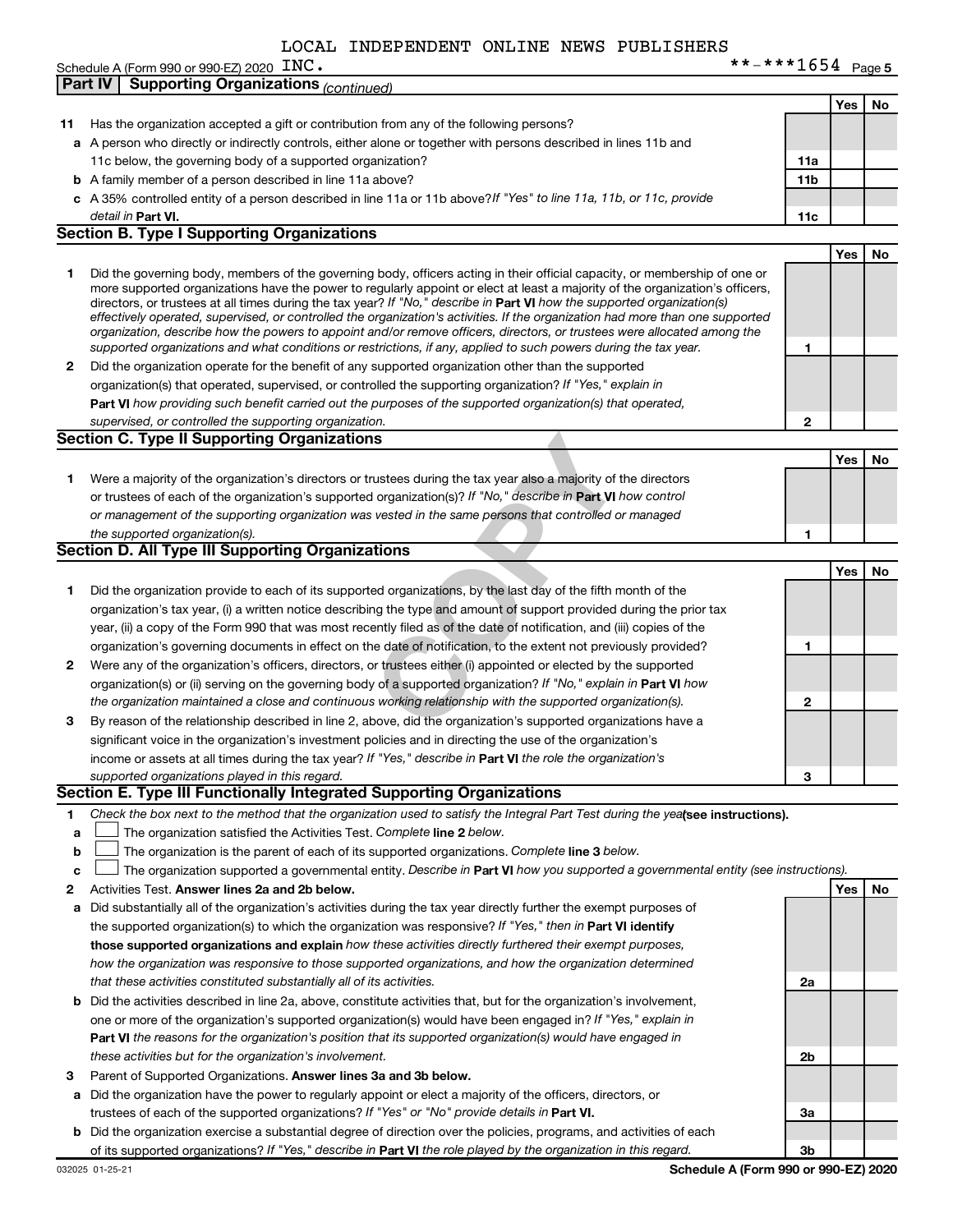| LOCAL INDEPENDENT ONLINE NEWS PUBLISHERS |  |  |  |  |  |
|------------------------------------------|--|--|--|--|--|
|------------------------------------------|--|--|--|--|--|

|               | Schedule A (Form 990 or 990-EZ) 2020 INC.                                                                                                      |                |                | **-***1654 Page 6              |
|---------------|------------------------------------------------------------------------------------------------------------------------------------------------|----------------|----------------|--------------------------------|
| <b>Part V</b> | Type III Non-Functionally Integrated 509(a)(3) Supporting Organizations                                                                        |                |                |                                |
| 1             | Check here if the organization satisfied the Integral Part Test as a qualifying trust on Nov. 20, 1970 (explain in Part VI). See instructions. |                |                |                                |
|               | All other Type III non-functionally integrated supporting organizations must complete Sections A through E.                                    |                |                |                                |
|               | Section A - Adjusted Net Income                                                                                                                |                | (A) Prior Year | (B) Current Year<br>(optional) |
| 1             | Net short-term capital gain                                                                                                                    | 1              |                |                                |
| 2             | Recoveries of prior-year distributions                                                                                                         | $\mathbf{2}$   |                |                                |
| З             | Other gross income (see instructions)                                                                                                          | 3              |                |                                |
| 4             | Add lines 1 through 3.                                                                                                                         | 4              |                |                                |
| 5             | Depreciation and depletion                                                                                                                     | 5              |                |                                |
| 6             | Portion of operating expenses paid or incurred for production or                                                                               |                |                |                                |
|               | collection of gross income or for management, conservation, or                                                                                 |                |                |                                |
|               | maintenance of property held for production of income (see instructions)                                                                       | 6              |                |                                |
| 7             | Other expenses (see instructions)                                                                                                              | $\overline{7}$ |                |                                |
| 8             | Adjusted Net Income (subtract lines 5, 6, and 7 from line 4)                                                                                   | 8              |                |                                |
|               | Section B - Minimum Asset Amount                                                                                                               |                | (A) Prior Year | (B) Current Year<br>(optional) |
| 1             | Aggregate fair market value of all non-exempt-use assets (see                                                                                  |                |                |                                |
|               | instructions for short tax year or assets held for part of year):                                                                              |                |                |                                |
|               | <b>a</b> Average monthly value of securities                                                                                                   | 1a             |                |                                |
|               | <b>b</b> Average monthly cash balances                                                                                                         | 1 <sub>b</sub> |                |                                |
|               | c Fair market value of other non-exempt-use assets                                                                                             | 1 <sub>c</sub> |                |                                |
|               | d Total (add lines 1a, 1b, and 1c)                                                                                                             | 1 <sub>d</sub> |                |                                |
|               | <b>e</b> Discount claimed for blockage or other factors                                                                                        |                |                |                                |
|               | (explain in detail in Part VI):                                                                                                                |                |                |                                |
| 2             | Acquisition indebtedness applicable to non-exempt-use assets                                                                                   | $\mathbf{2}$   |                |                                |
| з             | Subtract line 2 from line 1d.                                                                                                                  | 3              |                |                                |
| 4             | Cash deemed held for exempt use. Enter 0.015 of line 3 (for greater amount,                                                                    |                |                |                                |
|               | see instructions)                                                                                                                              | 4              |                |                                |
| 5             | Net value of non-exempt-use assets (subtract line 4 from line 3)                                                                               | 5              |                |                                |
| 6             | Multiply line 5 by 0.035.                                                                                                                      | 6              |                |                                |
| 7             | Recoveries of prior-year distributions                                                                                                         | $\overline{7}$ |                |                                |
| 8             | Minimum Asset Amount (add line 7 to line 6)                                                                                                    | 8              |                |                                |
|               | Section C - Distributable Amount                                                                                                               |                |                | <b>Current Year</b>            |
| 1             | Adjusted net income for prior year (from Section A, line 8, column A)                                                                          | 1              |                |                                |
| 2             | Enter 0.85 of line 1.                                                                                                                          | $\mathbf{2}$   |                |                                |
| 3             | Minimum asset amount for prior year (from Section B, line 8, column A)                                                                         | 3              |                |                                |
| 4             | Enter greater of line 2 or line 3.                                                                                                             | 4              |                |                                |
| 5             | Income tax imposed in prior year                                                                                                               | 5              |                |                                |
| 6             | <b>Distributable Amount.</b> Subtract line 5 from line 4, unless subject to                                                                    |                |                |                                |
|               | emergency temporary reduction (see instructions).                                                                                              | 6              |                |                                |

**7** Check here if the current year is the organization's first as a non-functionally integrated Type III supporting organization (see instructions).

**Schedule A (Form 990 or 990-EZ) 2020**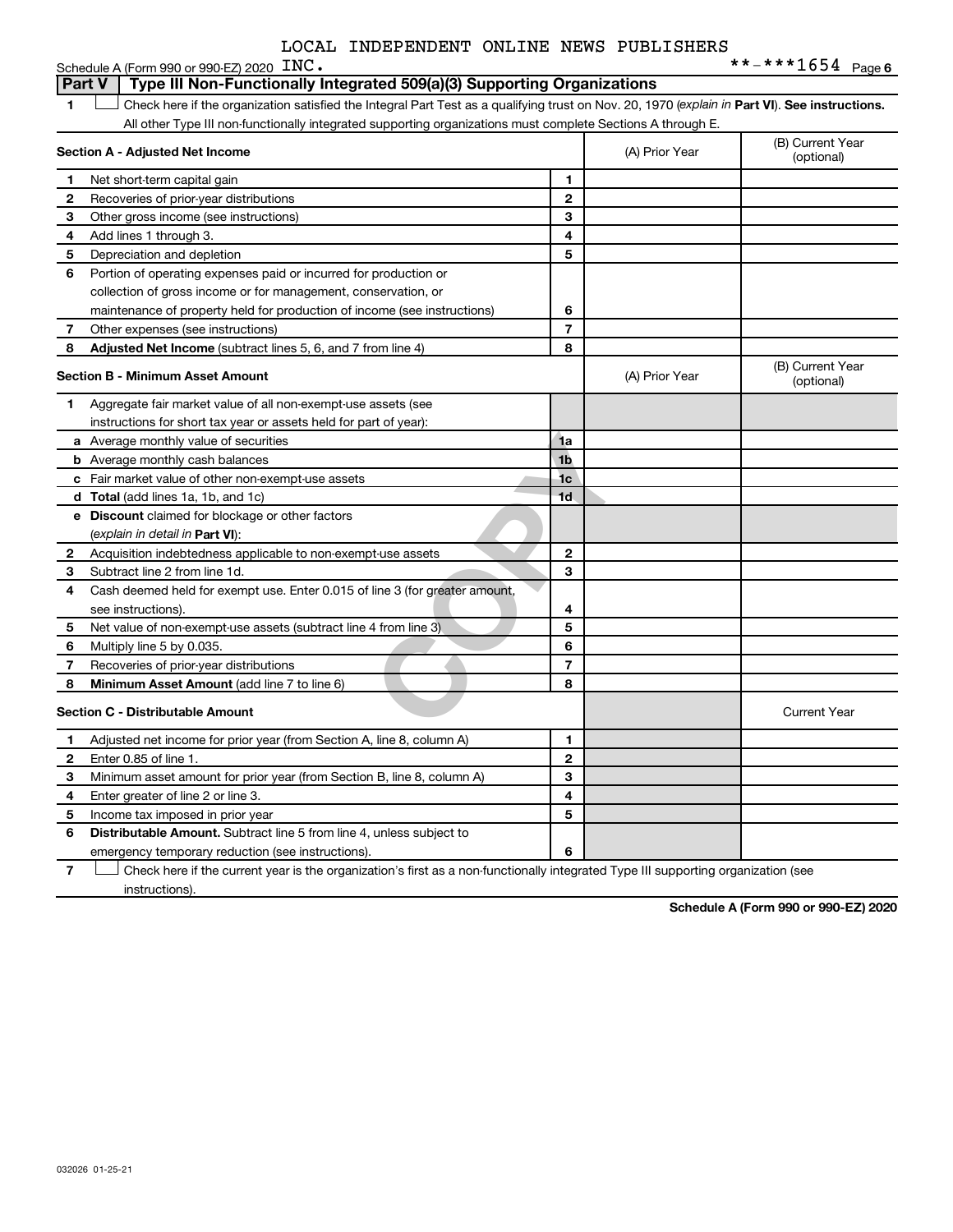|               | Schedule A (Form 990 or 990-EZ) 2020 INC.                                                  |                                    |                                               |                | **-***1654 Page7                                 |
|---------------|--------------------------------------------------------------------------------------------|------------------------------------|-----------------------------------------------|----------------|--------------------------------------------------|
| <b>Part V</b> | Type III Non-Functionally Integrated 509(a)(3) Supporting Organizations (continued)        |                                    |                                               |                |                                                  |
|               | <b>Section D - Distributions</b>                                                           |                                    |                                               |                | <b>Current Year</b>                              |
| 1             | Amounts paid to supported organizations to accomplish exempt purposes                      |                                    |                                               | 1              |                                                  |
| $\mathbf{2}$  | Amounts paid to perform activity that directly furthers exempt purposes of supported       |                                    |                                               |                |                                                  |
|               | organizations, in excess of income from activity                                           |                                    |                                               | 2              |                                                  |
| 3             | Administrative expenses paid to accomplish exempt purposes of supported organizations      |                                    | 3                                             |                |                                                  |
| 4             | Amounts paid to acquire exempt-use assets                                                  |                                    |                                               | 4              |                                                  |
| 5             | Qualified set-aside amounts (prior IRS approval required - provide details in Part VI)     |                                    |                                               | 5              |                                                  |
| 6             | Other distributions (describe in Part VI). See instructions.                               |                                    |                                               | 6              |                                                  |
| 7             | Total annual distributions. Add lines 1 through 6.                                         |                                    |                                               | $\overline{7}$ |                                                  |
| 8             | Distributions to attentive supported organizations to which the organization is responsive |                                    |                                               |                |                                                  |
|               | (provide details in Part VI). See instructions.                                            |                                    |                                               | 8              |                                                  |
| 9             | Distributable amount for 2020 from Section C, line 6                                       |                                    |                                               | 9              |                                                  |
| 10            | Line 8 amount divided by line 9 amount                                                     |                                    |                                               | 10             |                                                  |
|               | <b>Section E - Distribution Allocations (see instructions)</b>                             | (i)<br><b>Excess Distributions</b> | (ii)<br><b>Underdistributions</b><br>Pre-2020 |                | (iii)<br><b>Distributable</b><br>Amount for 2020 |
| 1             | Distributable amount for 2020 from Section C, line 6                                       |                                    |                                               |                |                                                  |
| $\mathbf{2}$  | Underdistributions, if any, for years prior to 2020 (reason-                               |                                    |                                               |                |                                                  |
|               | able cause required - explain in Part VI). See instructions.                               |                                    |                                               |                |                                                  |
| 3             | Excess distributions carryover, if any, to 2020                                            |                                    |                                               |                |                                                  |
|               | <b>a</b> From 2015                                                                         |                                    |                                               |                |                                                  |
|               | $b$ From 2016                                                                              |                                    |                                               |                |                                                  |
|               | c From 2017                                                                                |                                    |                                               |                |                                                  |
|               | <b>d</b> From 2018                                                                         |                                    |                                               |                |                                                  |
|               | e From 2019                                                                                |                                    |                                               |                |                                                  |
|               | f Total of lines 3a through 3e                                                             |                                    |                                               |                |                                                  |
|               | g Applied to underdistributions of prior years                                             |                                    |                                               |                |                                                  |
|               | <b>h</b> Applied to 2020 distributable amount                                              |                                    |                                               |                |                                                  |
|               | i Carryover from 2015 not applied (see instructions)                                       |                                    |                                               |                |                                                  |
|               | Remainder. Subtract lines 3g, 3h, and 3i from line 3f.                                     |                                    |                                               |                |                                                  |
| 4             | Distributions for 2020 from Section D,                                                     |                                    |                                               |                |                                                  |
|               | line $7:$                                                                                  |                                    |                                               |                |                                                  |
|               | a Applied to underdistributions of prior years                                             |                                    |                                               |                |                                                  |
|               | <b>b</b> Applied to 2020 distributable amount                                              |                                    |                                               |                |                                                  |
|               | <b>c</b> Remainder. Subtract lines 4a and 4b from line 4.                                  |                                    |                                               |                |                                                  |
| 5             | Remaining underdistributions for years prior to 2020, if                                   |                                    |                                               |                |                                                  |
|               | any. Subtract lines 3g and 4a from line 2. For result greater                              |                                    |                                               |                |                                                  |
|               | than zero, explain in Part VI. See instructions.                                           |                                    |                                               |                |                                                  |
| 6             | Remaining underdistributions for 2020. Subtract lines 3h                                   |                                    |                                               |                |                                                  |
|               | and 4b from line 1. For result greater than zero, explain in                               |                                    |                                               |                |                                                  |
|               | <b>Part VI.</b> See instructions.                                                          |                                    |                                               |                |                                                  |
| $\mathbf{7}$  | Excess distributions carryover to 2021. Add lines 3j                                       |                                    |                                               |                |                                                  |
|               | and 4c.                                                                                    |                                    |                                               |                |                                                  |
| 8             | Breakdown of line 7:                                                                       |                                    |                                               |                |                                                  |
|               | a Excess from 2016                                                                         |                                    |                                               |                |                                                  |
|               | <b>b</b> Excess from 2017                                                                  |                                    |                                               |                |                                                  |
|               | c Excess from 2018                                                                         |                                    |                                               |                |                                                  |
|               | <b>d</b> Excess from 2019                                                                  |                                    |                                               |                |                                                  |
|               | e Excess from 2020                                                                         |                                    |                                               |                |                                                  |
|               |                                                                                            |                                    |                                               |                |                                                  |

**Schedule A (Form 990 or 990-EZ) 2020**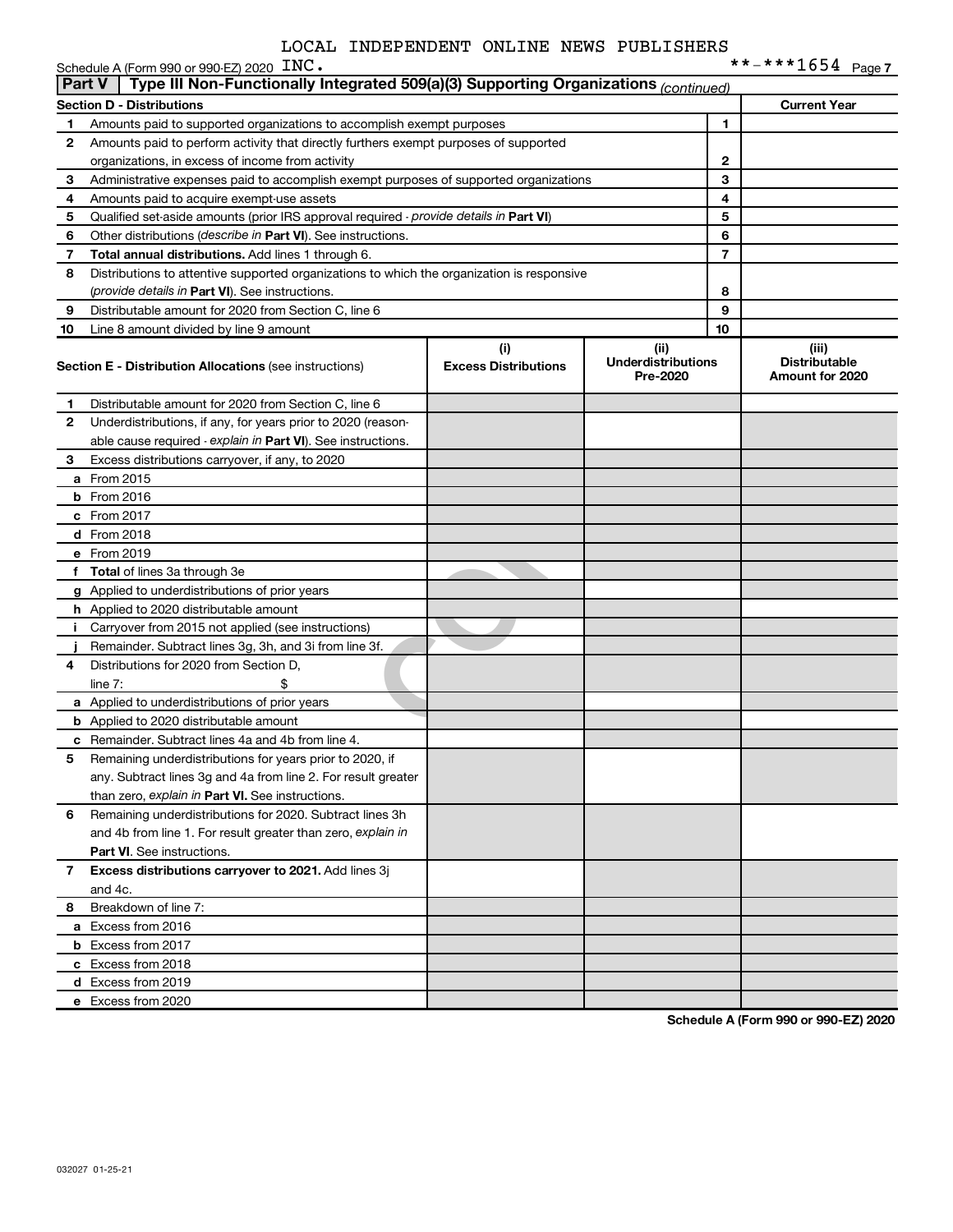| LOCAL INDEPENDENT ONLINE NEWS PUBLISHERS |  |  |  |
|------------------------------------------|--|--|--|
|------------------------------------------|--|--|--|

|                | LOCAL INDEPENDENT ONLINE NEWS PUBLISHERS                                                                                                                                                                                                                                                                                                                                                                                                                                                                                                                                                    |
|----------------|---------------------------------------------------------------------------------------------------------------------------------------------------------------------------------------------------------------------------------------------------------------------------------------------------------------------------------------------------------------------------------------------------------------------------------------------------------------------------------------------------------------------------------------------------------------------------------------------|
|                | **-***1654 Page 8<br>Schedule A (Form 990 or 990-EZ) 2020 INC.                                                                                                                                                                                                                                                                                                                                                                                                                                                                                                                              |
| <b>Part VI</b> | Supplemental Information. Provide the explanations required by Part II, line 10; Part II, line 17a or 17b; Part III, line 12;<br>Part IV, Section A, lines 1, 2, 3b, 3c, 4b, 4c, 5a, 6, 9a, 9b, 9c, 11a, 11b, and 11c; Part IV, Section B, lines 1 and 2; Part IV, Section C,<br>line 1; Part IV, Section D, lines 2 and 3; Part IV, Section E, lines 1c, 2a, 2b, 3a, and 3b; Part V, line 1; Part V, Section B, line 1e; Part V,<br>Section D, lines 5, 6, and 8; and Part V, Section E, lines 2, 5, and 6. Also complete this part for any additional information.<br>(See instructions.) |
|                |                                                                                                                                                                                                                                                                                                                                                                                                                                                                                                                                                                                             |
|                |                                                                                                                                                                                                                                                                                                                                                                                                                                                                                                                                                                                             |
|                |                                                                                                                                                                                                                                                                                                                                                                                                                                                                                                                                                                                             |
|                |                                                                                                                                                                                                                                                                                                                                                                                                                                                                                                                                                                                             |
|                |                                                                                                                                                                                                                                                                                                                                                                                                                                                                                                                                                                                             |
|                |                                                                                                                                                                                                                                                                                                                                                                                                                                                                                                                                                                                             |
|                |                                                                                                                                                                                                                                                                                                                                                                                                                                                                                                                                                                                             |
|                |                                                                                                                                                                                                                                                                                                                                                                                                                                                                                                                                                                                             |
|                |                                                                                                                                                                                                                                                                                                                                                                                                                                                                                                                                                                                             |
|                |                                                                                                                                                                                                                                                                                                                                                                                                                                                                                                                                                                                             |
|                |                                                                                                                                                                                                                                                                                                                                                                                                                                                                                                                                                                                             |
|                |                                                                                                                                                                                                                                                                                                                                                                                                                                                                                                                                                                                             |
|                |                                                                                                                                                                                                                                                                                                                                                                                                                                                                                                                                                                                             |
|                |                                                                                                                                                                                                                                                                                                                                                                                                                                                                                                                                                                                             |
|                |                                                                                                                                                                                                                                                                                                                                                                                                                                                                                                                                                                                             |
|                |                                                                                                                                                                                                                                                                                                                                                                                                                                                                                                                                                                                             |
|                |                                                                                                                                                                                                                                                                                                                                                                                                                                                                                                                                                                                             |
|                |                                                                                                                                                                                                                                                                                                                                                                                                                                                                                                                                                                                             |
|                |                                                                                                                                                                                                                                                                                                                                                                                                                                                                                                                                                                                             |
|                |                                                                                                                                                                                                                                                                                                                                                                                                                                                                                                                                                                                             |
|                |                                                                                                                                                                                                                                                                                                                                                                                                                                                                                                                                                                                             |
|                |                                                                                                                                                                                                                                                                                                                                                                                                                                                                                                                                                                                             |
|                |                                                                                                                                                                                                                                                                                                                                                                                                                                                                                                                                                                                             |
|                |                                                                                                                                                                                                                                                                                                                                                                                                                                                                                                                                                                                             |
|                |                                                                                                                                                                                                                                                                                                                                                                                                                                                                                                                                                                                             |
|                |                                                                                                                                                                                                                                                                                                                                                                                                                                                                                                                                                                                             |
|                |                                                                                                                                                                                                                                                                                                                                                                                                                                                                                                                                                                                             |
|                |                                                                                                                                                                                                                                                                                                                                                                                                                                                                                                                                                                                             |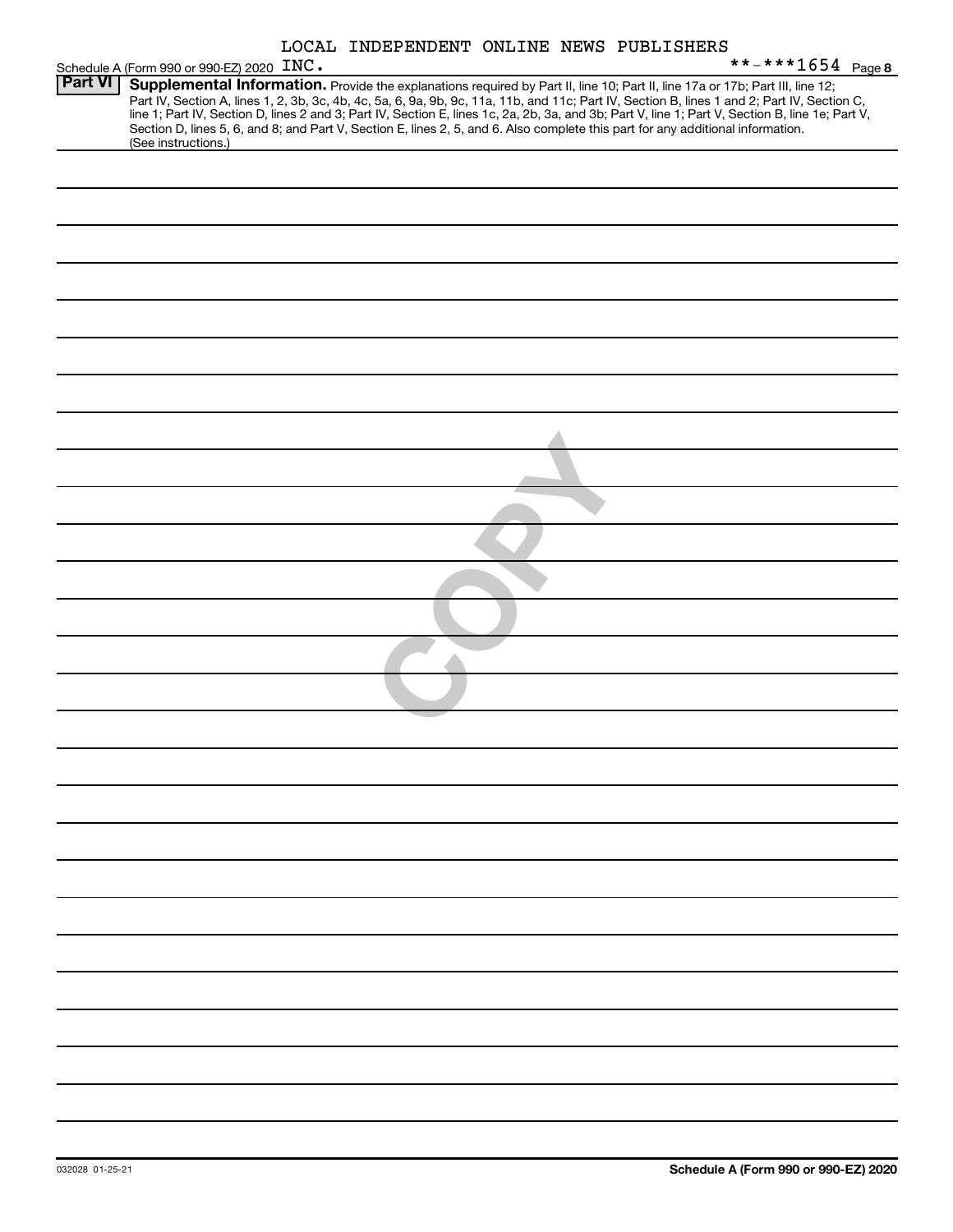|         | <b>SCHEDULE D</b>                        |                               | <b>Supplemental Financial Statements</b>                                                                                                              |                     |                                                    |      | OMB No. 1545-0047                                   |
|---------|------------------------------------------|-------------------------------|-------------------------------------------------------------------------------------------------------------------------------------------------------|---------------------|----------------------------------------------------|------|-----------------------------------------------------|
|         | (Form 990)                               |                               | Complete if the organization answered "Yes" on Form 990,<br>Part IV, line 6, 7, 8, 9, 10, 11a, 11b, 11c, 11d, 11e, 11f, 12a, or 12b.                  |                     |                                                    |      |                                                     |
|         | Department of the Treasury               |                               |                                                                                                                                                       | Attach to Form 990. |                                                    |      | <b>Open to Public</b><br><b>Inspection</b>          |
|         | Internal Revenue Service                 |                               | Go to www.irs.gov/Form990 for instructions and the latest information.<br>LOCAL INDEPENDENT ONLINE NEWS PUBLISHERS                                    |                     |                                                    |      |                                                     |
|         | Name of the organization                 | INC.                          |                                                                                                                                                       |                     |                                                    |      | <b>Employer identification number</b><br>**-***1654 |
| Part I  |                                          |                               | Organizations Maintaining Donor Advised Funds or Other Similar Funds or Accounts. Complete if the                                                     |                     |                                                    |      |                                                     |
|         |                                          |                               | organization answered "Yes" on Form 990, Part IV, line 6.                                                                                             |                     |                                                    |      |                                                     |
|         |                                          |                               |                                                                                                                                                       |                     | (a) Donor advised funds                            |      | (b) Funds and other accounts                        |
| 1       |                                          |                               |                                                                                                                                                       |                     |                                                    |      |                                                     |
| 2       |                                          |                               | Aggregate value of contributions to (during year)                                                                                                     |                     |                                                    |      |                                                     |
| З       |                                          |                               | Aggregate value of grants from (during year)                                                                                                          |                     |                                                    |      |                                                     |
| 4<br>5  |                                          |                               | Did the organization inform all donors and donor advisors in writing that the assets held in donor advised funds                                      |                     |                                                    |      |                                                     |
|         |                                          |                               |                                                                                                                                                       |                     |                                                    |      | Yes<br><b>No</b>                                    |
| 6       |                                          |                               | Did the organization inform all grantees, donors, and donor advisors in writing that grant funds can be used only                                     |                     |                                                    |      |                                                     |
|         |                                          |                               | for charitable purposes and not for the benefit of the donor or donor advisor, or for any other purpose conferring                                    |                     |                                                    |      |                                                     |
|         | impermissible private benefit?           |                               |                                                                                                                                                       |                     |                                                    |      | Yes<br>No                                           |
| Part II |                                          |                               | Conservation Easements. Complete if the organization answered "Yes" on Form 990, Part IV, line 7.                                                     |                     |                                                    |      |                                                     |
| 1       |                                          |                               | Purpose(s) of conservation easements held by the organization (check all that apply).                                                                 |                     |                                                    |      |                                                     |
|         |                                          |                               | Preservation of land for public use (for example, recreation or education)                                                                            |                     | Preservation of a historically important land area |      |                                                     |
|         |                                          | Protection of natural habitat |                                                                                                                                                       |                     | Preservation of a certified historic structure     |      |                                                     |
|         |                                          | Preservation of open space    |                                                                                                                                                       |                     |                                                    |      |                                                     |
| 2       |                                          |                               | Complete lines 2a through 2d if the organization held a qualified conservation contribution in the form of a conservation easement on the last        |                     |                                                    |      |                                                     |
|         | day of the tax year.                     |                               |                                                                                                                                                       |                     |                                                    |      | Held at the End of the Tax Year                     |
| а       |                                          |                               |                                                                                                                                                       |                     |                                                    | 2a   |                                                     |
| b       |                                          |                               |                                                                                                                                                       |                     |                                                    | 2b   |                                                     |
| с       |                                          |                               |                                                                                                                                                       |                     |                                                    | 2c   |                                                     |
| d       |                                          |                               | Number of conservation easements included in (c) acquired after 7/25/06, and not on a historic structure                                              |                     |                                                    |      |                                                     |
|         |                                          |                               |                                                                                                                                                       |                     |                                                    | 2d   |                                                     |
| 3       |                                          |                               | Number of conservation easements modified, transferred, released, extinguished, or terminated by the organization during the tax                      |                     |                                                    |      |                                                     |
|         | $year \blacktriangleright$               |                               |                                                                                                                                                       |                     |                                                    |      |                                                     |
| 4       |                                          |                               | Number of states where property subject to conservation easement is located $\blacktriangleright$                                                     |                     |                                                    |      |                                                     |
| 5       |                                          |                               | Does the organization have a written policy regarding the periodic monitoring, inspection, handling of                                                |                     |                                                    |      |                                                     |
|         |                                          |                               |                                                                                                                                                       |                     |                                                    |      | <b>No</b><br>Yes                                    |
| 6       |                                          |                               | Staff and volunteer hours devoted to monitoring, inspecting, handling of violations, and enforcing conservation easements during the year             |                     |                                                    |      |                                                     |
|         |                                          |                               |                                                                                                                                                       |                     |                                                    |      |                                                     |
| 7       |                                          |                               | Amount of expenses incurred in monitoring, inspecting, handling of violations, and enforcing conservation easements during the year                   |                     |                                                    |      |                                                     |
|         | $\blacktriangleright$ \$                 |                               |                                                                                                                                                       |                     |                                                    |      |                                                     |
| 8       |                                          |                               | Does each conservation easement reported on line 2(d) above satisfy the requirements of section 170(h)(4)(B)(i)                                       |                     |                                                    |      |                                                     |
|         |                                          |                               |                                                                                                                                                       |                     |                                                    |      | Yes<br>No                                           |
| 9       |                                          |                               | In Part XIII, describe how the organization reports conservation easements in its revenue and expense statement and                                   |                     |                                                    |      |                                                     |
|         |                                          |                               | balance sheet, and include, if applicable, the text of the footnote to the organization's financial statements that describes the                     |                     |                                                    |      |                                                     |
|         | Part III                                 |                               | organization's accounting for conservation easements.<br>Organizations Maintaining Collections of Art, Historical Treasures, or Other Similar Assets. |                     |                                                    |      |                                                     |
|         |                                          |                               | Complete if the organization answered "Yes" on Form 990, Part IV, line 8.                                                                             |                     |                                                    |      |                                                     |
|         |                                          |                               | 1a If the organization elected, as permitted under FASB ASC 958, not to report in its revenue statement and balance sheet works                       |                     |                                                    |      |                                                     |
|         |                                          |                               | of art, historical treasures, or other similar assets held for public exhibition, education, or research in furtherance of public                     |                     |                                                    |      |                                                     |
|         |                                          |                               | service, provide in Part XIII the text of the footnote to its financial statements that describes these items.                                        |                     |                                                    |      |                                                     |
|         |                                          |                               | <b>b</b> If the organization elected, as permitted under FASB ASC 958, to report in its revenue statement and balance sheet works of                  |                     |                                                    |      |                                                     |
|         |                                          |                               | art, historical treasures, or other similar assets held for public exhibition, education, or research in furtherance of public service,               |                     |                                                    |      |                                                     |
|         |                                          |                               | provide the following amounts relating to these items:                                                                                                |                     |                                                    |      |                                                     |
|         |                                          |                               |                                                                                                                                                       |                     |                                                    | - \$ |                                                     |
|         | (ii) Assets included in Form 990, Part X |                               |                                                                                                                                                       |                     |                                                    | -\$  |                                                     |
| 2       |                                          |                               | If the organization received or held works of art, historical treasures, or other similar assets for financial gain, provide                          |                     |                                                    |      |                                                     |
|         |                                          |                               | the following amounts required to be reported under FASB ASC 958 relating to these items:                                                             |                     |                                                    |      |                                                     |
|         |                                          |                               |                                                                                                                                                       |                     |                                                    |      |                                                     |
|         |                                          |                               | b Assets included in Form 990, Part X [11] matter contract the contract of Assets included in Form 990, Part X                                        |                     |                                                    | -\$  |                                                     |
|         |                                          |                               | For Department: Deduction Act Nation and the Instructions for Form 000                                                                                |                     |                                                    |      | Cahadula D (Faum 000) 2000                          |

032051 12-01-20 **For Paperwork Reduction Act Notice, see the Instructions for Form 990. Schedule D (Form 990) 2020** LHA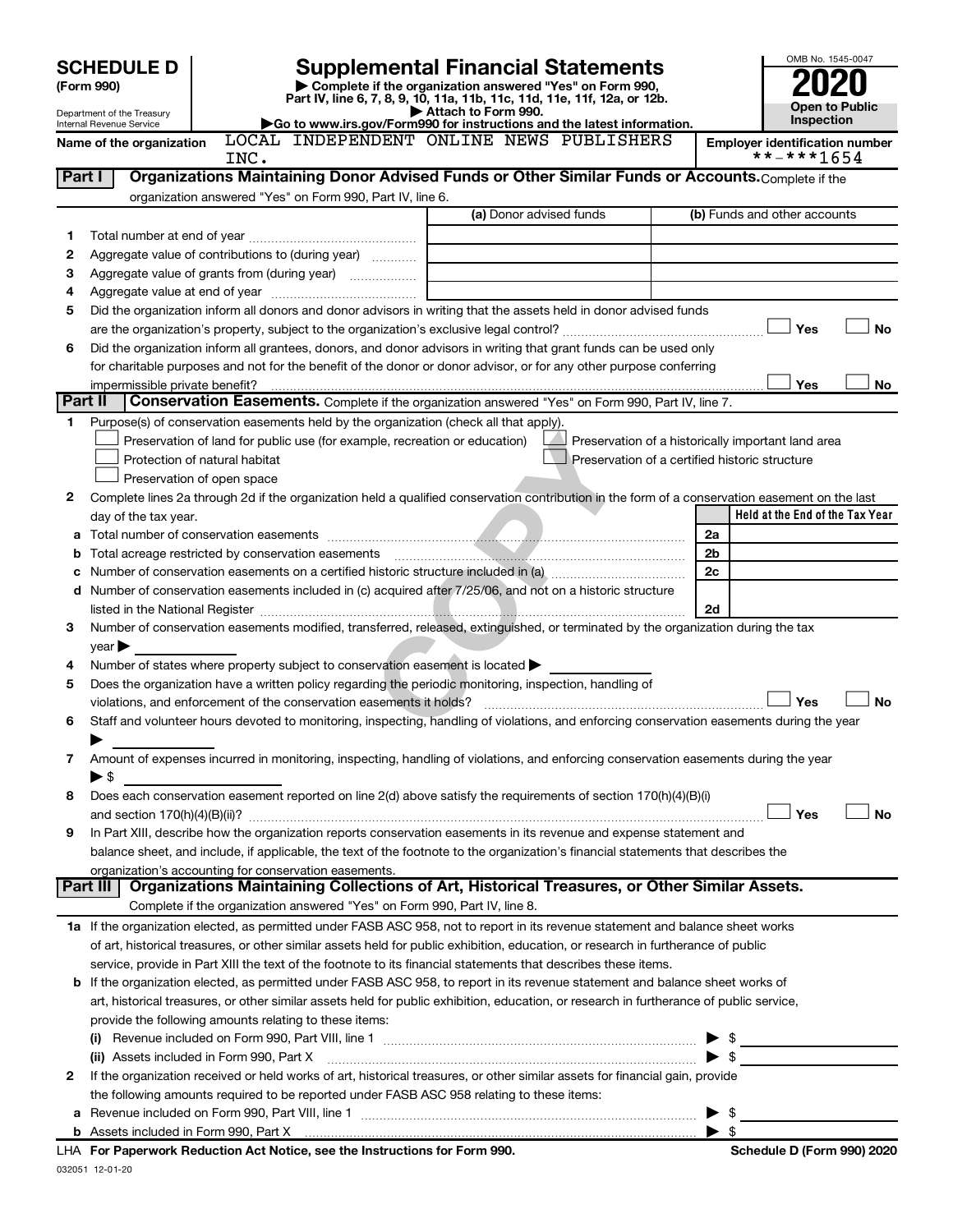| LOCAL INDEPENDENT ONLINE NEWS PUBLISHERS |  |  |
|------------------------------------------|--|--|
|                                          |  |  |

|               |                                                                                                                                                                                                                                | LOCAL INDEPENDENT ONLINE NEWS PUBLISHEKS |                |                                                         |                 |   |                |                     |
|---------------|--------------------------------------------------------------------------------------------------------------------------------------------------------------------------------------------------------------------------------|------------------------------------------|----------------|---------------------------------------------------------|-----------------|---|----------------|---------------------|
|               | INC.<br>Schedule D (Form 990) 2020                                                                                                                                                                                             |                                          |                |                                                         |                 |   |                | **-***1654 Page 2   |
|               | Organizations Maintaining Collections of Art, Historical Treasures, or Other Similar Assets(continued)<br>Part III                                                                                                             |                                          |                |                                                         |                 |   |                |                     |
| з             | Using the organization's acquisition, accession, and other records, check any of the following that make significant use of its                                                                                                |                                          |                |                                                         |                 |   |                |                     |
|               | collection items (check all that apply):                                                                                                                                                                                       |                                          |                |                                                         |                 |   |                |                     |
| a             | Public exhibition                                                                                                                                                                                                              | d                                        |                | Loan or exchange program                                |                 |   |                |                     |
| b             | Scholarly research                                                                                                                                                                                                             | e                                        | Other          |                                                         |                 |   |                |                     |
| c             | Preservation for future generations                                                                                                                                                                                            |                                          |                |                                                         |                 |   |                |                     |
| 4             | Provide a description of the organization's collections and explain how they further the organization's exempt purpose in Part XIII.                                                                                           |                                          |                |                                                         |                 |   |                |                     |
| 5             | During the year, did the organization solicit or receive donations of art, historical treasures, or other similar assets                                                                                                       |                                          |                |                                                         |                 |   |                |                     |
|               |                                                                                                                                                                                                                                |                                          |                |                                                         |                 |   | Yes            | No                  |
|               | Part IV<br>Escrow and Custodial Arrangements. Complete if the organization answered "Yes" on Form 990, Part IV, line 9, or                                                                                                     |                                          |                |                                                         |                 |   |                |                     |
|               | reported an amount on Form 990, Part X, line 21.                                                                                                                                                                               |                                          |                |                                                         |                 |   |                |                     |
|               | 1a Is the organization an agent, trustee, custodian or other intermediary for contributions or other assets not included                                                                                                       |                                          |                |                                                         |                 |   |                |                     |
|               |                                                                                                                                                                                                                                |                                          |                |                                                         |                 |   | Yes            | <b>No</b>           |
|               | b If "Yes," explain the arrangement in Part XIII and complete the following table:                                                                                                                                             |                                          |                |                                                         |                 |   |                |                     |
|               |                                                                                                                                                                                                                                |                                          |                |                                                         |                 |   | Amount         |                     |
|               | c Beginning balance measurements and the contract of the contract of the contract of the contract of the contract of the contract of the contract of the contract of the contract of the contract of the contract of the contr |                                          |                |                                                         | 1c              |   |                |                     |
|               |                                                                                                                                                                                                                                |                                          |                |                                                         | 1d              |   |                |                     |
|               | e Distributions during the year manufactured and continuum and contained and the year manufactured and contained and the year manufactured and contained and contained and contained and contained and contained and contained |                                          |                |                                                         | 1е              |   |                |                     |
| Ť.            |                                                                                                                                                                                                                                |                                          |                |                                                         | 1f              |   |                |                     |
|               | 2a Did the organization include an amount on Form 990, Part X, line 21, for escrow or custodial account liability?                                                                                                             |                                          |                |                                                         |                 |   | Yes            | No                  |
|               |                                                                                                                                                                                                                                |                                          |                |                                                         |                 |   |                |                     |
| <b>Part V</b> | Endowment Funds. Complete if the organization answered "Yes" on Form 990, Part IV, line 10.                                                                                                                                    |                                          |                |                                                         |                 |   |                |                     |
|               |                                                                                                                                                                                                                                | (a) Current year                         | (b) Prior year | (c) Two years back $\vert$ (d) Three years back $\vert$ |                 |   |                | (e) Four years back |
|               | 1a Beginning of year balance                                                                                                                                                                                                   |                                          |                |                                                         |                 |   |                |                     |
| b             |                                                                                                                                                                                                                                |                                          |                |                                                         |                 |   |                |                     |
| с             | Net investment earnings, gains, and losses                                                                                                                                                                                     |                                          |                |                                                         |                 |   |                |                     |
|               |                                                                                                                                                                                                                                |                                          |                |                                                         |                 |   |                |                     |
|               | <b>e</b> Other expenditures for facilities                                                                                                                                                                                     |                                          |                |                                                         |                 |   |                |                     |
|               |                                                                                                                                                                                                                                |                                          |                |                                                         |                 |   |                |                     |
|               |                                                                                                                                                                                                                                |                                          |                |                                                         |                 |   |                |                     |
| g             |                                                                                                                                                                                                                                |                                          |                |                                                         |                 |   |                |                     |
| 2             | Provide the estimated percentage of the current year end balance (line 1g, column (a)) held as:                                                                                                                                |                                          |                |                                                         |                 |   |                |                     |
| а             | Board designated or quasi-endowment $\blacktriangleright$                                                                                                                                                                      |                                          | %              |                                                         |                 |   |                |                     |
| b             | Permanent endowment >                                                                                                                                                                                                          | %                                        |                |                                                         |                 |   |                |                     |
| c             | Term endowment <b>Department</b>                                                                                                                                                                                               | %                                        |                |                                                         |                 |   |                |                     |
|               | The percentages on lines 2a, 2b, and 2c should equal 100%                                                                                                                                                                      |                                          |                |                                                         |                 |   |                |                     |
|               | 3a Are there endowment funds not in the possession of the organization that are held and administered for the organization                                                                                                     |                                          |                |                                                         |                 |   |                |                     |
|               | by:                                                                                                                                                                                                                            |                                          |                |                                                         |                 |   |                | Yes<br>No           |
|               | (i)                                                                                                                                                                                                                            |                                          |                |                                                         |                 |   | 3a(i)          |                     |
|               |                                                                                                                                                                                                                                |                                          |                |                                                         |                 |   | 3a(ii)         |                     |
|               |                                                                                                                                                                                                                                |                                          |                |                                                         |                 |   | 3b             |                     |
| 4             | Describe in Part XIII the intended uses of the organization's endowment funds.                                                                                                                                                 |                                          |                |                                                         |                 |   |                |                     |
|               | Land, Buildings, and Equipment.<br>Part VI                                                                                                                                                                                     |                                          |                |                                                         |                 |   |                |                     |
|               | Complete if the organization answered "Yes" on Form 990, Part IV, line 11a. See Form 990, Part X, line 10.                                                                                                                     |                                          |                |                                                         |                 |   |                |                     |
|               | Description of property                                                                                                                                                                                                        | (a) Cost or other                        |                | (b) Cost or other                                       | (c) Accumulated |   | (d) Book value |                     |
|               |                                                                                                                                                                                                                                | basis (investment)                       |                | basis (other)                                           | depreciation    |   |                |                     |
|               |                                                                                                                                                                                                                                |                                          |                |                                                         |                 |   |                |                     |
|               |                                                                                                                                                                                                                                |                                          |                |                                                         |                 |   |                |                     |
|               |                                                                                                                                                                                                                                |                                          |                |                                                         |                 |   |                |                     |
|               |                                                                                                                                                                                                                                |                                          |                |                                                         |                 |   |                |                     |
|               |                                                                                                                                                                                                                                |                                          |                |                                                         |                 |   |                |                     |
|               |                                                                                                                                                                                                                                |                                          |                |                                                         |                 | ▶ |                | $\overline{0}$ .    |
|               |                                                                                                                                                                                                                                |                                          |                |                                                         |                 |   |                |                     |

**Schedule D (Form 990) 2020**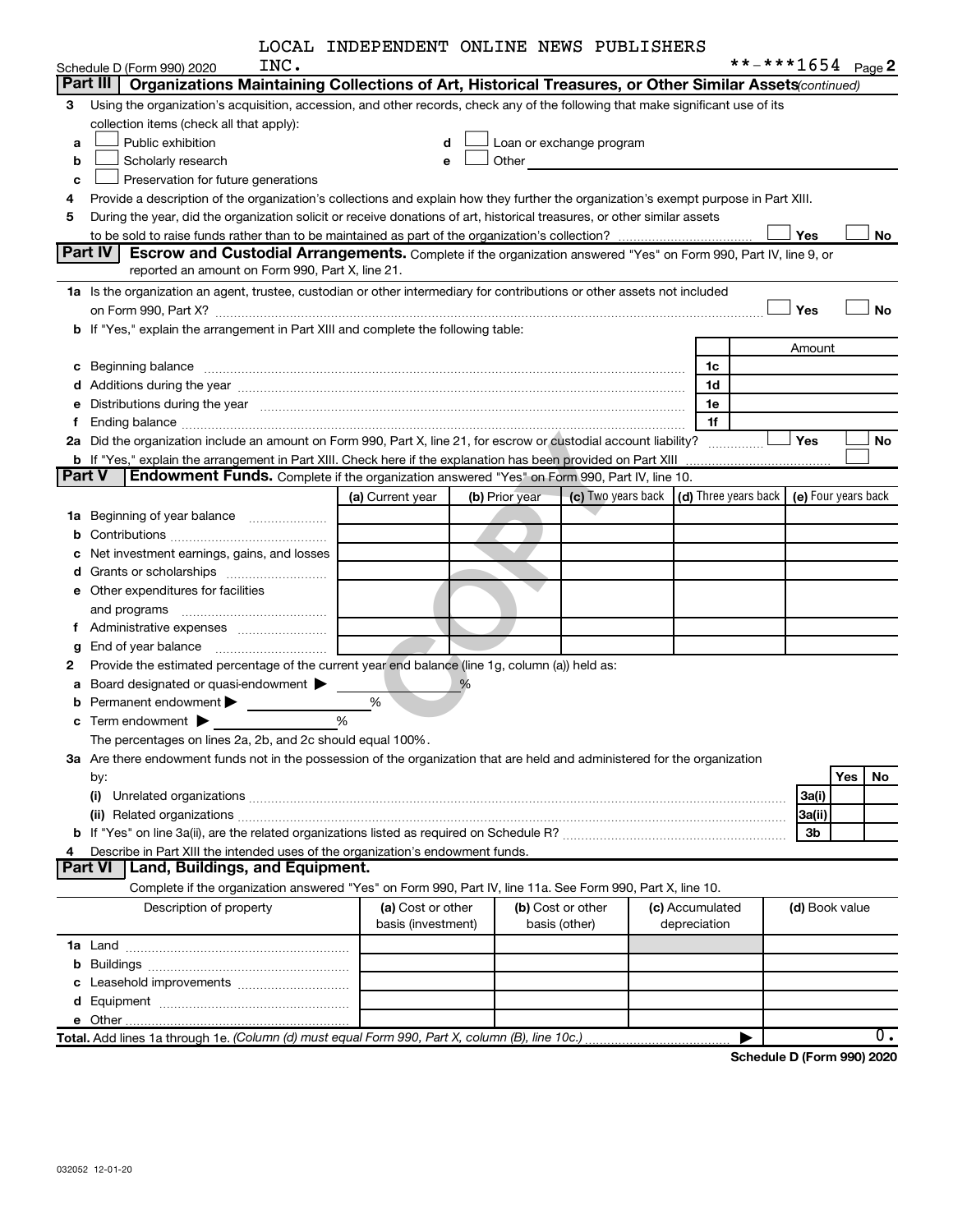| LOCAL INDEPENDENT ONLINE NEWS PUBLISHERS |  |  |  |  |  |
|------------------------------------------|--|--|--|--|--|
|------------------------------------------|--|--|--|--|--|

|                  | INC.<br>Schedule D (Form 990) 2020                                                                                |                 |                                                           | **-***1654 $_{Page 3}$ |
|------------------|-------------------------------------------------------------------------------------------------------------------|-----------------|-----------------------------------------------------------|------------------------|
| <b>Part VIII</b> | <b>Investments - Other Securities.</b>                                                                            |                 |                                                           |                        |
|                  | Complete if the organization answered "Yes" on Form 990, Part IV, line 11b. See Form 990, Part X, line 12.        |                 |                                                           |                        |
|                  | (a) Description of security or category (including name of security)                                              | (b) Book value  | (c) Method of valuation: Cost or end-of-year market value |                        |
|                  | (1) Financial derivatives                                                                                         |                 |                                                           |                        |
|                  |                                                                                                                   |                 |                                                           |                        |
| $(3)$ Other      |                                                                                                                   |                 |                                                           |                        |
| (A)              |                                                                                                                   |                 |                                                           |                        |
| (B)              |                                                                                                                   |                 |                                                           |                        |
|                  |                                                                                                                   |                 |                                                           |                        |
| (C)              |                                                                                                                   |                 |                                                           |                        |
| (D)              |                                                                                                                   |                 |                                                           |                        |
| (E)              |                                                                                                                   |                 |                                                           |                        |
| (F)              |                                                                                                                   |                 |                                                           |                        |
| (G)              |                                                                                                                   |                 |                                                           |                        |
| (H)              |                                                                                                                   |                 |                                                           |                        |
|                  | Total. (Col. (b) must equal Form 990, Part X, col. (B) line 12.) $\blacktriangleright$                            |                 |                                                           |                        |
|                  | Part VIII Investments - Program Related.                                                                          |                 |                                                           |                        |
|                  | Complete if the organization answered "Yes" on Form 990, Part IV, line 11c. See Form 990, Part X, line 13.        |                 |                                                           |                        |
|                  | (a) Description of investment                                                                                     | (b) Book value  | (c) Method of valuation: Cost or end-of-year market value |                        |
| (1)              |                                                                                                                   |                 |                                                           |                        |
| (2)              |                                                                                                                   |                 |                                                           |                        |
| (3)              |                                                                                                                   |                 |                                                           |                        |
| (4)              |                                                                                                                   |                 |                                                           |                        |
|                  |                                                                                                                   |                 |                                                           |                        |
| (5)              |                                                                                                                   |                 |                                                           |                        |
| (6)              |                                                                                                                   |                 |                                                           |                        |
| (7)              |                                                                                                                   |                 |                                                           |                        |
| (8)              |                                                                                                                   |                 |                                                           |                        |
| (9)              |                                                                                                                   |                 |                                                           |                        |
|                  | Total. (Col. (b) must equal Form 990, Part X, col. (B) line 13.)                                                  |                 |                                                           |                        |
| Part IX          | <b>Other Assets.</b>                                                                                              |                 |                                                           |                        |
|                  | Complete if the organization answered "Yes" on Form 990, Part IV, line 11d. See Form 990, Part X, line 15.        |                 |                                                           |                        |
|                  |                                                                                                                   | (a) Description |                                                           | (b) Book value         |
| (1)              |                                                                                                                   |                 |                                                           |                        |
| (2)              |                                                                                                                   |                 |                                                           |                        |
| (3)              |                                                                                                                   |                 |                                                           |                        |
| (4)              |                                                                                                                   |                 |                                                           |                        |
| (5)              |                                                                                                                   |                 |                                                           |                        |
| (6)              |                                                                                                                   |                 |                                                           |                        |
| (7)              |                                                                                                                   |                 |                                                           |                        |
| (8)              |                                                                                                                   |                 |                                                           |                        |
| (9)              |                                                                                                                   |                 |                                                           |                        |
|                  | Total. (Column (b) must equal Form 990, Part X, col. (B) line 15.)                                                |                 |                                                           |                        |
| Part X           | <b>Other Liabilities.</b>                                                                                         |                 |                                                           |                        |
|                  |                                                                                                                   |                 |                                                           |                        |
|                  | Complete if the organization answered "Yes" on Form 990, Part IV, line 11e or 11f. See Form 990, Part X, line 25. |                 |                                                           |                        |
| 1.               | (a) Description of liability                                                                                      |                 |                                                           | (b) Book value         |
| (1)              | Federal income taxes                                                                                              |                 |                                                           |                        |
| (2)              |                                                                                                                   |                 |                                                           |                        |
| (3)              |                                                                                                                   |                 |                                                           |                        |
| (4)              |                                                                                                                   |                 |                                                           |                        |
| (5)              |                                                                                                                   |                 |                                                           |                        |
| (6)              |                                                                                                                   |                 |                                                           |                        |
| (7)              |                                                                                                                   |                 |                                                           |                        |
| (8)              |                                                                                                                   |                 |                                                           |                        |
| (9)              |                                                                                                                   |                 |                                                           |                        |
|                  |                                                                                                                   |                 |                                                           |                        |
|                  |                                                                                                                   |                 |                                                           |                        |

**2.** Liability for uncertain tax positions. In Part XIII, provide the text of the footnote to the organization's financial statements that reports the organization's liability for uncertain tax positions under FASB ASC 740. Check here if the text of the footnote has been provided in Part XIII ...  $\fbox{\bf X}$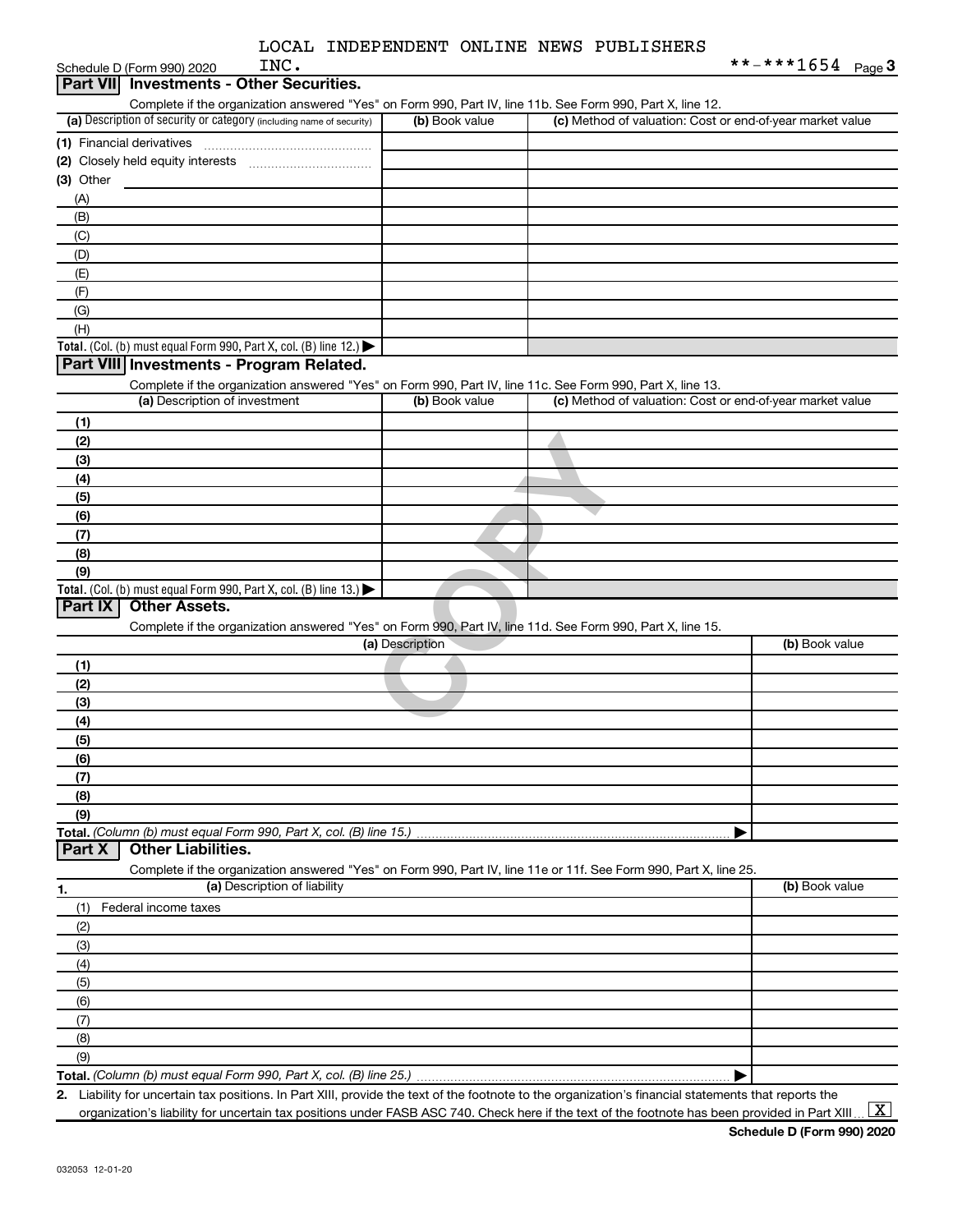|    | INC.<br>Schedule D (Form 990) 2020                                                                                                                                                                                                                                               |                |                | **-***1654 $_{Page 4}$ |
|----|----------------------------------------------------------------------------------------------------------------------------------------------------------------------------------------------------------------------------------------------------------------------------------|----------------|----------------|------------------------|
|    | Reconciliation of Revenue per Audited Financial Statements With Revenue per Return.<br>Part XI                                                                                                                                                                                   |                |                |                        |
|    | Complete if the organization answered "Yes" on Form 990, Part IV, line 12a.                                                                                                                                                                                                      |                |                |                        |
| 1  | Total revenue, gains, and other support per audited financial statements                                                                                                                                                                                                         |                | $\blacksquare$ | 3,137,662.             |
| 2  | Amounts included on line 1 but not on Form 990, Part VIII, line 12:                                                                                                                                                                                                              |                |                |                        |
| a  |                                                                                                                                                                                                                                                                                  | 2a             |                |                        |
| b  |                                                                                                                                                                                                                                                                                  | 2 <sub>b</sub> |                |                        |
| с  |                                                                                                                                                                                                                                                                                  | 2 <sub>c</sub> |                |                        |
| d  | Other (Describe in Part XIII.)                                                                                                                                                                                                                                                   | 2d             |                |                        |
| е  | Add lines 2a through 2d                                                                                                                                                                                                                                                          |                | 2e             |                        |
| 3  |                                                                                                                                                                                                                                                                                  |                | 3              | 3,137,662.             |
| 4  | Amounts included on Form 990, Part VIII, line 12, but not on line 1:                                                                                                                                                                                                             |                |                |                        |
| a  |                                                                                                                                                                                                                                                                                  | 4a             |                |                        |
| b  | Other (Describe in Part XIII.) [1001] [2010] [2010] [2010] [3010] [3010] [3010] [3010] [3010] [3010] [3010] [3010] [3010] [3010] [3010] [3010] [3010] [3010] [3010] [3010] [3010] [3010] [3010] [3010] [3010] [3010] [3010] [3                                                   | 4b             |                |                        |
| c. | Add lines 4a and 4b                                                                                                                                                                                                                                                              |                | 4c             |                        |
|    | Total revenue. Add lines 3 and 4c. (This must equal Form 990, Part I, line 12.)                                                                                                                                                                                                  |                | 5              | 3, 137, 662.           |
|    | Part XII   Reconciliation of Expenses per Audited Financial Statements With Expenses per Return.                                                                                                                                                                                 |                |                |                        |
|    | Complete if the organization answered "Yes" on Form 990, Part IV, line 12a.                                                                                                                                                                                                      |                |                |                        |
| 1  |                                                                                                                                                                                                                                                                                  |                | $\mathbf{1}$   | 834,941.               |
| 2  | Amounts included on line 1 but not on Form 990, Part IX, line 25:                                                                                                                                                                                                                |                |                |                        |
| a  |                                                                                                                                                                                                                                                                                  | 2a             |                |                        |
| b  | Prior year adjustments <i>www.www.www.www.www.www.www.www.www.</i> ww.                                                                                                                                                                                                           | 2 <sub>b</sub> |                |                        |
| c  |                                                                                                                                                                                                                                                                                  | 2c             |                |                        |
| d  |                                                                                                                                                                                                                                                                                  | 2d             |                |                        |
| е  |                                                                                                                                                                                                                                                                                  |                | 2e             |                        |
| 3  |                                                                                                                                                                                                                                                                                  |                | 3              | 834,941                |
| 4  | Amounts included on Form 990, Part IX, line 25, but not on line 1:                                                                                                                                                                                                               |                |                |                        |
| a  |                                                                                                                                                                                                                                                                                  | 4a             |                |                        |
| b  |                                                                                                                                                                                                                                                                                  | 4h             |                |                        |
|    | Add lines 4a and 4b                                                                                                                                                                                                                                                              |                | 4с             | Ο.                     |
| 5  |                                                                                                                                                                                                                                                                                  |                | 5              | 834,941.               |
|    | Part XIII Supplemental Information.                                                                                                                                                                                                                                              |                |                |                        |
|    | Provide the descriptions required for Part II, lines 3, 5, and 9; Part III, lines 1a and 4; Part IV, lines 1b and 2b; Part V, line 4; Part X, line 2; Part XI,<br>lines 2d and 4b; and Part XII, lines 2d and 4b. Also complete this part to provide any additional information. |                |                |                        |

PART X, LINE 2:

| LION ACCOUNTS FOR UNCERTAINTY IN INCOME TAXES IN ACCORDANCE WITH ASC     |
|--------------------------------------------------------------------------|
| TOPIC, INCOME TAXES. THIS STANDARD CLARIFIES THE ACCOUNTING FOR          |
| UNCERTAINTY IN TAX POSITIONS AND PRESCRIBES A RECOGNITION THRESHOLD AND  |
| MEASUREMENT ATTRIBUTE FOR THE FINANCIAL STATEMENTS REGARDING A TAX       |
| POSITION TAKEN OR EXPECTED TO BE TAKEN IN A TAX RETURN. LION HAS         |
| DETERMINED THAT THERE ARE NO UNCERTAIN TAX POSITIONS WHICH QUALIFY FOR   |
| EITHER RECOGNITION OR DISCLOSURE IN THE FINANCIAL STATEMENTS AT DECEMBER |
| 31, 2020. LION'S TAX RETURNS ARE SUBJECT TO EXAMINATION BY THE FEDERAL   |
| AND STATE JURISDICTIONS.                                                 |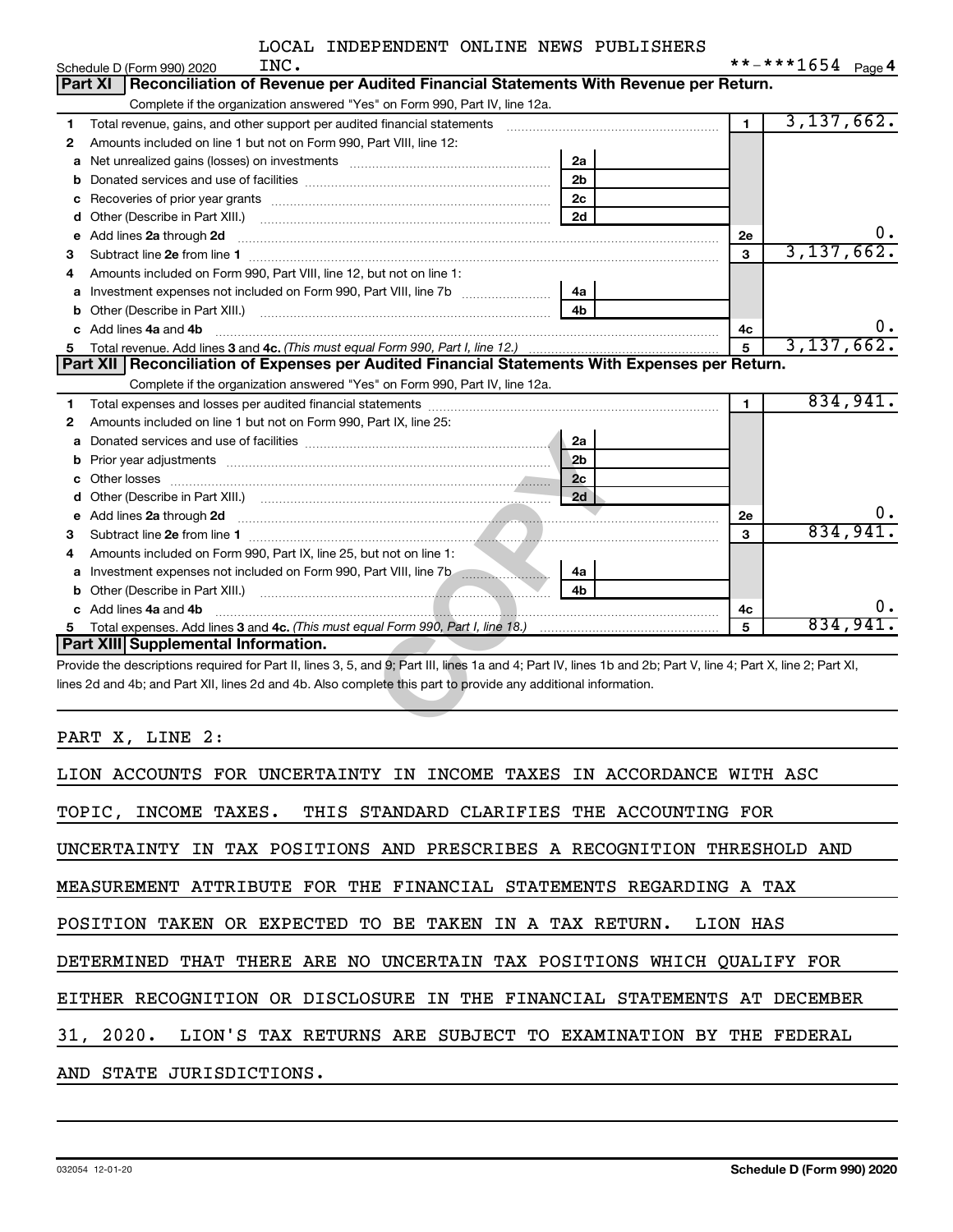| Schedule D (Form 990) 2020 INC.<br><b>Part XIII   Supplemental Information</b> (continued) | INC. | LOCAL INDEPENDENT ONLINE NEWS PUBLISHERS | **-***1654 Page 5 |  |
|--------------------------------------------------------------------------------------------|------|------------------------------------------|-------------------|--|
|                                                                                            |      |                                          |                   |  |
|                                                                                            |      |                                          |                   |  |
|                                                                                            |      |                                          |                   |  |
|                                                                                            |      |                                          |                   |  |
|                                                                                            |      |                                          |                   |  |
|                                                                                            |      |                                          |                   |  |
|                                                                                            |      |                                          |                   |  |
|                                                                                            |      |                                          |                   |  |
|                                                                                            |      |                                          |                   |  |
|                                                                                            |      |                                          |                   |  |
|                                                                                            |      |                                          |                   |  |
|                                                                                            |      |                                          |                   |  |
|                                                                                            |      |                                          |                   |  |
|                                                                                            |      |                                          |                   |  |
|                                                                                            |      |                                          |                   |  |
|                                                                                            |      |                                          |                   |  |
|                                                                                            |      |                                          |                   |  |
|                                                                                            |      |                                          |                   |  |
|                                                                                            |      |                                          |                   |  |
|                                                                                            |      |                                          |                   |  |
|                                                                                            |      |                                          |                   |  |
|                                                                                            |      |                                          |                   |  |
|                                                                                            |      |                                          |                   |  |
|                                                                                            |      |                                          |                   |  |
|                                                                                            |      |                                          |                   |  |
|                                                                                            |      |                                          |                   |  |
|                                                                                            |      |                                          |                   |  |
|                                                                                            |      |                                          |                   |  |
|                                                                                            |      |                                          |                   |  |
|                                                                                            |      |                                          |                   |  |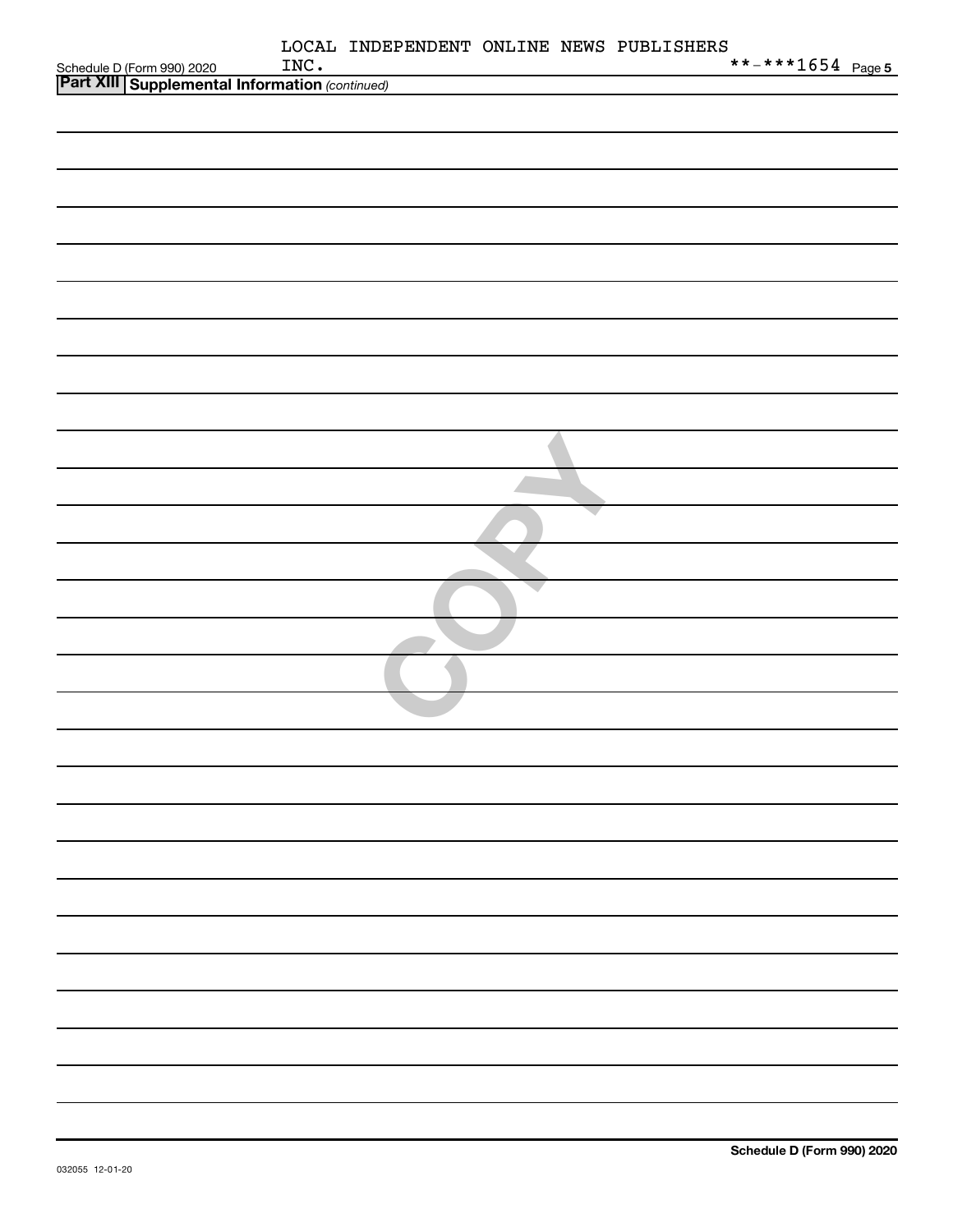| <b>SCHEDULE I</b><br>(Form 990)<br>Department of the Treasury<br>Internal Revenue Service | <b>Grants and Other Assistance to Organizations,</b><br>Governments, and Individuals in the United States<br>Complete if the organization answered "Yes" on Form 990, Part IV, line 21 or 22.<br>Attach to Form 990.<br>Go to www.irs.gov/Form990 for the latest information. |         |                                    |                             |                                         |                                               |                                          |                                       |  |  |  |
|-------------------------------------------------------------------------------------------|-------------------------------------------------------------------------------------------------------------------------------------------------------------------------------------------------------------------------------------------------------------------------------|---------|------------------------------------|-----------------------------|-----------------------------------------|-----------------------------------------------|------------------------------------------|---------------------------------------|--|--|--|
| Name of the organization                                                                  | LOCAL INDEPENDENT ONLINE NEWS PUBLISHERS<br><b>Employer identification number</b><br>**-***1654<br>INC.                                                                                                                                                                       |         |                                    |                             |                                         |                                               |                                          |                                       |  |  |  |
| Part I                                                                                    | <b>General Information on Grants and Assistance</b>                                                                                                                                                                                                                           |         |                                    |                             |                                         |                                               |                                          |                                       |  |  |  |
|                                                                                           | 1 Does the organization maintain records to substantiate the amount of the grants or assistance, the grantees' eligibility for the grants or assistance, and the selection                                                                                                    |         |                                    |                             |                                         |                                               |                                          |                                       |  |  |  |
|                                                                                           | $\boxed{\text{X}}$ No<br>Yes                                                                                                                                                                                                                                                  |         |                                    |                             |                                         |                                               |                                          |                                       |  |  |  |
| $\mathbf{2}$                                                                              | Describe in Part IV the organization's procedures for monitoring the use of grant funds in the United States.                                                                                                                                                                 |         |                                    |                             |                                         |                                               |                                          |                                       |  |  |  |
| Part II                                                                                   | Grants and Other Assistance to Domestic Organizations and Domestic Governments. Complete if the organization answered "Yes" on Form 990, Part IV, line 21, for any                                                                                                            |         |                                    |                             |                                         |                                               |                                          |                                       |  |  |  |
|                                                                                           | recipient that received more than \$5,000. Part II can be duplicated if additional space is needed                                                                                                                                                                            |         |                                    |                             |                                         | (f) Method of                                 |                                          |                                       |  |  |  |
|                                                                                           | 1 (a) Name and address of organization<br>or government                                                                                                                                                                                                                       | (b) EIN | (c) IRC section<br>(if applicable) | (d) Amount of<br>cash grant | (e) Amount of<br>non-cash<br>assistance | valuation (book,<br>FMV, appraisal,<br>other) | (g) Description of<br>noncash assistance | (h) Purpose of grant<br>or assistance |  |  |  |
|                                                                                           |                                                                                                                                                                                                                                                                               |         |                                    |                             |                                         |                                               |                                          |                                       |  |  |  |
|                                                                                           |                                                                                                                                                                                                                                                                               |         |                                    |                             |                                         |                                               |                                          |                                       |  |  |  |
|                                                                                           |                                                                                                                                                                                                                                                                               |         |                                    |                             |                                         |                                               |                                          |                                       |  |  |  |
|                                                                                           |                                                                                                                                                                                                                                                                               |         |                                    |                             |                                         |                                               |                                          |                                       |  |  |  |
|                                                                                           |                                                                                                                                                                                                                                                                               |         |                                    |                             |                                         |                                               |                                          |                                       |  |  |  |
|                                                                                           |                                                                                                                                                                                                                                                                               |         |                                    |                             |                                         |                                               |                                          |                                       |  |  |  |
| 2                                                                                         |                                                                                                                                                                                                                                                                               |         |                                    |                             |                                         |                                               |                                          |                                       |  |  |  |
| 3                                                                                         |                                                                                                                                                                                                                                                                               |         |                                    |                             |                                         |                                               |                                          |                                       |  |  |  |
|                                                                                           | LHA For Paperwork Reduction Act Notice, see the Instructions for Form 990.                                                                                                                                                                                                    |         |                                    |                             |                                         |                                               |                                          | <b>Schedule I (Form 990) 2020</b>     |  |  |  |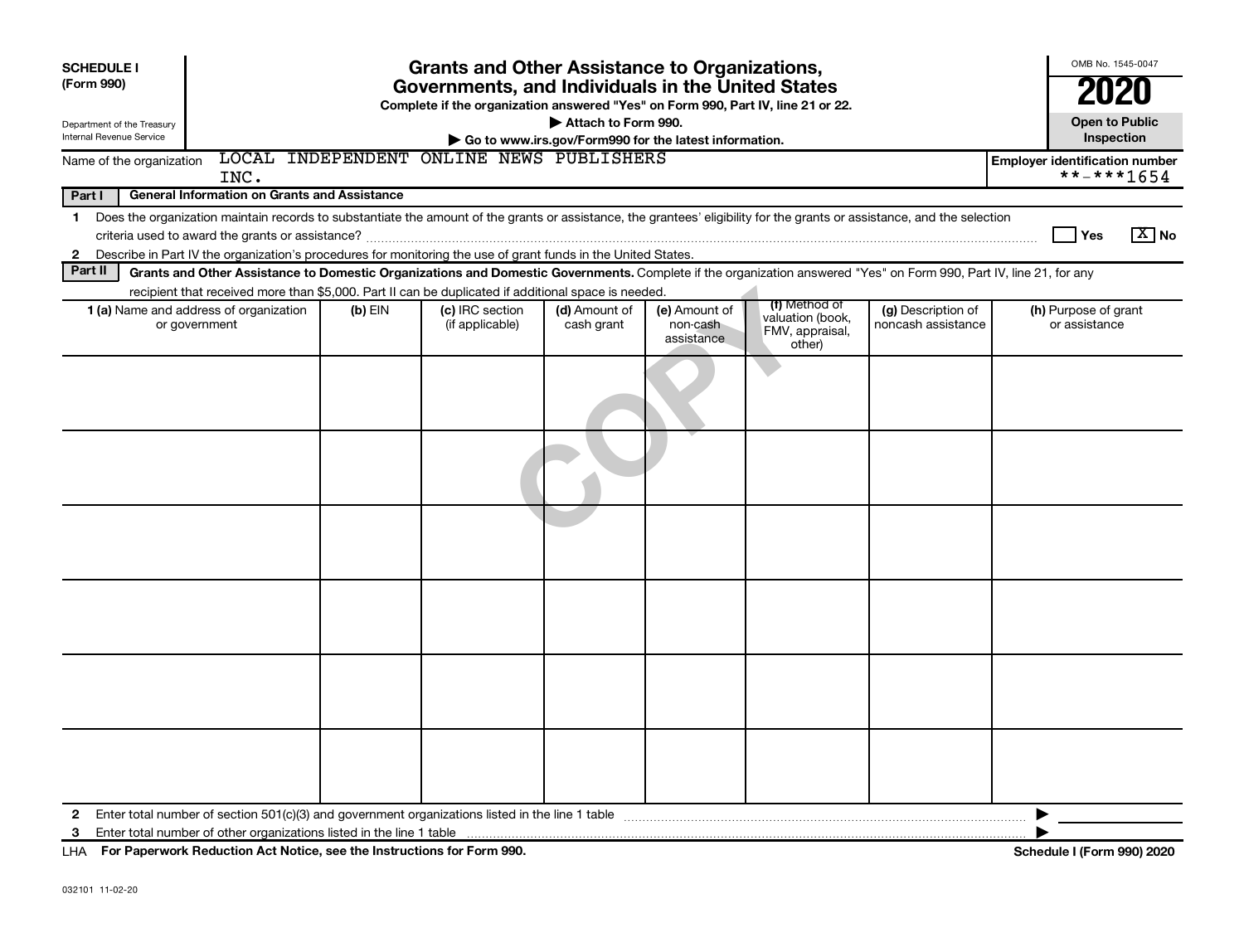**2**

## LOCAL INDEPENDENT ONLINE NEWS PUBLISHERS

| Schedule | 2020<br>., aar<br>1E -<br>. | INC | $\sim$<br>4 ה<br>$\sim$ $\sim$<br>-- | Paɑe |
|----------|-----------------------------|-----|--------------------------------------|------|
|          |                             |     |                                      |      |

**Part III Grants and Other Assistance to Domestic Individuals.**  Complete if the organization answered "Yes" on Form 990, Part IV, line 22. Part III can be duplicated if additional space is needed.

| (a) Type of grant or assistance                                                                                                                      | (b) Number of<br>recipients | (c) Amount of<br>cash grant | (d) Amount of non-<br>cash assistance | (e) Method of valuation<br>(book, FMV, appraisal, other) | (f) Description of noncash assistance |
|------------------------------------------------------------------------------------------------------------------------------------------------------|-----------------------------|-----------------------------|---------------------------------------|----------------------------------------------------------|---------------------------------------|
|                                                                                                                                                      |                             |                             |                                       |                                                          |                                       |
| SKILL SERIES                                                                                                                                         | 31                          | 15,500.                     | 0.                                    |                                                          |                                       |
|                                                                                                                                                      |                             |                             |                                       |                                                          |                                       |
| SURVEY WINNER                                                                                                                                        |                             | 750.                        | 0.4                                   |                                                          |                                       |
|                                                                                                                                                      |                             |                             |                                       |                                                          |                                       |
| SPONSORSHIP FOR POYNTER LEADERSHIP ACADEMY                                                                                                           |                             | 1,095.                      | 0                                     |                                                          |                                       |
| LION MEMBER AWARDS                                                                                                                                   |                             | 2,000.                      | 0                                     |                                                          |                                       |
|                                                                                                                                                      |                             |                             |                                       |                                                          |                                       |
| CUNY SCHOLARSHIP                                                                                                                                     |                             | 4,000.                      | $\mathfrak o$ .                       |                                                          |                                       |
| Supplemental Information. Provide the information required in Part I, line 2; Part III, column (b); and any other additional information.<br>Part IV |                             |                             |                                       |                                                          |                                       |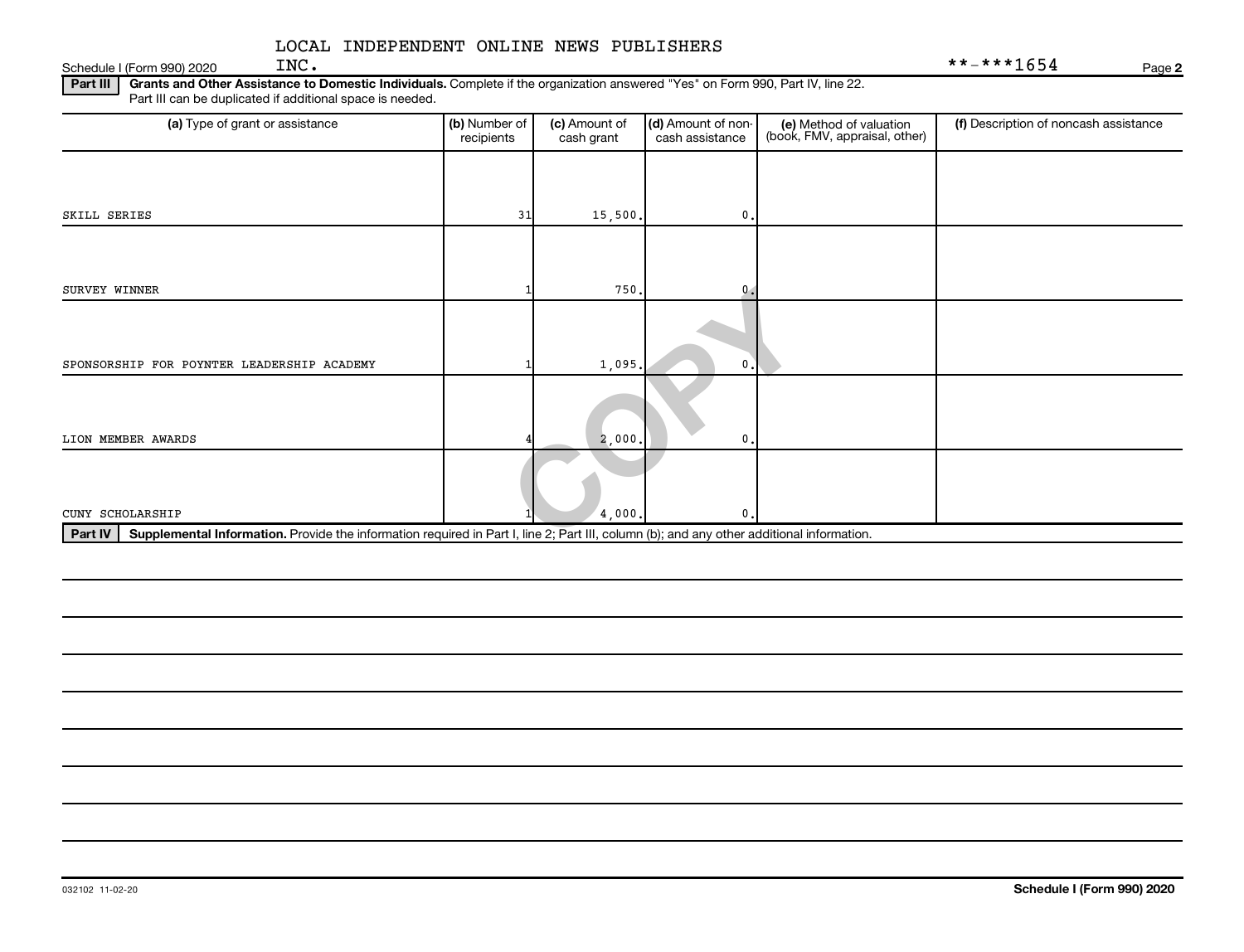| LOCAL INDEPENDENT ONLINE NEWS PUBLISHERS<br>INC.<br>Schedule I (Form 990)                                       |                             |                             |                                       |                                                             | **-***1654<br>Page 2                  |
|-----------------------------------------------------------------------------------------------------------------|-----------------------------|-----------------------------|---------------------------------------|-------------------------------------------------------------|---------------------------------------|
| Part III Continuation of Grants and Other Assistance to Domestic Individuals (Schedule I (Form 990), Part III.) |                             |                             |                                       |                                                             |                                       |
| (a) Type of grant or assistance                                                                                 | (b) Number of<br>recipients | (c) Amount of<br>cash grant | (d) Amount of non-<br>cash assistance | (e) Method of<br>valuation (book, FMV,<br>appraisal, other) | (f) Description of noncash assistance |
| MISCELLANEOUS                                                                                                   | 3.                          | 700                         | $\mathbf{0}$ .                        |                                                             |                                       |
|                                                                                                                 |                             |                             |                                       |                                                             |                                       |
|                                                                                                                 |                             |                             |                                       |                                                             |                                       |
|                                                                                                                 |                             |                             |                                       |                                                             |                                       |
|                                                                                                                 |                             |                             |                                       |                                                             |                                       |
|                                                                                                                 |                             |                             |                                       |                                                             |                                       |
|                                                                                                                 |                             |                             |                                       |                                                             |                                       |
|                                                                                                                 |                             |                             |                                       |                                                             |                                       |
|                                                                                                                 |                             |                             |                                       |                                                             |                                       |

**Schedule I (Form 990)**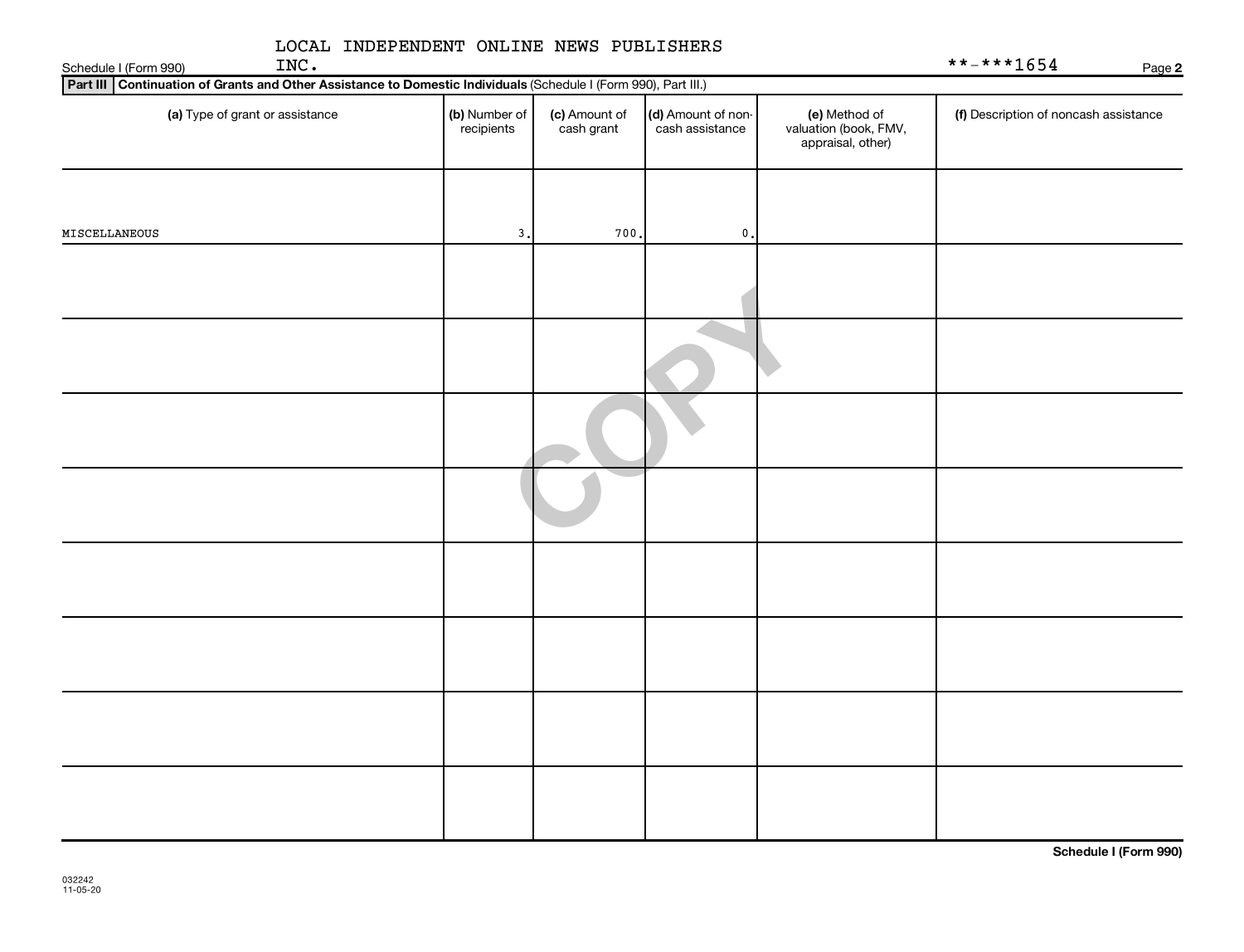**(Form 990 or 990-EZ)**

**Complete to provide information for responses to specific questions on SCHEDULE O Supplemental Information to Form 990 or 990-EZ 2020**<br>(Form 990 or 990-EZ) Complete to provide information for responses to specific questions on

Department of the Treasury Internal Revenue Service

**Form 990 or 990-EZ or to provide any additional information. | Attach to Form 990 or 990-EZ. | Go to www.irs.gov/Form990 for the latest information.** LOCAL INDEPENDENT ONLINE NEWS PUBLISHERS OMB No. 1545-0047 **Open to Public Inspection**

Name of the organization

**Employer identification number**  $INC.$   $|$   $*++*+1654$ 

FORM 990, PART I, LINE 1, DESCRIPTION OF ORGANIZATION MISSION:

BUILD AND DEVELOP SUSTAINABLE BUSINESSES.

FORM 990, PART VI, SECTION B, LINE 11B:

PHAYVANH LUEKHAMHAN, DIRECTOR OF OPERATIONS AND CHRIS KREWSON, EXECUTIVE

DIRECTOR WILL REVIEW THE 990 BEFORE FILING, AS WELL AS DISTRIBUTE DRAFTS TO

THE BOARD OF DIRECTORS TO BE REVIEWED.

FORM 990, PART VI, SECTION B, LINE 12C:

LION REQUIRES ALL BOARD MEMBERS TO SIGN AND ACKNOWLEDGE THEY HAVE READ THE

WE TO SIGN AND ACKNOWLEDGE THE STO SIGN AND ACKNOWLEDGE NO UP ANY ITEMS IN MEETINGS COI POLICY AND REGULARLY BRING UP ANY ITEMS IN MEETINGS THAT MIGHT BE A COI CONCERN.

FORM 990, PART VI, SECTION B, LINE 15:

THE BOARD OF DIRECTORS REVIEWS THE EXECUTIVE DIRECTOR'S PERFORMANCE AND

SETS COMPENSATION(OR DELEGATES A COMMITTEE OF OFFICERS TO DO IT). THE

EXECUTIVE DIRECTOR REVIEWS AND NEGOTIATES COMPENSATION FOR THE DEPUTY

DIRECTOR AND DIRECTOR OF OPERATIONS.

FORM 990, PART VI, SECTION C, LINE 19:

THE MAJORITY OF GOVERNING DOCUMENTS ARE AVAILABLE ON THE WEBSITE. ANYTHING

NOT ON THE WEBSITE IS AVAILABLE BY REQUEST.

FORM 990, PART XII, LINE 2C:

THE ORGANIZATION HAS A COMMITTEE THAT ASSUMES RESPONSIBILITY FOR

OVERSIGHT OF THE AUDIT OF ITS FINANCIAL STATEMENTS AND SELECTION OF AN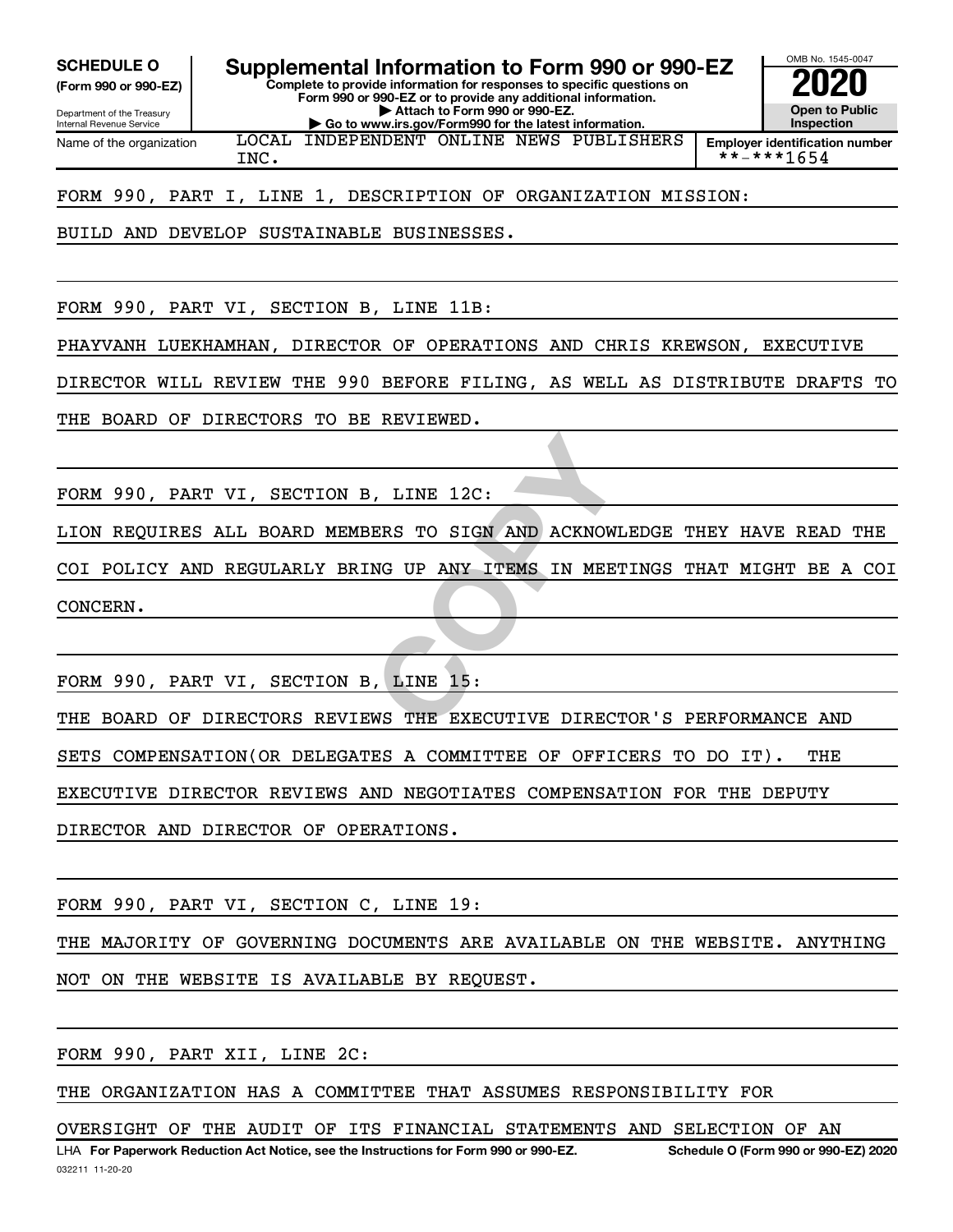| Schedule O (Form 990 or 990-EZ) 2020 |      |                                          |  | Page 2                                       |
|--------------------------------------|------|------------------------------------------|--|----------------------------------------------|
| Name of the organization             | INC. | LOCAL INDEPENDENT ONLINE NEWS PUBLISHERS |  | Employer identification number<br>**-***1654 |
| INDEPENDENT ACCOUNTANT.              |      |                                          |  |                                              |
|                                      |      |                                          |  |                                              |
|                                      |      |                                          |  |                                              |
|                                      |      |                                          |  |                                              |
|                                      |      |                                          |  |                                              |
|                                      |      |                                          |  |                                              |
|                                      |      |                                          |  |                                              |
|                                      |      |                                          |  |                                              |
|                                      |      |                                          |  |                                              |
|                                      |      |                                          |  |                                              |
|                                      |      |                                          |  |                                              |
|                                      |      |                                          |  |                                              |
|                                      |      |                                          |  |                                              |
|                                      |      |                                          |  |                                              |
|                                      |      |                                          |  |                                              |
|                                      |      |                                          |  |                                              |
|                                      |      |                                          |  |                                              |
|                                      |      |                                          |  |                                              |
|                                      |      |                                          |  |                                              |
|                                      |      |                                          |  |                                              |
|                                      |      |                                          |  |                                              |
|                                      |      |                                          |  |                                              |
|                                      |      |                                          |  |                                              |
|                                      |      |                                          |  |                                              |
|                                      |      |                                          |  |                                              |
|                                      |      |                                          |  |                                              |
|                                      |      |                                          |  |                                              |
|                                      |      |                                          |  |                                              |
|                                      |      |                                          |  |                                              |
|                                      |      |                                          |  |                                              |